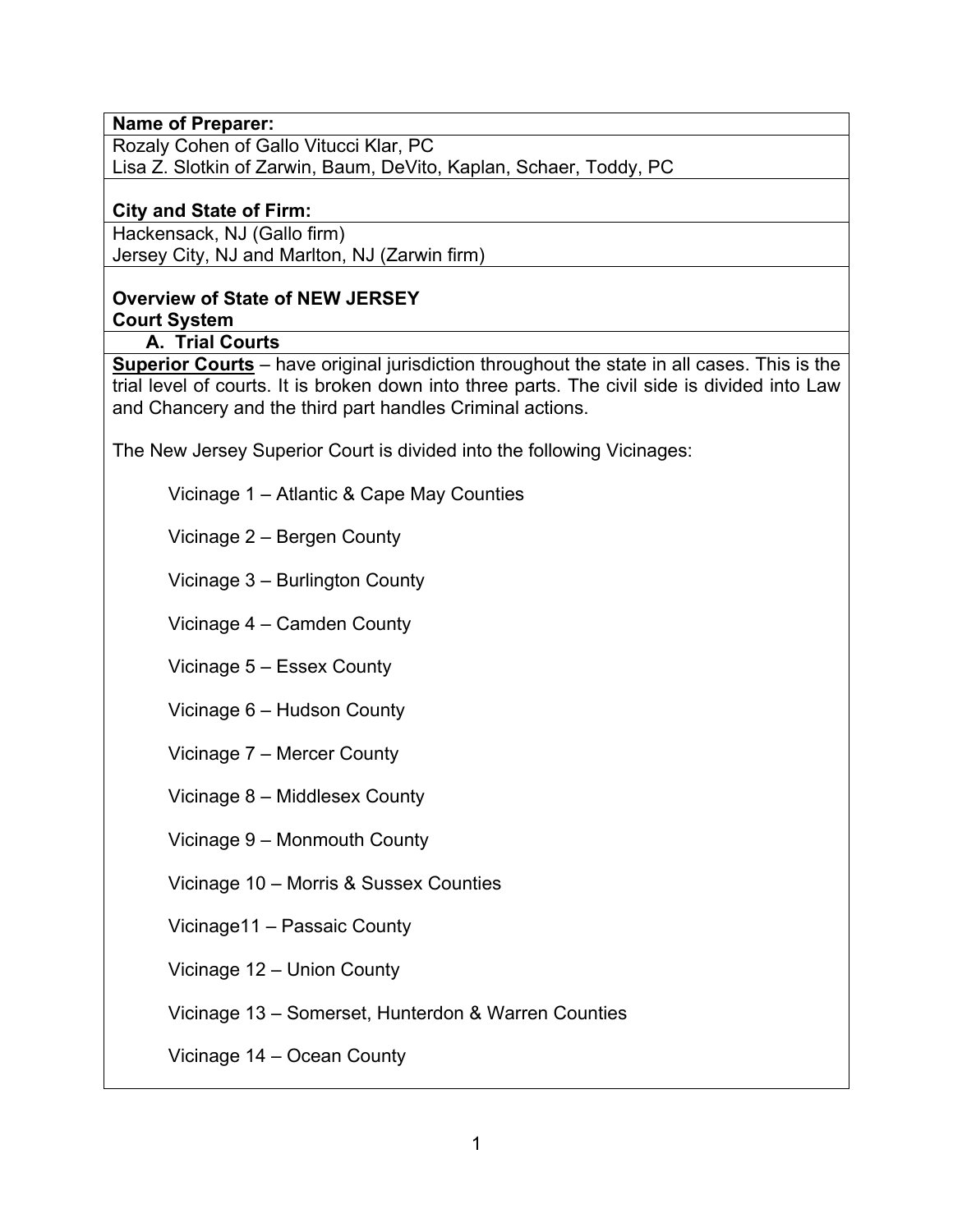Vicinage 15 – Gloucester, Cumberland & Salem County

Counties vary from conservative to liberal depending on the socio-economic demographics.

The liberal counties are those with diverse cultural backgrounds in cities such as Trenton, Elizabeth, Jersey City, Newark, New Brunswick, Atlantic City, Paterson and Camden.

These cities are found in the following counties: Mercer, Union, Hudson, Essex, Middlesex, Atlantic, Passaic and Camden counties.

The more conservative counties are more rural and/or suburban in nature and contain more homogenous populations. These counties include Bergen, Cumberland, Salem Hunterdon, Somerset, Warren, Morris, Burlington, Cape May, Gloucester, Monmouth, Ocean and Sussex.

**Law Division** – Civil cases in which the primary relief sought is money.

a. The Small Claims division has jurisdiction over cases where the monetary relief sought does not exceed \$3,000.00. The Small Claims division requires mandatory mediation of all claims before the matters are tried. These mediations are usually done by court-appointed mediators, law clerks, volunteer certified mediators, or between the attorneys assigned to the case.

b. The Special Civil Part is within the law division and has jurisdiction over cases where the relief sought does not exceed \$15,000.00.

c. The Law Part does not limit the monetary relief amount which can be sought.

**Chancery** – Handles cases that seek primarily equitable, non-monetary forms of relief (Family part is part of Chancery; in some counties such as Morris, the surrogates court is also part of Chancery).

**Jury Trials –** In civil actions, a jury will consist of 6 people unless the court for good cause shown orders a jury of twelve (12) persons or the parties agree to be bound by the verdict of another number of jurors. Rule 1:8-2(b).

Normally, the panel will consist of six (6) jurors and two (2) additional alternates picked to insure that there are six jurors remaining at the end of a civil proceeding, even if during the course of the trial a juror, for any reason, is no longer able to serve.

N.J. Const. art. I, § 9 authorizes the trial of civil causes by a jury of six persons, and a litigant also has the right to have the verdict "rendered by not less than five-sixths of the jury."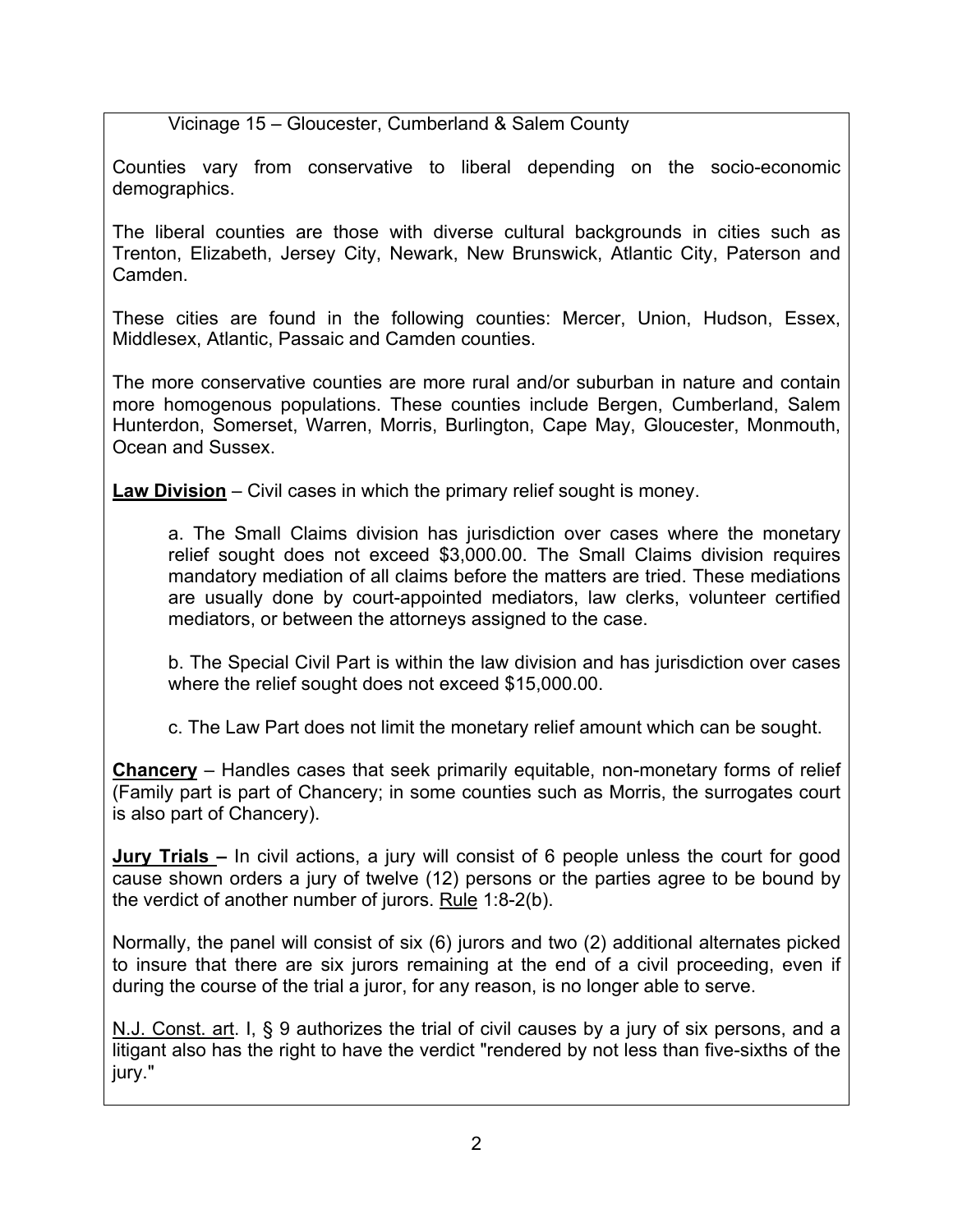## **Mandatory Arbitration**

R. 4:21A-1(a) requires mandatory arbitration for the following:

(1) Automobile Negligence Actions. All tort actions arising out of the operation, ownership, maintenance or use of an automobile shall be submitted to arbitration in accordance with these rules.

(2) Other Personal Injury Actions. Except for professional malpractice and products liability actions, all actions for personal injury not arising out of the operation, ownership, maintenance or use of an automobile…

(3) Other Non-Personal Injury Actions. All actions on a book account or instrument of obligation, all personal injury protection claims against plaintiff's insurer, and all other contract and commercial actions that have been screened and identified as appropriate for arbitration shall be submitted to arbitration in accordance with these rules.

## **B. Appellate Courts**

## **Appellate Division**

Intermediate court. Appeals cannot be taken as a matter of right when it comes to interlocutory orders in civil cases. Rather, only final judgments – those that dispose of all claims of the Superior Court are appealable as of right to the Appellate Division. R. 2:2-3(a)(1). A litigant has 45 days from the date a judgment is entered to appeal. In certain cases a 30 day extension may be granted.

## **Supreme Court**

The New Jersey Supreme Court is the highest level of Appeal in the State. It is composed of a chief justice and six associate justices.

Appeals to the Supreme Court can be as of right (R. 2:2-1(a)) or on certification (R. 2:2-  $1(b)$ ).

## **Bond Requirement**

In order to stay a judgment pending an appeal, the judgment-debtor must post a supersedeas bond with that court in the amount stated in the court order.

R. 2:9-6. "…the supersedeas bond shall be presented for approval to the court or agency from which the appeal is taken, or to the court to which certification is sought,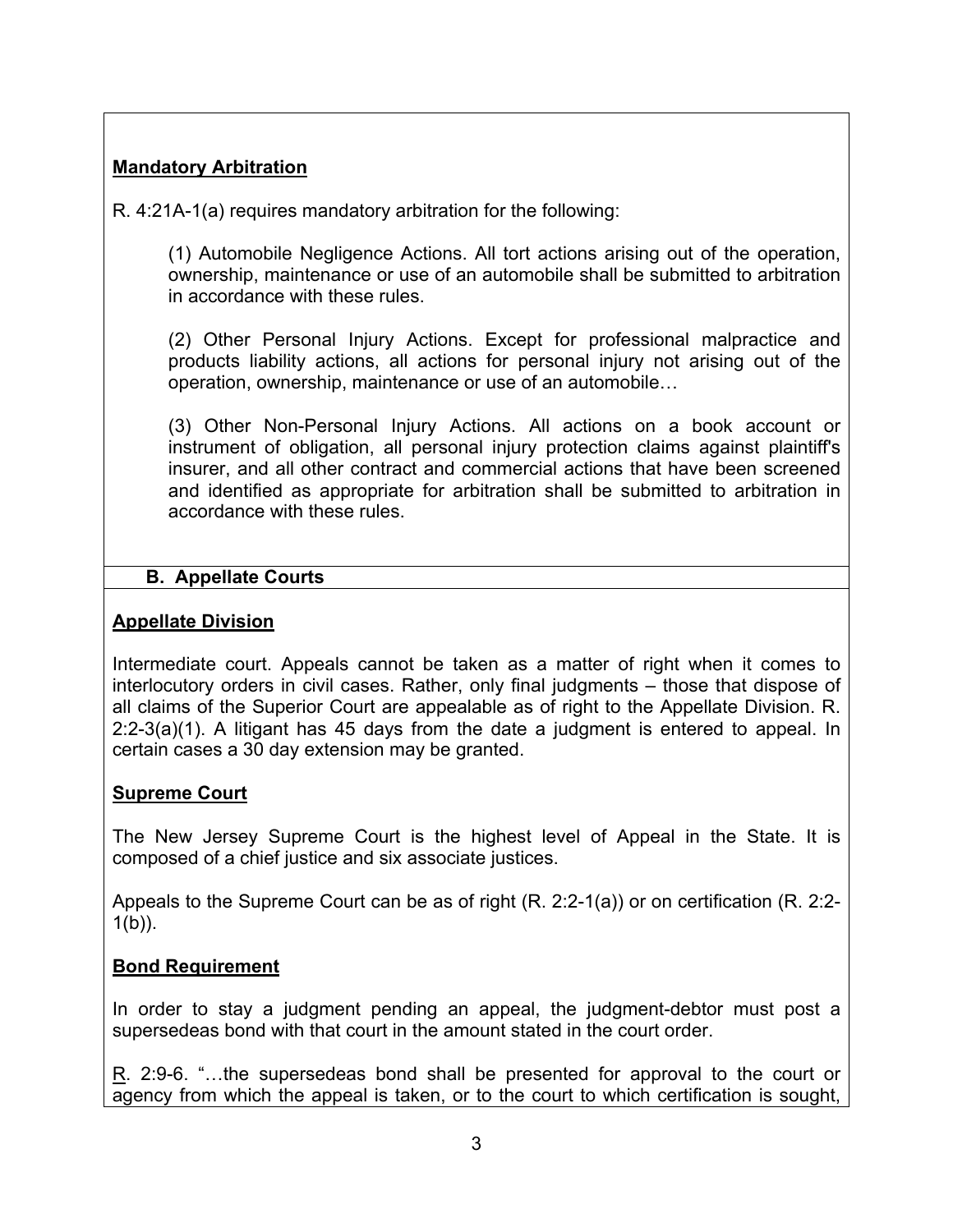and shall have such surety or sureties as the court requires."

 "The bond shall be conditioned for the satisfaction of the judgment in full, together with interest and trial costs, and to satisfy fully such modification of judgment, additional interest and costs and damages as the appellate court may adjudge". R. 2:9-6.

## **Post-Judgment Interest**

Allowed at published rates in Rules of Court, which change annually. Pursuant to R. 4:42-11(a)(ii), the annual post-judgment interest rate is equal to the average rate of return for the State of New Jersey Cash Management Fund for the preceding fiscal year, rounded off to the nearest one-half percent.

#### **Procedural**

#### **A. Venue**

Venue refers to the particular county in which a court with jurisdiction may hear and determine a case because that county has some relationship to the particular dispute. Under R. 4:3-2 venue can be laid by the Plaintiff in Superior Court actions as follows:

(1) actions affecting title to real property or a possessory or other interest therein, or for damages thereto, or appeals from assessments for improvements, in the county in which any affected property is situated;

(2) actions not affecting real property which are brought by or against municipal corporations, counties, public agencies or officials, in the county in which the cause of action arose; and

(3) the venue in all other actions in the Superior Court shall be laid in the county in which the cause of action arose, or in which any party to the action resides at the time of its commencement, or in which the summons was served on a nonresident defendant.

## **B. Statute of Limitations**

A statute of limitations is a type of law that restricts the period of time that a person may initiate legal proceedings. Time limits can vary depending on the type of case and the state where the particular cause of action occurred.

**Fraud** - Actions based on fraud must be filed within 6 years.

**Libel-Slander-Defamation** - These types of actions must be filed within 1 year from the date of the alleged conduct.

**Medical Malpractice** - All actions against medical professionals must be filed within 2 years of the date of the act resulting in the injury, or within 2 years of the date the injury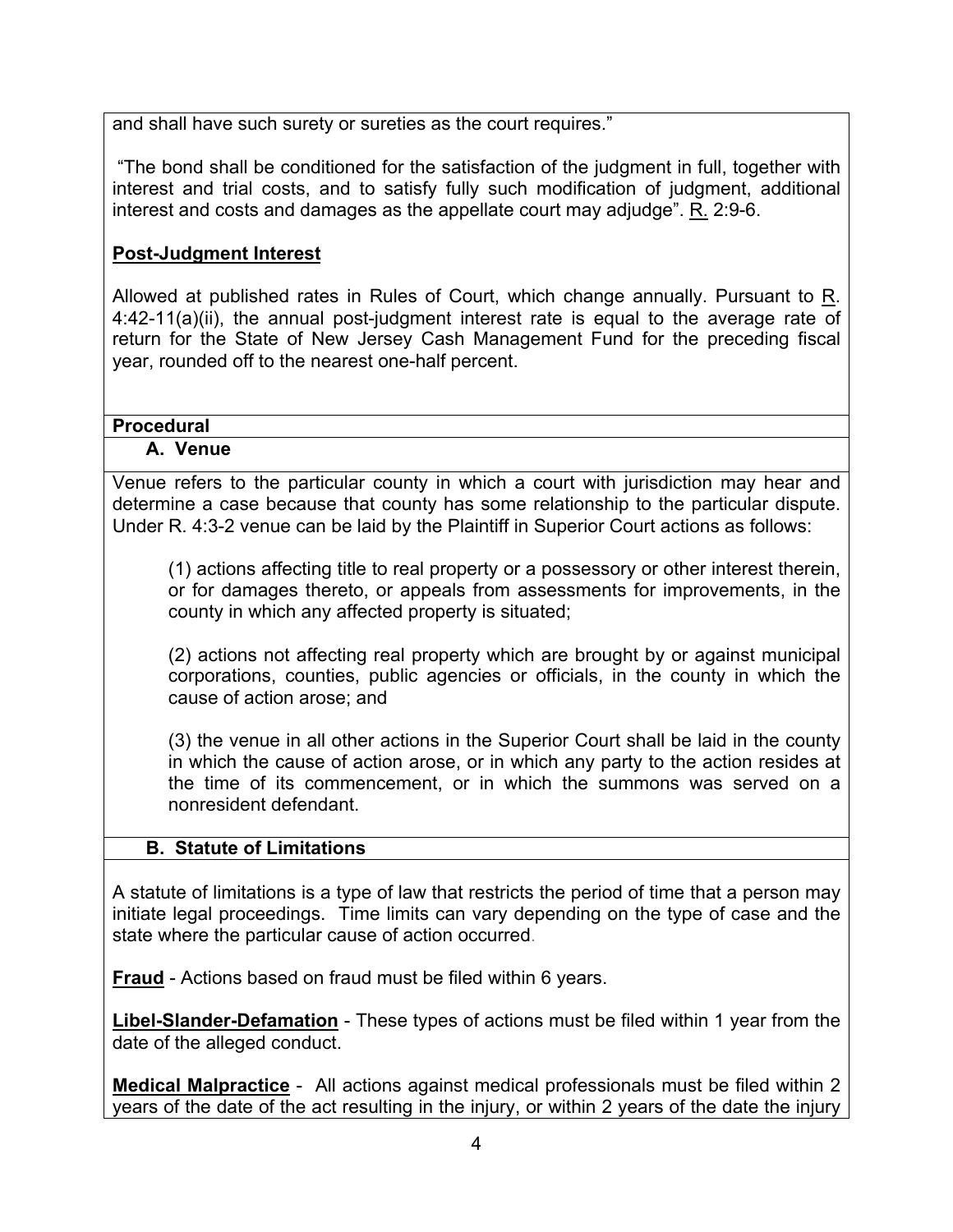was, or should have been, discovered. If the injured party is a minor who suffered from an injury during birth, a claim must be filed before that minor's 13th birthday.

**Personal Injury -** Personal injury actions must be filed within 2 years from the date of the injury.

**Product Liability** - Product liability actions must be filed within 2 years from the date of the injury, or within 2 years from the date the injury was, or should reasonably have been, discovered.

**Wrongful Death** - Wrongful death actions must be filed within 2 years of the date of death.

**Special Rules Tolling the Statute of Limitations** - In New Jersey, when the injured party is a minor the limitations period begins to run on that minor's 18th birthday. This exception does not apply regarding medical malpractice injures suffered at the time of birth. If an injured party is deemed to be mentally incompetent or insane, the limitations period will begin to run after the termination of the disability.

## **C. Time for Filing an Answer**

Time to file an Answer to the Complaint is **35 days** from the date of service. R. 4:6-1. If more time is needed, it is customary to grant it upon request. If plaintiff's counsel declines an extension, defendant may make an application to the court.

Extensions of time. R.4:6-1(c). The time for service of a responsive pleading may be enlarged for a period not exceeding 60 days by the written consent of the parties. The consent must be filed with the responsive pleading. Further enlargements are allowed only on notice by court order, on good cause shown therefor.

## **D. Dismissal Re-Filing of Suit**

New Jersey allows plaintiffs to dismiss actions. A plaintiff may dismiss an action without prejudice at any time before the plaintiff is served with a responsive pleading or by filing a stipulation of dismissal signed by all the parties appearing in the action. R. 4:37-1.

Otherwise a plaintiff cannot unilaterally dismiss a case, without leave of Court. R. 4:37- 1.

If a plaintiff files a new suit based on the same cause of action and against the same defendant, the defendant can move for costs of the previous suit. R. 4:37-4.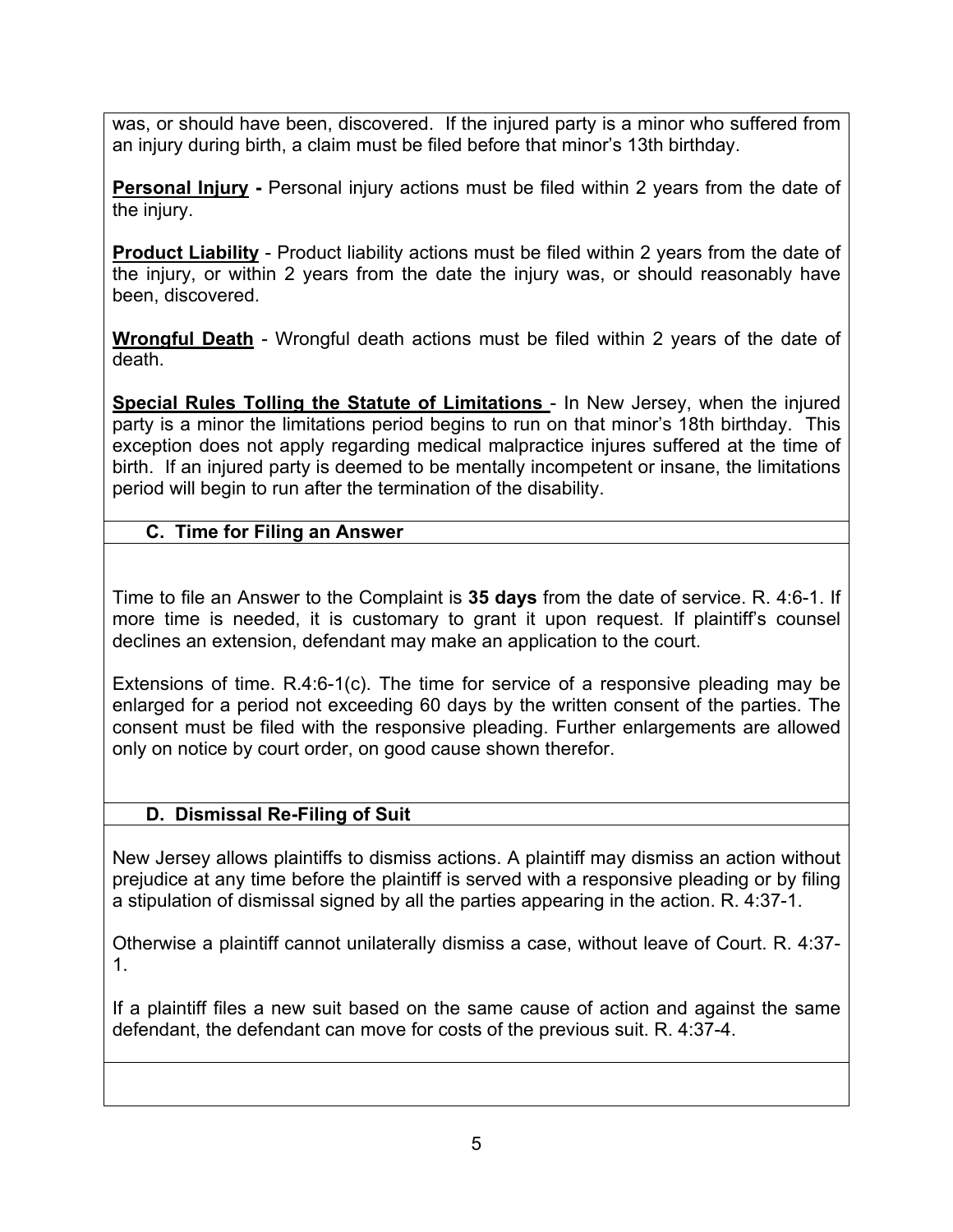## **Liability**

## **A. Negligence**

**Definition** - New Jersey follows the traditional rule for establishing a cause of action in negligence. The Plaintiff must prove that defendant had a duty to act reasonably to prevent the happening of an accident, that the defendant failed to perform that duty, and that the plaintiff's injuries were proximately caused by the defendant's failure to perform that duty. McKinley v. Slenderella Systems of Camden, N.J., Inc., 63 N.J. Super. 571 (App. Div. 1960).

# **NJ Uses the Classification System to Determine the Duty of Care Owed**

New Jersey adheres to the traditional common-law approach of landowner tort liability which is "predicated on the status of the person on the property at the time of the injury." The duty of care owed by the landowner depends on whether the injured party is a "*trespasser*", "*licensee*" or "*business invitee*," Hopkins v. Fox & Lazo Realtors, 132 N.J. 426, 625 A.2d 1110 (1993). However, it should be noted that there has been a trend in New Jersey of moving away from the specific categories within which an injured party was previously defined.

- a. **Invitee** the highest level of care There are two types of invitees; a business visitor, and one who enters as a result of a public invitation. (See, e.g. Schwartz v. Jamieson, Moore, Peskin & Spicer, 2004 WL 4021754 (App. Div. 2004)).
	- i. **The Business Visitor** entrants that share some business purpose with the landowner. For example, an employee or a customer in a store, even if the customer does not intend to make a purchase, is a business invitee. All that is required is some prospective advantage to the landowner. The duty a landowner owes to a business visitor is to ensure the premises are free of defects and safe for the public as a whole. The landowner also has an absolute obligation to repair any dangerous conditions on the property and to warn any business visitors of hidden defects.
	- ii. **The Public Invitation -** Most courts accept a broad definition of public invitation which includes, as an invitee, any person on land open to the public or to the class of the public of which the entrant is a member. For example, visitors in hospitals and users of public parks, though having no business purpose on the land are invitees and entitled to ordinary care.
- b. **Licensee –** Intermediate Duty of care one whose presence on the land is tolerated or permitted and thus not a trespasser, but who technically does not qualify as an invitee, e.g., social guests at a person's home.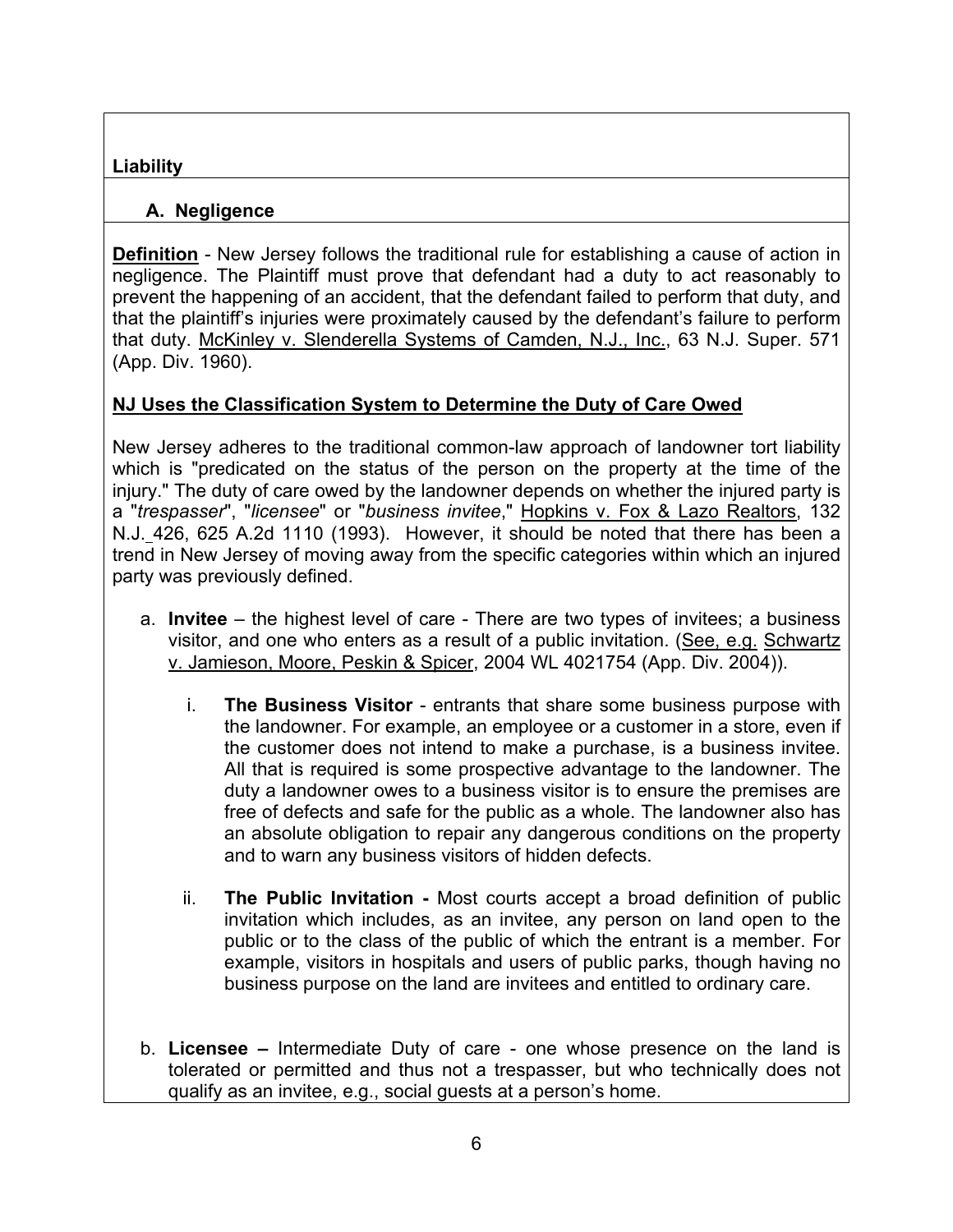- i. Landowner owes no duty to inspect the premises or make them reasonably safe.
- ii. Landowner is liable only if he knows or has reason to know of the dangerous condition on the land and should realize this condition is dangerous. Additionally, the landowner must have some reason to think that the licensee might encounter the dangerous condition.
- c. **Trespasser** Minimal Duty of Care the entrant has no privilege to be on the land.
	- i. Courts are less likely to find that landowners owe any duty to a trespasser, with one important exception. *The landowner owes a duty not to wantonly inflict injury upon a "mere" trespasser who does not intend to commit a crime on the property.*
	- ii. Duties to Child Trespassers landowners usually owe a higher duty of care to trespassing children. *A possessor of land is subject to liability for physical harm to children trespassing thereon caused by an artificial condition upon the land if: (a) The place where the condition exists is one upon which the possessor knows or has reason to know that children are likely to trespass; (b) The condition is one of which the possessor knows or has reason to know and which he realizes or should realize will involve an unreasonable risk of death or serious bodily harm to such children; (c) The children because of their youth do not discover the condition or realize the risk involved in intermeddling with it or in coming within the area made dangerous by it; (d) The utility to the possessor of maintaining the condition and the burden of eliminating the danger are slight as compared with the risk to children involved; and(e) The possessor fails to exercise reasonable care to eliminate the danger or otherwise protect the children.*
	- iii. To prove a prima facie case under the infant-trespasser doctrine, plaintiff must establish each of those five elements. Vega by Muniz v. Piedilato, 154 N.J. 496, 713 A.2d 442 (1998).

**Duty** - The degree of care that the defendant must exhibit must be in proportion to the apparent risk involved in the activity. As the danger becomes greater, the defendant is required to exercise greater care proportionate to the danger. Harpell v. Public Service Coordinated Transport, 20 N.J. 309 (1956); See also, Kinsey v.Hudson and Manhattan R. Co., 130 N.J.L. 285, (Sup. Ct. 1943), aff'd, 131 N.J.L. 161 (E & A 1944).

**Comparative Negligence** - New Jersey follows a system using the modified comparative negligence – 51% rule.

New Jersey follows the 51% rule. This means an injured party can only recover if it is determined that his or her fault in causing the injury does not reach 51%.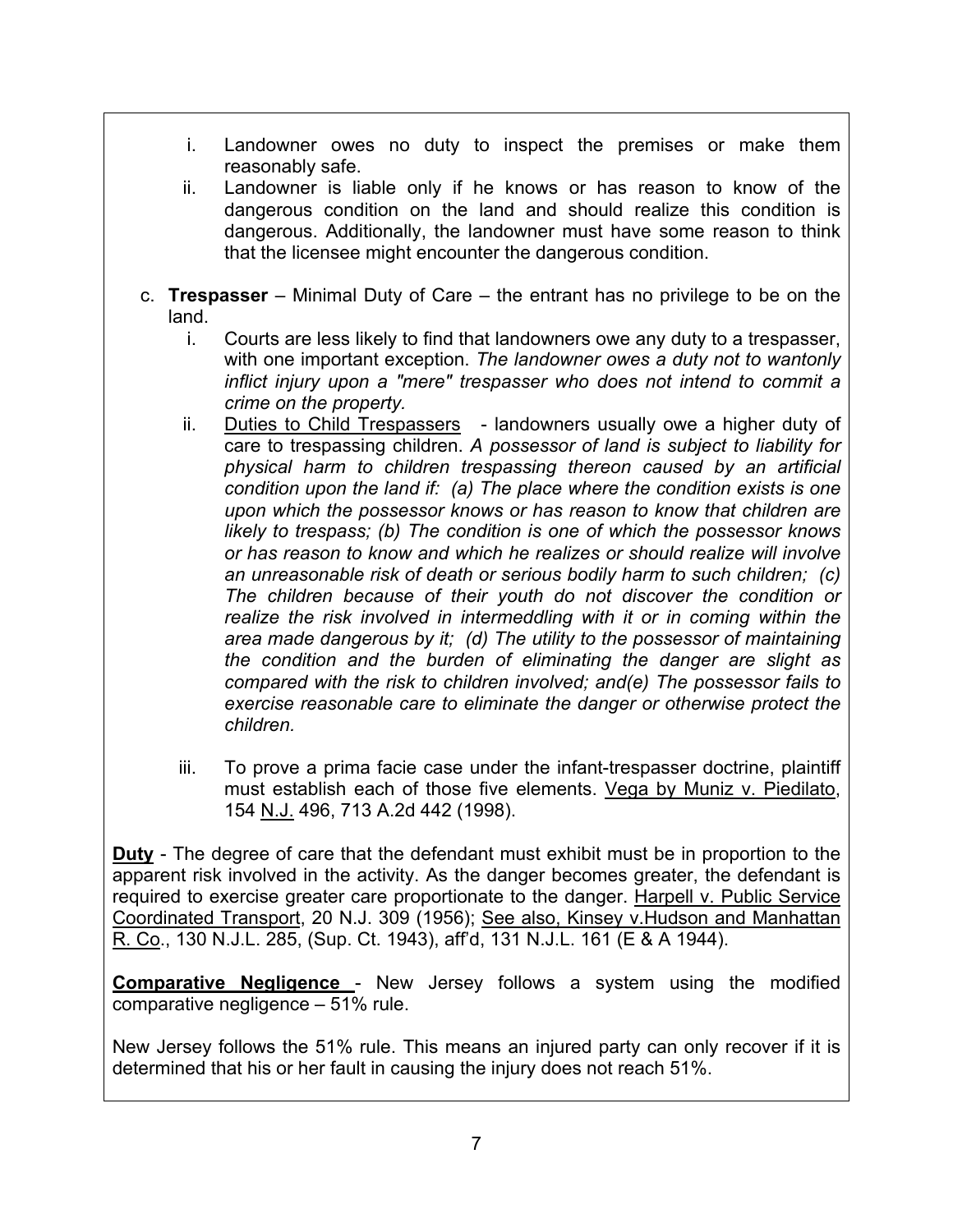## **B. Negligence Defenses**

The Answer to the Complaint should list the following standard defenses:

- failure of consideration, fraud, accord and satisfaction, arbitration and award, discharge in bankruptcy, duress, estoppel, illegality, injury by fellow servant, laches, license, payment, release, res judicata, statute of frauds, statute of limitations, waiver, and jurisdictional defenses. Please note there are judges who consider it to be inappropriate to plead "everything under the sun," however, it is still what is most often done by defense counsel.

In response to complaints involving motor vehicle accidents, it is appropriate to plead failure to wear a seat belt, failure to exceed the no-fault verbal threshold (if applicable), failure to mitigate damages, and the collateral source rule.

**Sudden Emergency Doctrine** – In order to assert the "sudden emergency doctrine" as a defense, a party must have been confronted by a sudden emergency over which he had no control, without fault on his part. The doctrine can successfully counter a claim of negligence if the jury finds that the defendant chose one of alternative reasonably prudent courses of action, even though, by hindsight, another course of action would have been safer. Roberts v. Hooper, 181 N.J. Super. 474 (1981).

If applicable, a jury charge incorporating the sudden emergency doctrine can be used both to prove the negligence of a defendant and/or the contributory negligence of a plaintiff. Roberts v. Hooper, 181 N.J. Super. 474 (1981).

**Unavoidable accident** - is not an affirmative defense. It merely amounts to a denial of negligence. Cohen v. Kaminetsky, 36 N.J. 276 (1961).

## **Affirmative Defenses**

R. 4:5-4 states that "[a] responsive pleading shall set forth specifically and separately a statement of facts constituting an avoidance or affirmative defense . . . ."

- An affirmative defense is waived, if not pled or raised timely.

- New Jersey law acknowledges the following affirmative defenses:

1) *Contributory Negligence*

2) Assumption of Risk  $\rightarrow$  Except in cases where there is a statutory foundation, the defense of assumption of the risk is not a valid defense in the normal negligence action. However, there are fact scenarios which recognize the concept of assumption of risk and have been acknowledged by statute. Such examples include:

Skiing: *N.J.S.A.* 5:13-1, *et seq.* 

Roller Skating: *N.J.S.A.* 5:14-1, *et seq.*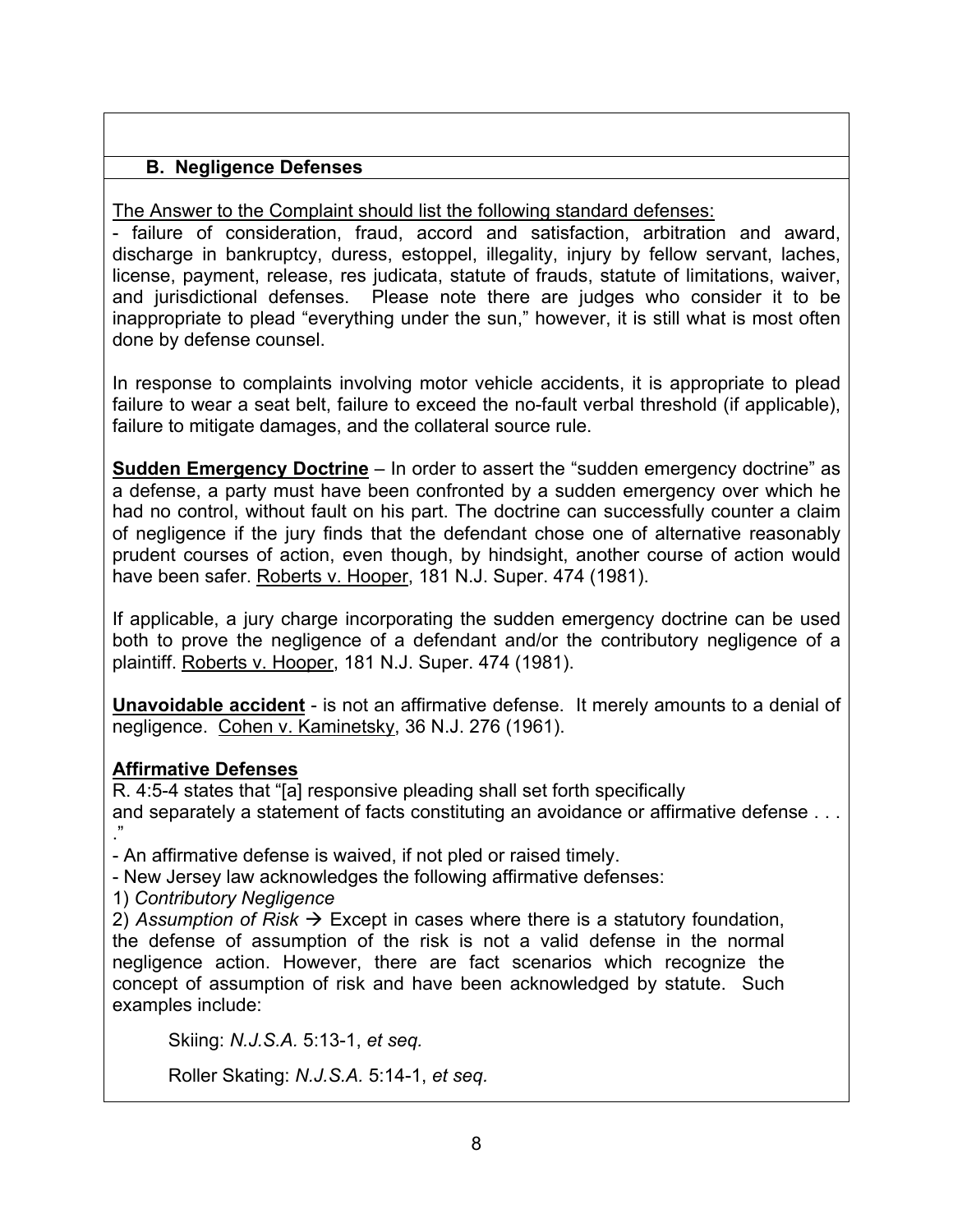Equestrian Activities: *N.J.S.A.* 5:15-1, *et seq.*

With regard to sports injuries in general, New Jersey has adopted a recklessness standard of care in determining the duty that a recreational player owes to another. Schick v. Ferolito, 167 *N.J.* 7 (2001) (golf); Crawn v. Campo, 136 *N.J.* 94 (1994) (softball).

3) Last Clear Chance → Latta v. Carlfield, 158 N.J. Super. 151, 385 A.2d 910 (App. Div. 1978), aff'd, 79 N.J. 128, 398A.2d 91 (1979) citing Restatement, Torts 2d, § 479 at 530 and § 480 at 535 (1965) to distinguish between the helpless plaintiff and the inattentive plaintiff:

## § 479 Last Clear Chance: The Helpless Plaintiff

A plaintiff who has negligently subjected himself to a risk of harm from the defendant's subsequent negligence may recover for harm caused thereby if, immediately preceding the harm,

(a) the plaintiff is unable to avoid it by the exercise of reasonable vigilance and care, and

(b) the defendant is negligent in failing to utilize with reasonable care and competence his then existing opportunity to avoid the harm, when he

(i) knows of the plaintiff's situation and realizes or has reason to realize the peril involved in it or

(ii) would discover the situation and thus have reason to realize the peril, if he were to exercise the vigilance which it is then his duty to the plaintiff to exercise.

## § 480 Last Clear Chance: The Inattentive Plaintiff

A plaintiff who, by the exercise of reasonable vigilance, could discover the danger created by the defendant's negligence in time to avoid the harm to him, can recover if, but only if, the defendant

(a) knows of the plaintiff's situation, and

(b) realizes or has reason to realize that the plaintiff is inattentive and therefore unlikely to discover his peril in time to avoid the harm, and

(c) thereafter is negligent in failing to utilize with reasonable care and competence his then existing opportunity to avoid the harm.

The Plaintiff has a continuing obligation to exercise reasonable care even after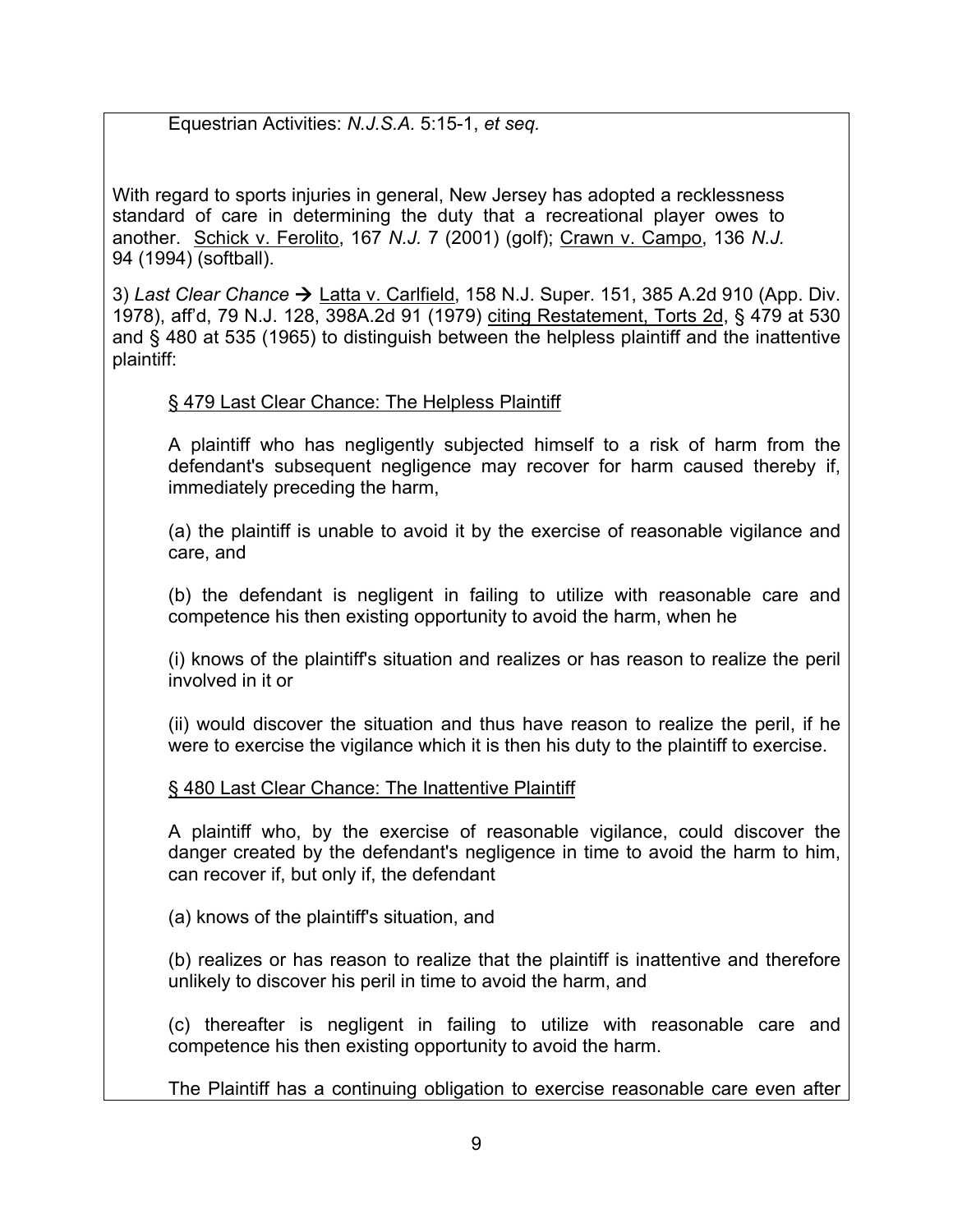she has, through her original negligence, placed herself in a position of danger, if she hopes to be exculpated from the effect of her original negligence. "However, defendant also has a continuing duty to exercise reasonable care. Sections 479 and 480 provide the conditions of liability for a defendant's failure to utilize with reasonable care and competence an existing opportunity to avoid injury to a plaintiff. Section 479 applies to a plaintiff who is unable to avoid injury by reasonable vigilance and care immediately before the injury, in which case defendant would be liable if he actually discovered or should have discovered plaintiff's situation. On the other hand, §480 applies where a plaintiff by the exercise of reasonable vigilance could have discovered the peril in time to avoid injury. In such case a defendant is liable only if he actually discovered plaintiff's situation prior to the injury." Latta v. Carlfield, 158 N.J. Super. 151, 385 A.2d 910 (App. Div. 1978), aff'd, 79 N.J. 128, 398A.2d 91 (1979).

4) Entire Controversy Doctrine  $\rightarrow$  This doctrine was designed to achieve weight in litigation by avoiding piecemeal or fragmented litigation and it requires parties to assert all claims against a defendant in one legal proceeding. Failure to do so may result in a bar of any subsequently filed claims, though this doctrine has been slowly chipped away over time and there are many instances now where the Entire Controversy Doctrine no longer applies

## **C. Gross Negligence, Recklessness, Willful and Wanton Conduct**

**Gross Negligence** is defined as "the want or absence of, failure to exercise slight care or diligence". Draney v. Bachman, 138 N.J. Super. 503, 509 (Law Div. 1976) (quoting Oliver v. Kantor, 122 N.J.L. 528, 532 (1939), aff'd 124, N.J.L. (E. & A. 1941).

"Gross Negligence occurs on the continuum between ordinary negligence and intentional misconduct. The continuum runs from (1) ordinary negligence, through (2) gross negligence, (3) willful and wanton misconduct, (4) reckless misconduct to (5) intentional misconduct. The difference between negligence and gross negligence is a matter of degree. Monaghan v. Holy Trinity Church, 275 N.J. Super. 594, 599 (App. Div. 1994); Stuyvesant Assoc. v. Doe, 221 *N.J. Super.* 340, 344 (Law Div. 1987)." To find gross negligence, the plaintiff must prove that "the consequences of the defendant's conduct could reasonably have been foreseen. It must appear that the injury was not the result of inattention, mistaken judgment or the failure to exercise ordinary or reasonable care. Rather it must appear that the injury was the natural and probable result of the failure to exercise slight care or diligence." N.J. Model Civil Jury Charge § 5.12.

## **Willful and Wanton Conduct**

N.J.S.A. 2A:15-5.10 defines "wanton and willful disregard" as a deliberate act or omission with knowledge of a high degree of probability of harm to another and reckless indifference to the consequences of such act or omission."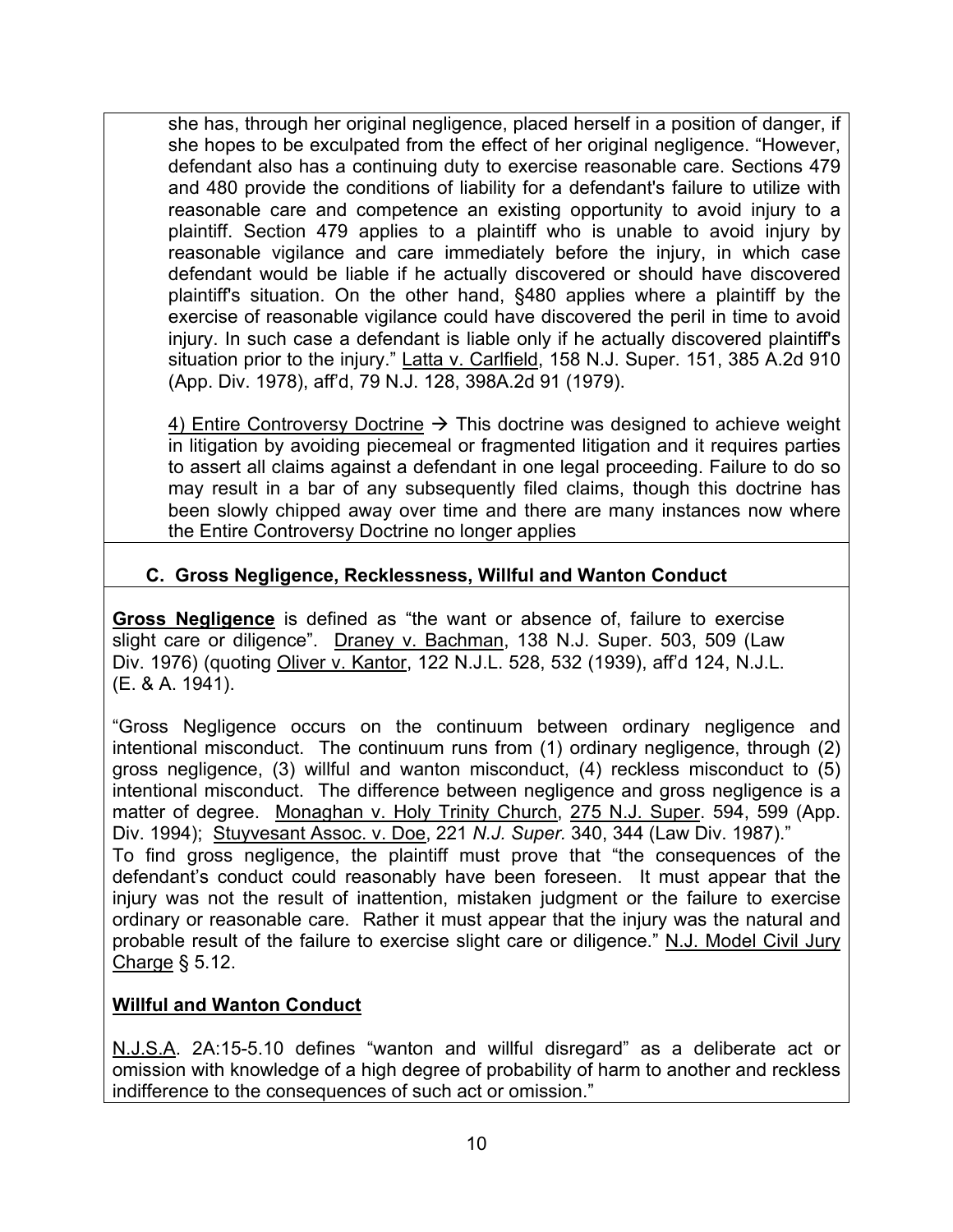"Essentially, the concept of willful and wanton misconduct implies that a person has acted with reckless disregard for the safety of others. G.S. v. Dept. Human Serv. DYFS, 157 N.J.161, 179 (1999) (citing Fielder v. Stonack, 141 N.J. 101, 123, (1995), McLaughlin, 56 N.J. 288, 306 (1970)). Where an ordinary reasonable person would understand that a situation poses dangerous risks and acts without regard for the potentially serious consequences, the law holds him responsible for the injuries he causes." Thus, under a wanton and willful negligence standard, a person is liable for the foreseeable consequences of her actions, regardless of whether she actually intended to cause injury. Id.

**Punitive Damages -** N.J.S.A. 2A:15-5.10 defines punitive damages as those "damages awarded against a party in a civil action because of aggravating circumstances in order to penalize and to provide additional deterrence against a defendant to discourage similar conduct in the future. Punitive damages do not include compensatory damages or nominal damages."

## **D. Negligent Hiring and Retention**

"An employer may be held responsible for the torts of an employee under three theories: respondeat superior, negligent entrustment, and negligent hiring and supervision." Cosgrove v. Lawrence, 214 N.J. Super. 670, 679 (Law Div. 1986).

New Jersey recognizes a cause of action for negligent hiring and retention. DiCosala v. Kay, 91 N.J. 159 (1982).

"Generally, an employer is not liable for an employee's criminal or tortious act, whether negligent or intentional, unless the act was committed during the course of, and within the scope of, employment. An exception exists in the case of a claim of negligent hiring. An employer may be held responsible for the criminal or wrongful acts of [*his*] [her] [its] employee, even if those acts occur outside the scope of employment, if the employer was negligent in the manner in which [*he*] [*she*] [*it*] hired, supervised or retained an inappropriate or unfit employee." N.J. Model Civil Jury Charge 5.76

An action for negligent hiring or retention of an employee, requires Plaintiff to demonstrate: (1) that the employer "knew or had reason to know of the particular unfitness, incompetence, or dangerous attributes of the employee and the employer could reasonably have foreseen that those qualities created a risk of harm to other persons" and (2)that the employee's "unfitness or dangerous characteristics proximately caused the plaintiff's injury." DiCosala v. Kay, 91 N.J. 159(1982).

#### **E. Negligent Entrustment**

New Jersey recognizes a cause of action for negligent entrustment. Cosgrove v.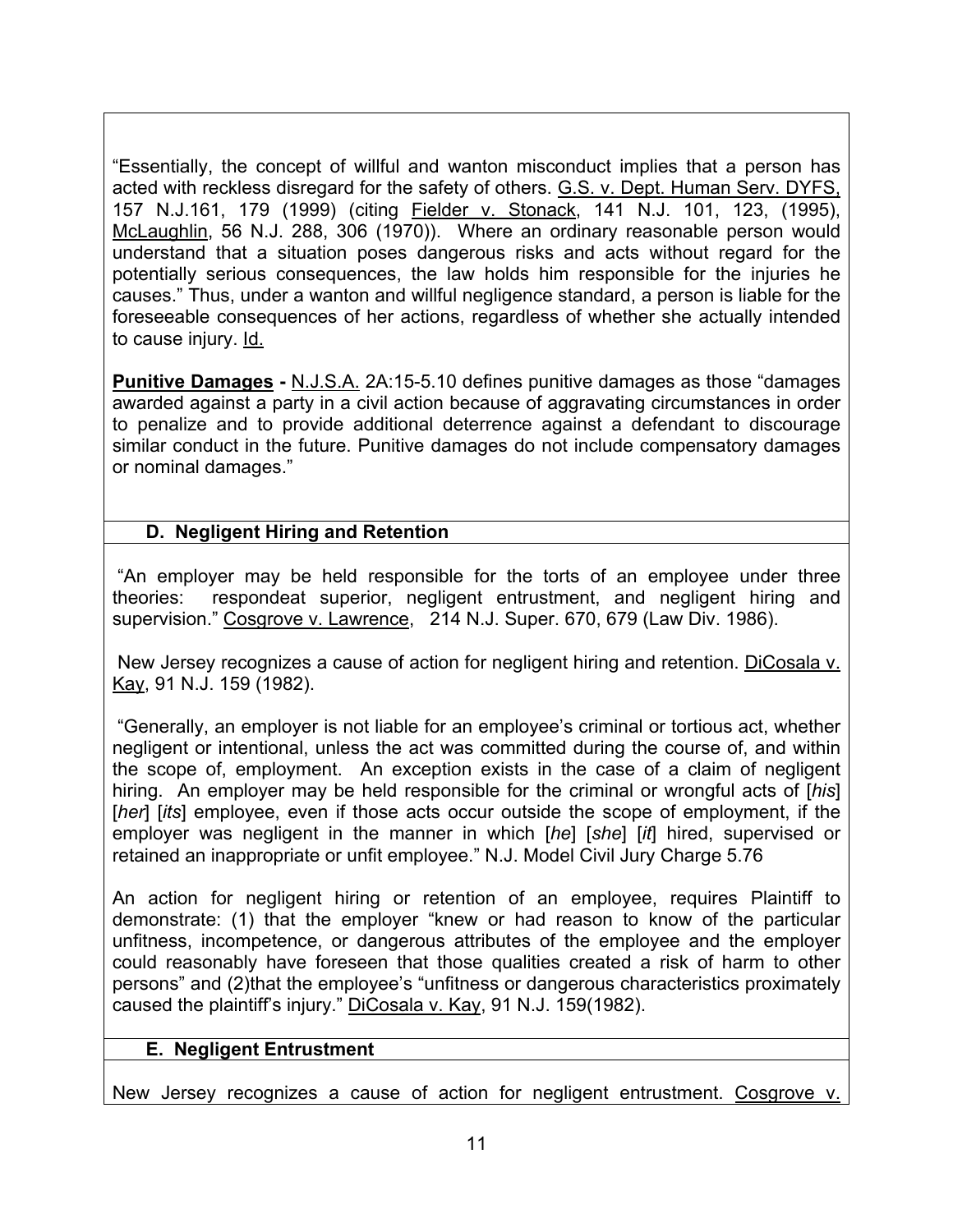Lawrence, 214 N.J. Super. 670, 679 (Law Div. 1986).

In an action based on the theory of negligent entrustment, the plaintiff generally must prove that:

(1) the entrustee was incompetent, unfit, inexperienced, or reckless;

(2) the entrustor knew (in some jurisdictions "actually" knew), should have known, or had reason to know<sup>4</sup> of the entrustee's condition or proclivities;

(3)there was an entrustment of the dangerous instrumentality;

(4)the entrustment created an appreciable risk of harm to others; and

(5)the harm to the injury victim was "proximately" or "legally" caused by the negligence of the entrustor and the entrustee.

NJ United Reciprocal Exchange v. Hernandez, No. A-4060-04T5, slip op. at 9-10 (App. Div. March 20, 2006) (citing 57A Am Jur 2d Negligence § 318

"Under New Jersey common law, the owner of a motor vehicle is not liable for the negligence of the operator of the vehicle, unless the operator is acting as the owner's agent or employee." Haggerty v. Cedeno, 279 N.J. Super. 607, 609 (App.Div. 1995).

Even where there is reason to believe that a driver may not be legally qualified to drive, accommodation signers and co-lessees of a vehicle have no duty to determine the competence of a lessee to operate the vehicle. There "must be actual knowledge or reasonable cause to believe that the operator is unqualified or incompetent." Baran v. Clouse Trucking, Inc., 225 N.J. Super. 230, (App. Div. 1988).

**F. Dram Shop**

In New Jersey, in order to prevail on a Dram Shop claim, the Plaintiff must prove the following three elements:

(1) A licensed alcoholic beverage server "served a visibly intoxicated person, or served a minor, under circumstances where the server knew, or reasonably should have known,that the person served was a minor."

 (2) "The injury or damage was proximately caused by the negligent service of alcoholic beverages; and"

 (3) "that the injury or damage was a foreseeable consequence of the negligent service of alcoholic beverages."

N.J.S.A. 2A:22A-5. Statutory Dram Shop claims are the exclusive remedy for actions involving negligent service of alcohol. Pursuant to N.J.S.A. 2A:22A-6(b) there is several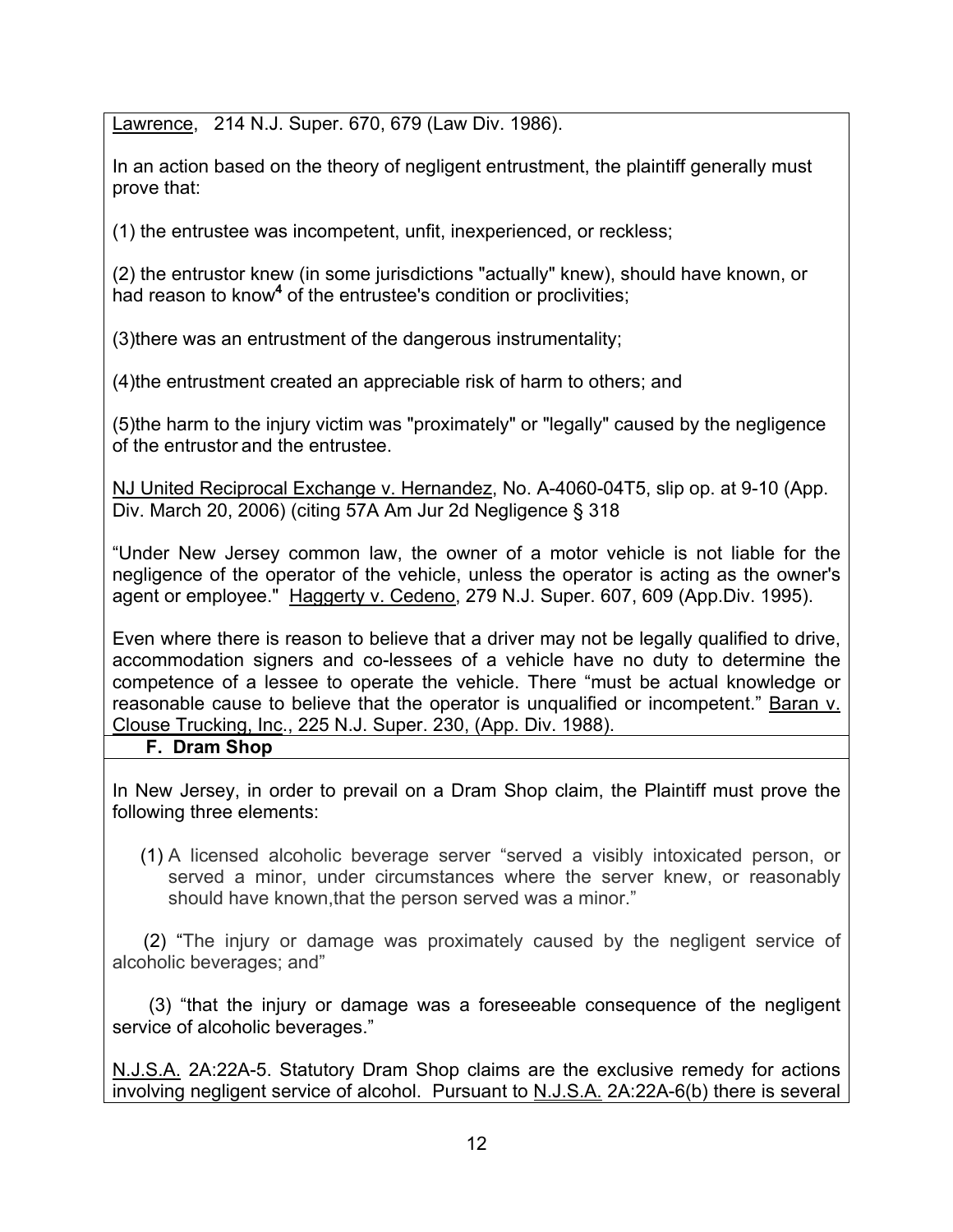liability, only for licensees/servers, no joint liability, so the 60% rule for Joint and Several Liability (see below) does not apply.

# **G. Joint and Several Liability**

Pursuant to N.J.S.A. 2A: 15-5.3, a defendant who is determined to be less than 60% at fault is responsible only for the proportion of negligence attributed to him or her. A defendant who is found to be 60% or more at fault may be responsible for the total damages.

New Jersey courts have ruled that it is acceptable for counsel to suggest specific percentages of liability at trial in opening and closing arguments when asking juries to apportion liability among multiple tort defendants. Brodsky v. Grinnell Haulers, Inc., et al, 181 N.J. 102 (2004).

Where plaintiff is unable to determine which tortfeasor is actually liable for Plaintiff's injury, each joint tortfeasor becomes responsible for total damages. Lyons v. Premo Pharmaceutical Labs, Inc., 170 N.J. Super. 183 (1979) (citing Summers v. Tice, 33 Cal2d 80 (1948)).

Pursuant to N.J.S.A. 2A:53A-3, a joint tortfeasor who pays more than his or her pro rata share is entitled to contribution from the other tortfeasors..

# **H. Wrongful Death and/or Survival Actions**

A wrongful death action may be brought on behalf of the decedent "for injuries which were caused by a wrongful act, neglect, or default and for which, if death had not occurred, the [decedent] would have been entitled to recover damages." N.J.S.A. 2A:31-1.

In determining damages for a wrongful death claim, "the jury should be instructed that it is permissible for them to consider the impact of inflation upon the survivor's future losses..[the jury] should also have an opportunity to offer expert economic testimony on the question to provide them with informed guidelines in their deliberations." Tenore v. Nu Car Carriers, Inc., 67 N.J. 466, 488 (1975).

Damages under a wrongful death claim are limited to pecuniary losses. "Significantly, no pecuniary value may be attributed to emotional pleasures or satisfaction now lost." Hudkins v. Serrano, 186 N.J. Super. 465, 478 (App. Div. 1982).

A damage award under a wrongful death claim is not subject to income tax. Tenore v. Nu Car Carriers, Inc., 67 N.J. 466 1975).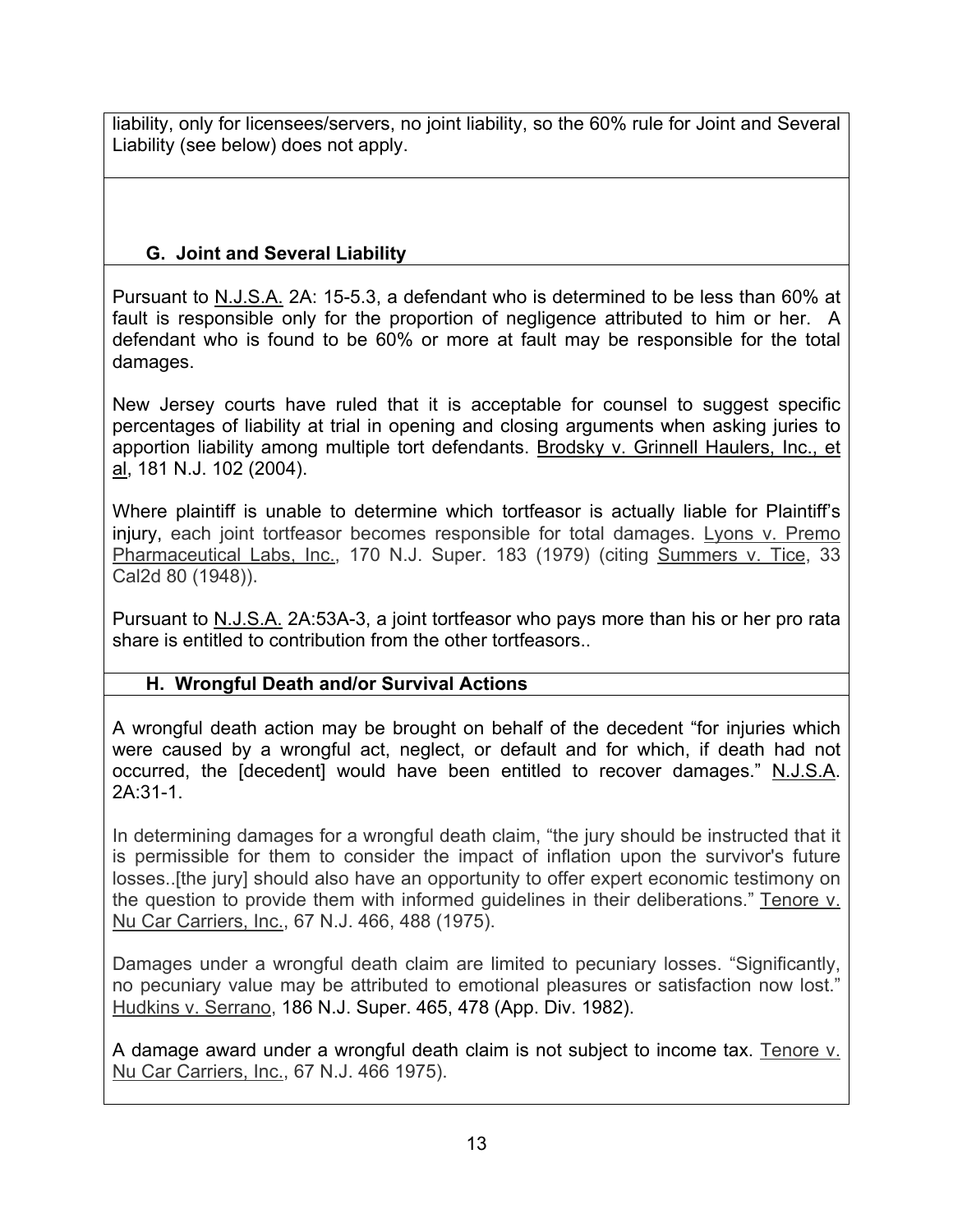Punitive damages are prohibited under wrongful death claims. Kern v. Kogan, 93 N.J. Super. 459, 475 (Law Div. 1967)

The New Jersey's Survivor's Act permits executors and administrators to recover damages for any trespass to person or property on behalf of the decedent as if he or she were still alive. "[W]here death resulted from injuries for which the deceased would have had a cause of action if he had lived, the executor or administrator may recover all reasonable funeral and burial expenses in addition to damages accrued during the lifetime of the deceased." N.J.S.A. 2A:15-3

Punitive damages are permitted under the Survivor's Act. Smith v. Whitaker, 313 N.J. Super. 165, 189 (App. Div. 1998)

The statute of limitations for these actions is two years after the death of the decedent. However, "if the death resulted from murder, aggravated manslaughter or manslaughter for which the defendant has been convicted, found not guilty by reason of insanity or adjudicated delinquent, the action may be brought at any time." N.J.S.A. 2A:15-3

Under these acts, "persons entitled to take any intestate personal property of the decedent" and "any person dependent on the decedent at his death" are entitled to recover damages. N.J.S.A. 2A:31-4.

The key difference between these actions is that under a wrongful death claim, the decedent's personal representative makes a cause of action that runs from the time of the decedent's death whereas in a survival claim, the decedent's estate makes a cause of action running from time of the injury until the decedent's death. Smith v. Whitaker, 313 N.J. Super. 165, 182 (App. Div. 1998) (citing Kern v. Kogan, 93 N.J. Super. 459, 472 (Law Div. 1967).

# **I. Vicarious Liability**

## **Respondeat Superior**

"[A]n employer can be found liable for the negligence of an employee causing injuries to third parties under the doctrine of Respondeat Superior, if, at the time of the occurrence, the employee was acting within the scope of his or her employment." Carter v. Reynolds, 175 N.J. 402, 408-09 (N.J. Sup. Ct. 2003).

Therefore, to succeed in bringing a claim under Respondeat Superior , "a plaintiff must prove (1) that a master-servant relationship existed and (2) that the tortious act of the servant occurred within the scope of that employment." Id. "If no master-servant relationship exists, no further inquiry need take place…" Id.

In defining "scope of employment," New Jersey follows the Restatement (Second) of Agency, § 228 (1957):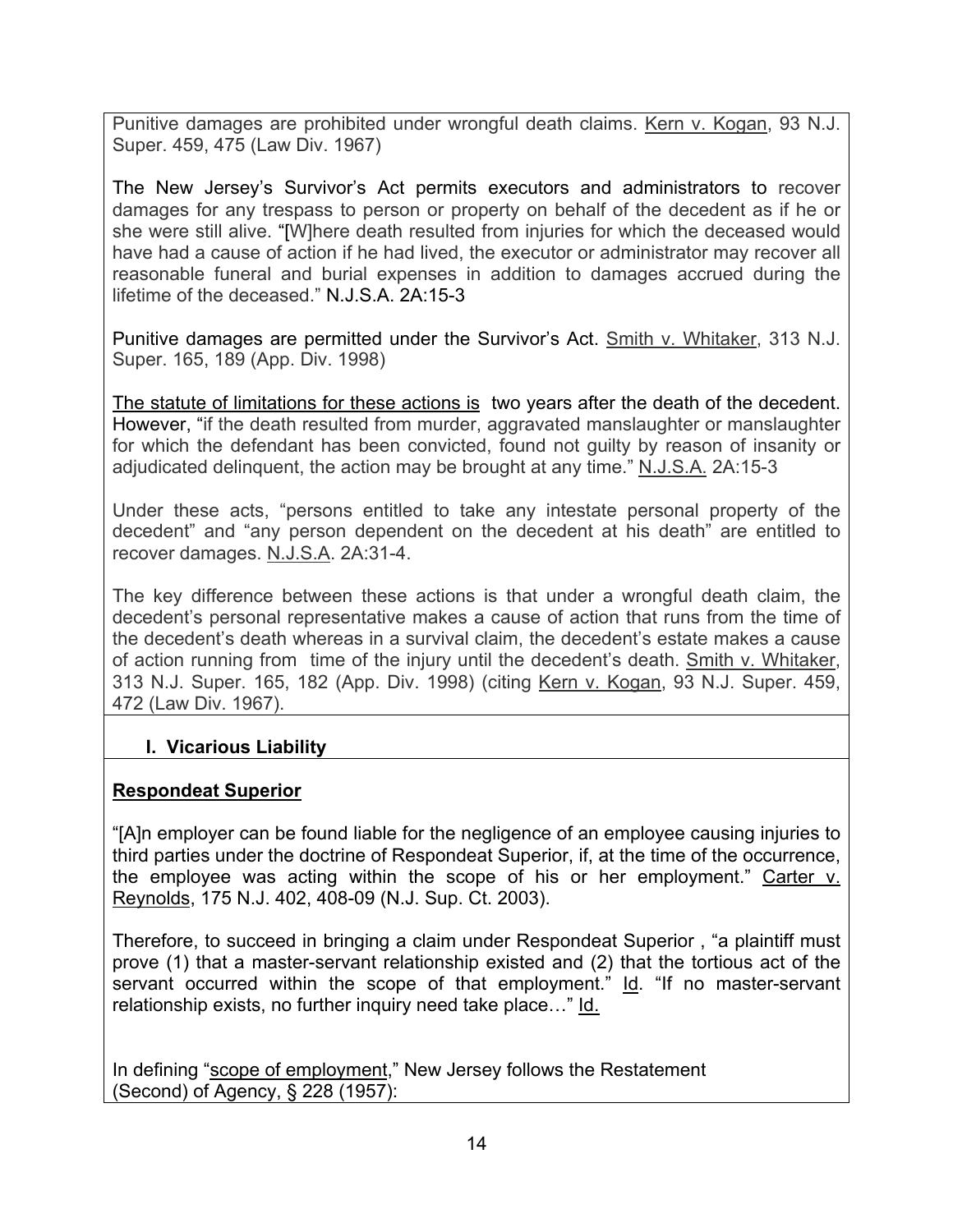1) "The conduct of a servant is within the scope of employment if, but only if:

(a) it is of the kind he is employed to perform;

(b) it occurs substantially within the authorized time and space limits;

(c) it is actuated, at least in part, by a purpose to serve the master; and

(d) if force is intentionally used by the servant against another, the use of force is not unexpected by the master.

2) The conduct of a servant is not within the scope of employment if it is "not of the kind that the servant is employed to perform, far beyond the authorized time and space limits or too little actuated by a purpose to serve the master." DiCosala v. Kay, 91 N.J. 159, 169 (1982) (quoting Restatement (Second) of Agency, § 228 (1957).

New Jersey has also adopted the "dual purpose" rule which states that "where a trip serves the employee/driver's private affairs and is also in furtherance of the master's business, the master is subject to liability for the employee's actions." Gilborges v. Wallace, 78 N.J. 342,(1978).

The determination of whether a deviation from the required route is considered a "detour" (which allows for recovery against an employer) or a "frolic" (which relieves the employer of liability) is a fact-based determination to be made by a jury. Deleson Steel Co., Inc. v. Hartford Ins. Group, 148 N.J. Super. 336 (Law Div. 1977).

In differentiating between negligent hiring and Respondeat Superior, the Di Cosola Court explained that an employer can be found liable for an injury that was intentionally caused by an employee and beyond the scope of employment under negligent hiring but not under Respondeat Superior. (citing Fleming v. Bronfin, 80 A.2d 915, 917 (D.C.Mun.App.1951))

# **Strict Placard Liability**

New Jersey does not recognize the doctrine of strict placard liability, inasmuch as a dispute between two carriers over which insurance policy is primary will be decided by which carrier was actually in control of the driver and tractor under New Jersey State Law. See Nat'l Interstate Ins. Co. v. Champion Truck Lines, 2013 U.S. Dist. LEXIS 39795 at \*14-\*18. This is in accordance with the 1986 amendment to ICC regulations expressing displeasure that "certain courts have relied on [ICC] regulations in holding carriers liable for the acts of equipment owners who continue to display the carrier's identification on equipment after termination of the lease contract" and suggesting that courts should rather "decide suits of this nature by applying the ordinary principles of State tort, contract, and agency law." Lease & Interchange of Vehicles (Identification Devices) 3 I.C.C. 2d 92, 93 (Oct. 10, 1986). Thus, in issues between carriers and involving insurance policies, the insurance contracts – and New Jersey contract law – control; the placard on the vehicle is not dispositive. See Nat'l Interstate Ins. Co., 2013 U.S. Dist. LEXIS 39795 at \*17.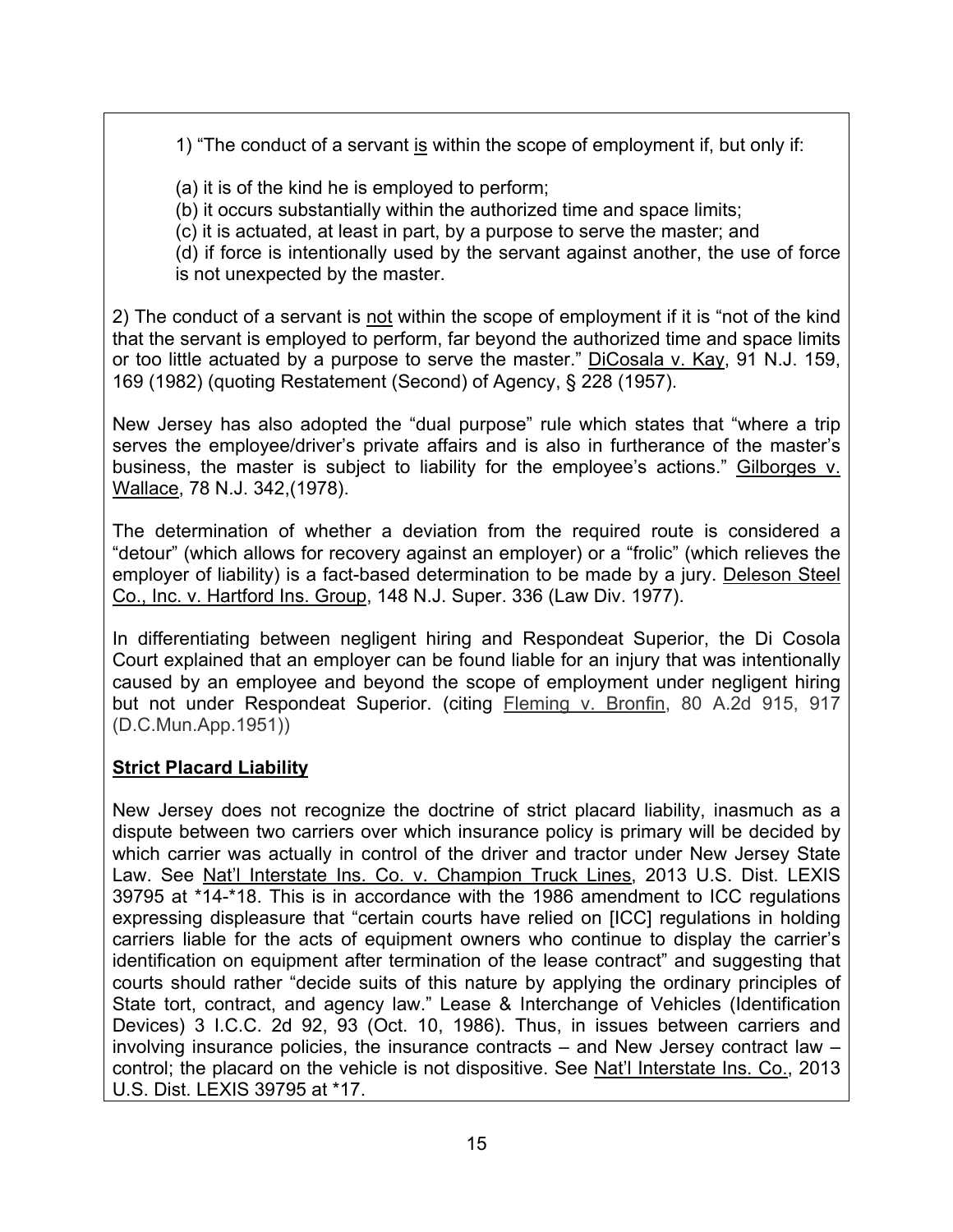In National Interstate Insurance Co., the United States District Court for the District of New Jersey noted that the issue before it was one of "which insurance policy is primary when both are valid and collectible," and not "protecting the public from under- or uninsured truckers…." Id. This suggests that New Jersey law will give more weight to the identifying placard when the issue involves a member of the public who was injured by an under- or un-insured trucker. New Jersey Courts have held that "as long as the [placard] remain[s] on the tractor, there is a 'strong presumption' that the tractor was engaged in authorized transportation and that [the company identified by the placard is] 'still in exclusive possession, control and use of it and [is] completely responsible for its operation." Planet Ins. Co. v. Anglo American Ins. Co., Ltd., 711 A.2d 899, 904 (N.J. Super. App. Div. 1998). It is likely that the above presumption will be much more difficult to overcome in a dispute involving a member of the public and an under- or un-insured trucker rather than two carriers trying to determine which insurance policy is primary.

# **Independent Contractor**

To be considered an independent contractor, the following three elements must be established:

(A) "Such individual has been and will continue to be free from control or direction over the performance of such service, both under his contract of service and in fact; and

(B) Such service is either outside the usual course of the business for which such service is performed, or that such service is performed outside of all the places of business of the enterprise for which such service is performed; and

(C) Such individual is customarily engaged in an independently established trade, occupation, profession or business."

Philadelphia Newspapers Inc. v. Board of Review, 397 N.J. Super. 309,325 (App. Div. 2007) (citing N.J.S.A. 43:21-19(i)(6)(A)(B)(C))

"The principal is [generally] not vicariously liable for the torts of the independent contractor if the principal did not direct or participate in them." Baldasarre v. Butler, 625 A.2d 458, 465 (N.J. 1993). However, in certain cases involving public safety, the principal remains liable if the principal's duty is considered nondelegable. Baboghlian v. Swift Elec. Supply Co., 197 N.J. 509, 515 (2009). For instance, a gas company's duty to install pipes was held to be nondelegable even though the gas company was contracted by a supply company because "[t]he highly dangerous character of gas and its tendency to escape required the exercise of a proportionate amount of care." Araujo v. N.J. Natural Gas Co., 62 N.J. Super. 88, 102 (App. Div. 1960) (citing Anderson v. Atlantic City Gas Co., 7 N.J. Misc. 297, 300 (Sup. Ct. 1929).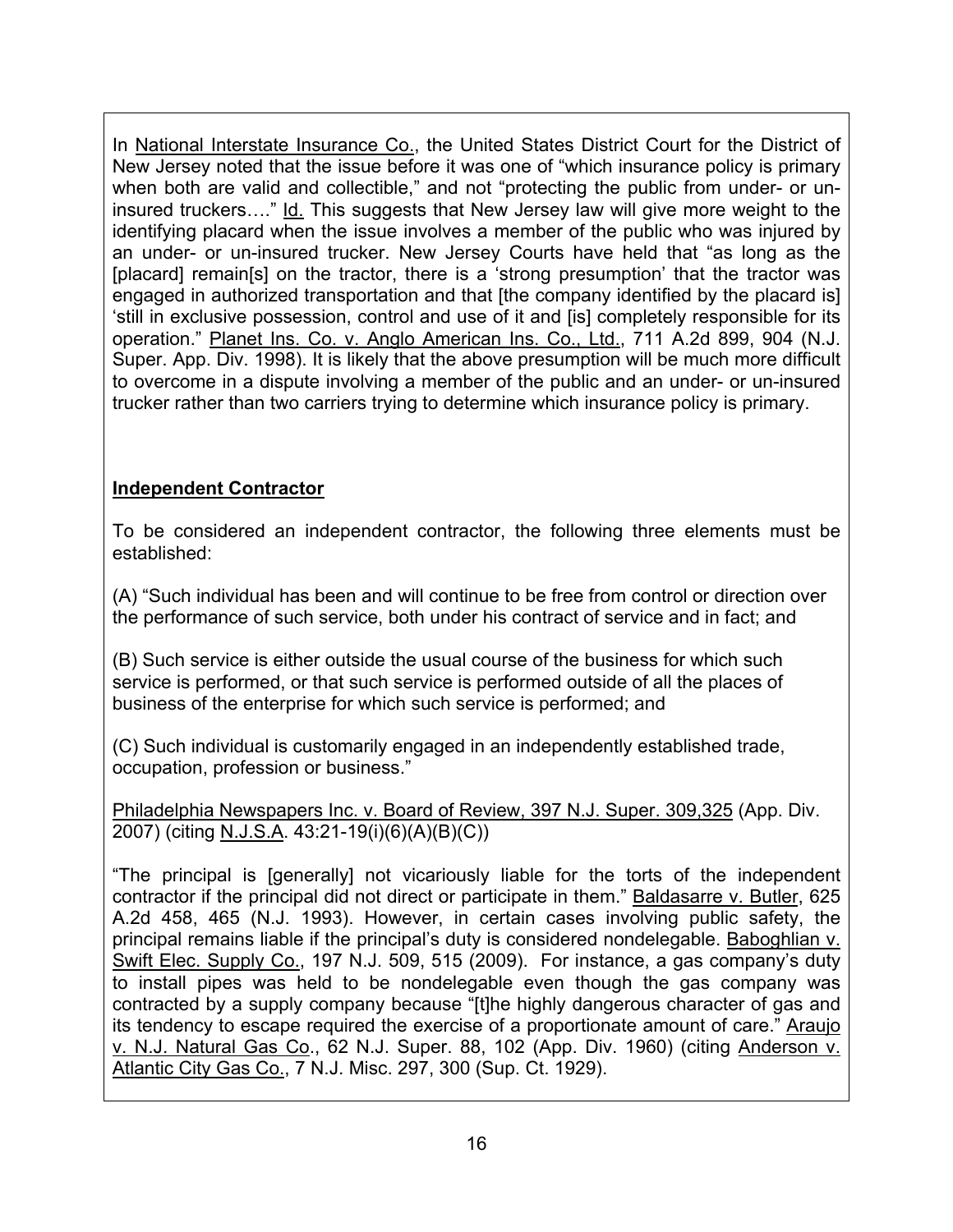## **J. Exclusivity of Workers' Compensation**

### **Workers' Compensation is Generally an Exclusive Remedy**

Under New Jersey law, an employee is barred from suing his/her employer directly for job related injuries. Thus, employees can only recover against their employers for job related injuries through the workers' compensation system. N.J.S.A. 34:15-1.

In situations where an employee is injured on the job by someone other than his employer, the employee can sue the responsible party for damages and can also file a Workers' Compensation claim. Schweizer v. Elox Div. of Colt Indus., 70 N.J. 280, 287- 88, 359 A.2d 857 (1976).However, in such circumstances the Workers' Compensation carrier will have a statutory lien against any money that the injured party recovers from the responsible party, equal to 2/3 of the Workers'Compensation benefits that have been paid on the injured party's behalf.

Exception to the Worker's Compensation Bar for Intentional Wrongdoings: Employers may be sued directly for job related injuries where they have committed an intentional wrong. Tomeo v. Thomas Whitesell Constriction, 176 N.J. 366, 370 (2003).

"In order for an employer's act to be considered "intentional," the following must be satisfied:

(1) the employer must know that his actions are substantially certain to result in injury or death to the employee, and

(2) the resulting injury and the circumstances of its infliction on the worker must be (a) more than a fact of life of industrial employment and (b) plainly beyond anything the Legislature intended the Workers' Compensation Act to immunize." Id. (quoting Laidlow v. Hariton Machinery Co., Inc., 170 N.J. 602, 617 (2002).

## **Suits Against Co-Employees**

In addition to being barred from using their employer, the New Jersey Workers' Compensation Act bars injured employees from suing co-employees as well. N.J.S.A. 34:15-8.

#### **Damages**

## **A. Statutory Caps on Damages**

**There is a cap on punitive damages** — five times the amount of compensatory damages or \$350,000, whichever is greater. However, the jury is not informed that there is a cap on punitive damages. N.J.S.A. 2A:15-5.14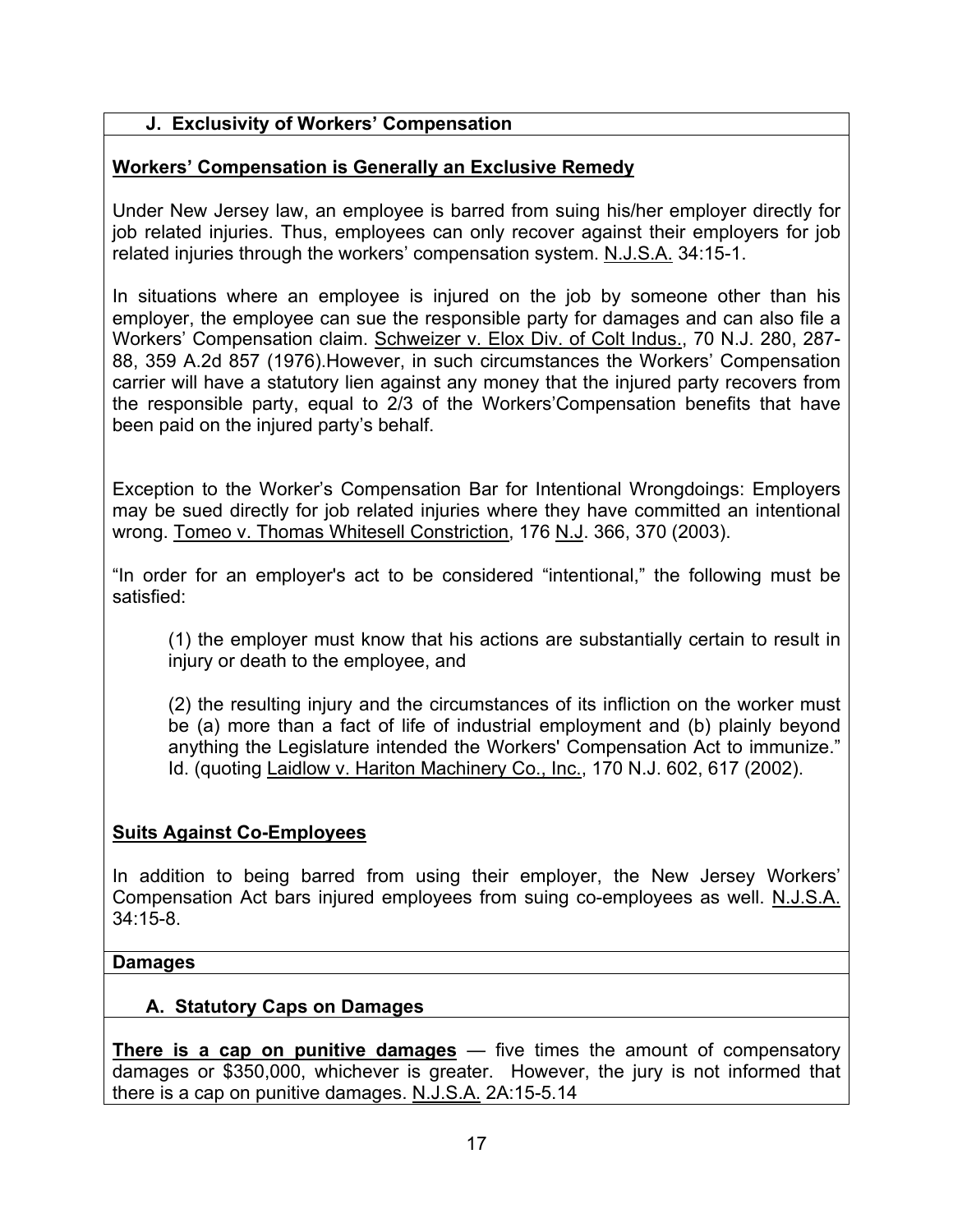Punitive damages awarded in Law Against Discrimination (LAD) Claims and New Jersey Conscientious Employee Protection Act (CEPA) Claims among others are exempt from the punitive damage cap under N.J.S.A. 2A:15-5.14.

### **B. Compensatory Damages for Bodily Injury**

"[P]laintiff is generally entitled to recover compensatory damages if he[or she] has proven some loss or injury and if the jury has been provided some evidence from which to estimate the amount of damages, even if [plaintiff] is unable to prove the exact measure of damages." Nappe v. Anschelewitz, Barr, Ansell & Bonello, 97 N.J. 37, 41 (1984).

Damages are generally awarded to compensate plaintiff for past and future medical expenses and lost wages directly attributable to defendant's negligence, as well as pain and suffering.

#### **Lost Wages**

Any award for lost earnings must be based on net [take-home] pay, not on gross income. This is because the amount awarded is not subject to Federal and New Jersey income taxes. Ruff v. Weintraub, 105 N.J. 233, 238 (1987).

#### *Verbal Threshold*

If the lawsuit is brought pursuant to N.J.S.A. 39:6A-8a, the "verbal threshold" statute, the jury must be instructed as follows: "regardless of whether you found that [plaintiff] proved that he/she sustained a permanent injury by a preponderance of the evidence, the jury may award [plaintiff] a sum of money for past lost earnings. If you find that [plaintiff] has proved a claim for future lost earnings by a preponderance of the evidence, your award must be limited only to that reasonable period of recuperation and recovery that proximately results from the non-permanent injury sustained." NJ Model Civil Jury Charges § 8.11C.

#### **Pain and Suffering**

A plaintiff who is awarded a verdict is entitled to fair and reasonable compensation for any permanent or temporary injury resulting in disability to or impairment of his/her faculties, health, or ability to participate in activities, as a proximate result of the defendant's negligence (or other wrongdoing). New Jersey law also recognizes as proper items for recovery, the pain, physical and mental suffering, discomfort, and distress that a person may endure as a natural consequence of the injury. The measure of damages is what a reasonable person would consider to be adequate and just under all the circumstances to compensate [plaintiff]. The law does not provide any table, schedule or formula by which a person's pain and suffering disability, impairment, loss of enjoyment of life may be measured in terms of money. The amount is left solely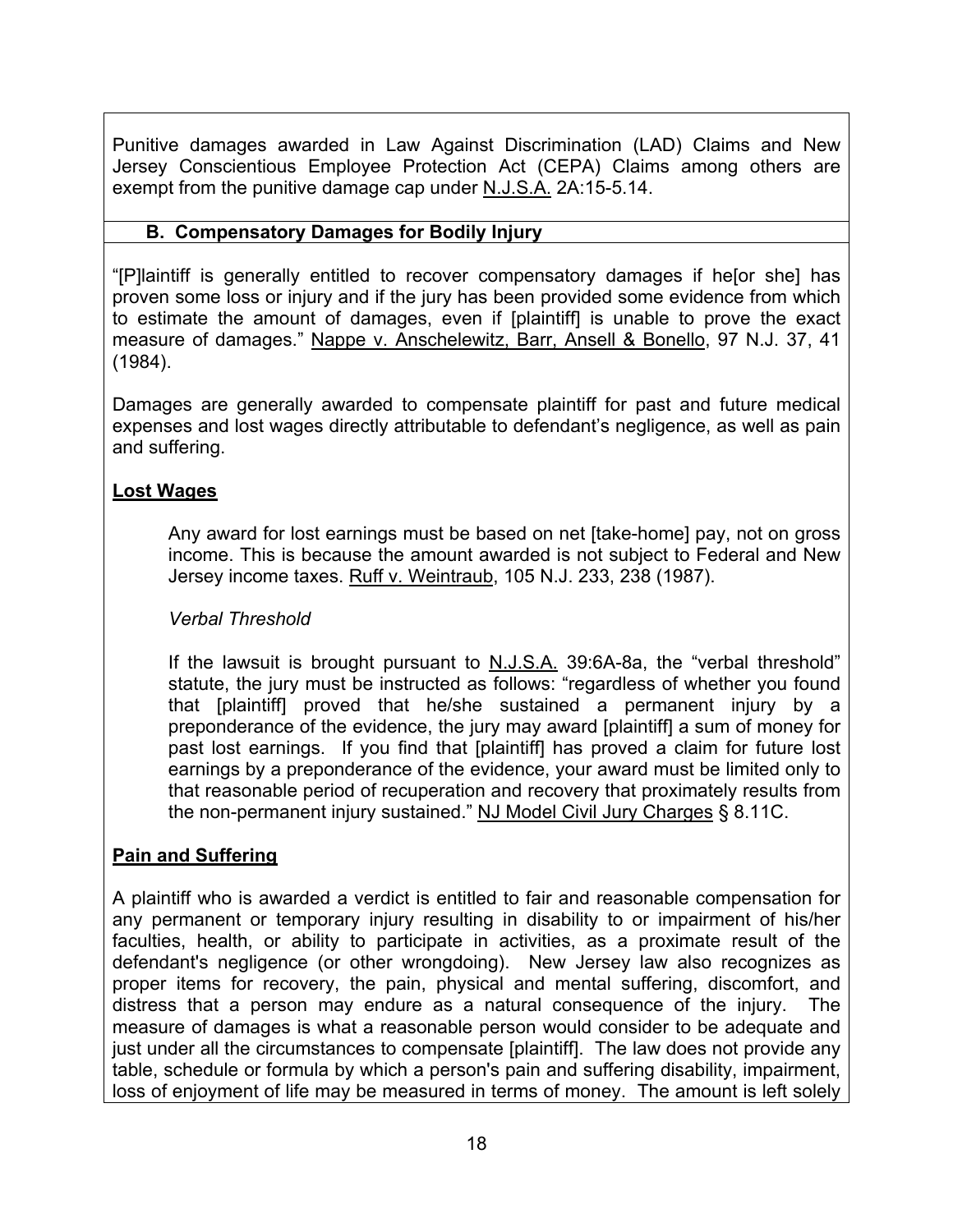to the discretion of the jury. NJ Model Civil Jury Charges § 8.11E.

Damages may be awarded for future disability and impairment. Coll v. Sherry, 29 N.J. 166 (1959). "It is well settled that damages may be recovered for the prospective consequences of a tortious injury. See, e.g., Kimble v. Degenring, 116 N.J.L. 602, 604 (Sup. Ct. 1936); Annotation 81 A.L.R. 423 (1932); 15 Am. Jur., Damages, § 24; 25 C.J.S. Damages § 29. And this rule applies to future medical care and treatment as well as to anticipated pain and suffering."

Damages may be awarded for mental or nervous impairment, but only under very specific circumstances.The evolution in the requirements for an emotional distress claim culminated when the NJ Supreme Court in Portee v. Jaffee, 84 N.J. 88 (N.J. 1980), identified four elements that a plaintiff must prove to recover for emotional distress as a bystander: "(1) the death or serious physical injury of another caused by defendant's negligence; (2) a marital or intimate, familial relationship between plaintiff and the injured person; (3) observation of the death or injury at the scene of the accident; and (4) resulting severe emotional distress." McDougall v. Lamm, 211 N.J. 203, 214-215 (N.J. 2012). In the three decades since Portee was decided, the fourelement test has remained in place as the framework for a bystander's emotional distress claim in New Jersey. McDougall at 215 (N.J. 2012). "Recovery for negligent infliction of emotional harm requires that it must be reasonably foreseeable that the tortious conduct will cause genuine and substantial emotional distress or mental harm to average persons." Id.

# **Future Medical Expenses**

In deciding how much to award for future medical expenses the jury must consider: (1) the nature, extent and duration of plaintiff's injury; (2) the plaintiff's age today; (3) his/her general state of health before the accident; and (4) and how long one reasonably expects the medical expenses to continue. NJ Model Civil Jury Charges § 8.11I.

It is the burden of the plaintiff to prove, by a preponderance of the evidence, the probable need for future medical care and the reasonableness of the charge for future medical care. Id.

Any award for future medical expenses should be increased to account for losses due to inflation. Id.

# **Loss of Consortium**

A spouse may recover damages for loss of consortium which includes fair and reasonable compensation for the loss of the spouse attending to household duties, loss of companionship, loss of comfort, and loss of marital relations. Tichenor v. Santillo, 218 N.J. Super. 165, 527 (App. Div. 1987); R. 4:28-3(b).

## **C. Collateral Source**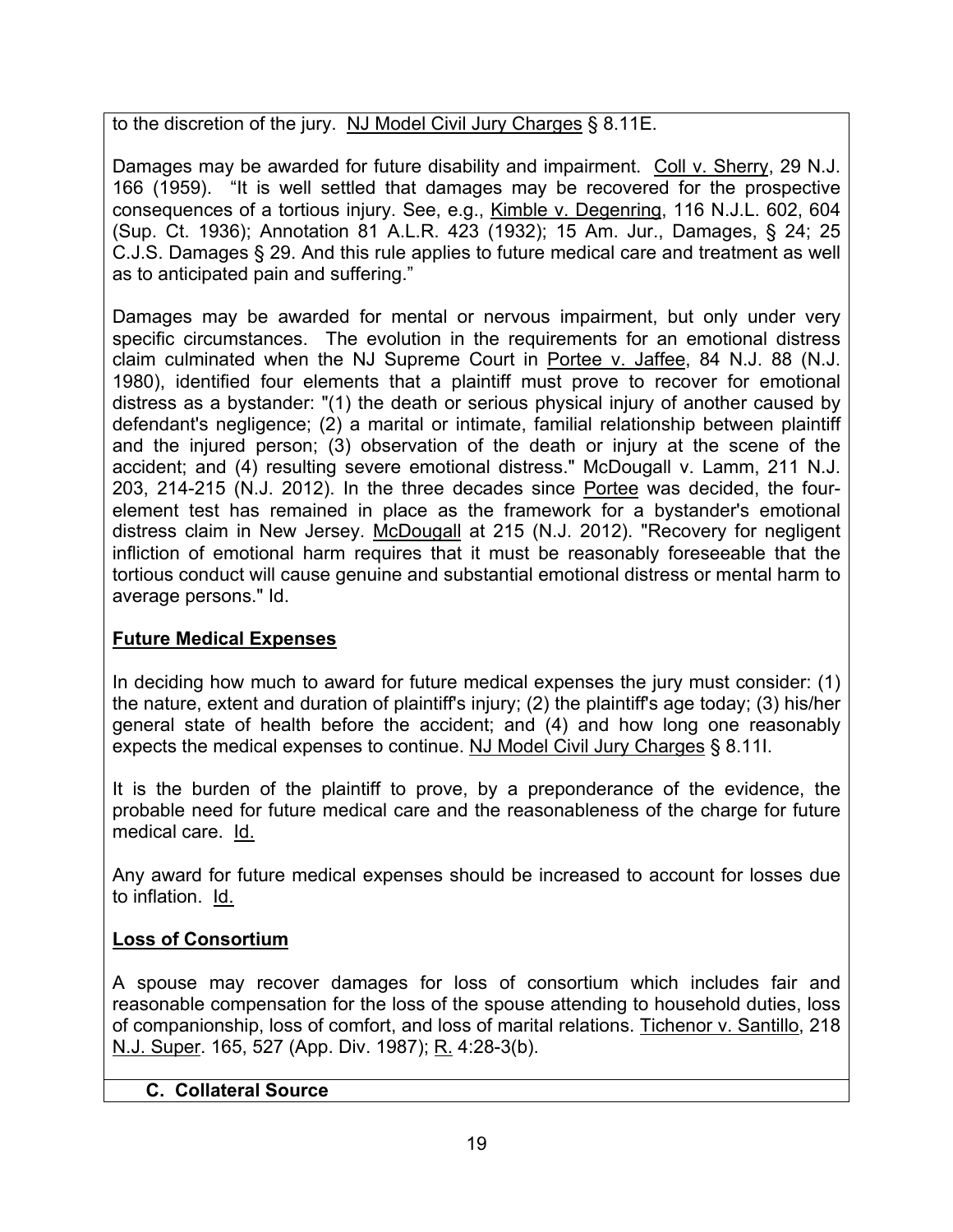This rule prevents plaintiff from obtaining a double recovery in excess of the party's actual loss by deducting certain "benefits" received from any other source other than a joint tortfeasor. N.J.S.A. 2A:15-97. Loss of earnings, medical and hospital expenses and pension benefits are deducted from Plaintiff's award. NJ Model Civil Charges 8.11C and 8.11A, Fillebrown v. Steelcase, Inc., 63 Fed. Appx. 54, 61 (3<sup>rd</sup> Cir. 2003). Additionally, social security disability payments that are neither contingent nor speculative nor subject to change or modification are also deducted. Woodger v. Christ Hosp., 364 N.J. Super. 144, 153-54 (App. Div. 2003) (citing Parker v. Esposito, 291 N.J. Super. 560, 565-566 (App. Div.), certif. denied, 146 N.J. 566 (1996)).

The following are not deducted from Plaintiff's award:

- 1) Worker's compensation benefits (N.J.S.A. 2A:15-97)
- 2) Proceeds from a life insurance policy (N.J.S.A. 2A:15-97)
- 3) Social security disability payments, but that are contingent, speculative or subject to change or modification. Woodger v. Christ Hosp., 364 N.J. Super. 144, 153-54 (App. Div. 2003) (citing Parker v. Esposito, 291 N.J. Super. 560, 565-566 (App. Div.), certif. denied, 146 N.J. 566 (1996)).
- 4) Medicaid (Lusby by & ex rel. Nichols v. Hitchner, 273 N.J. Super. 578, 591-592 (App. Div. 1994). Mason v. Sebelius, Civ. No. 11-2370, slip op. at 34 (D.N.J. 2012).
- 5) Settlement proceeds, regardless of whether the joint tortfeasor is ultimately found liable for plaintiff's injury. Kiss v. Jacob, 138 N.J. 278, 282-83 (1994). This is done to prevent inequity where the amount of a settlement and the allocation of fault could cause a 100% liable defendant to pay nothing. Id. at 284.

The plaintiff is required to disclose to the court any "benefits [received] for the injuries allegedly incurred from any other source other than a joint tortfeasor[,]" "Any party to the action shall be permitted to introduce evidence regarding any of the matters described in the [collateral source statute]. N.J.S.A. 2A:15-97.

In a jury trial, the medical expenses and/or loss of earnings paid from collateral sources goes into evidence, the jury makes its award, and the judge carves out the medicals and loss of earnings paid by the collateral source. Statute: N.J.S.A. 2A:15-97.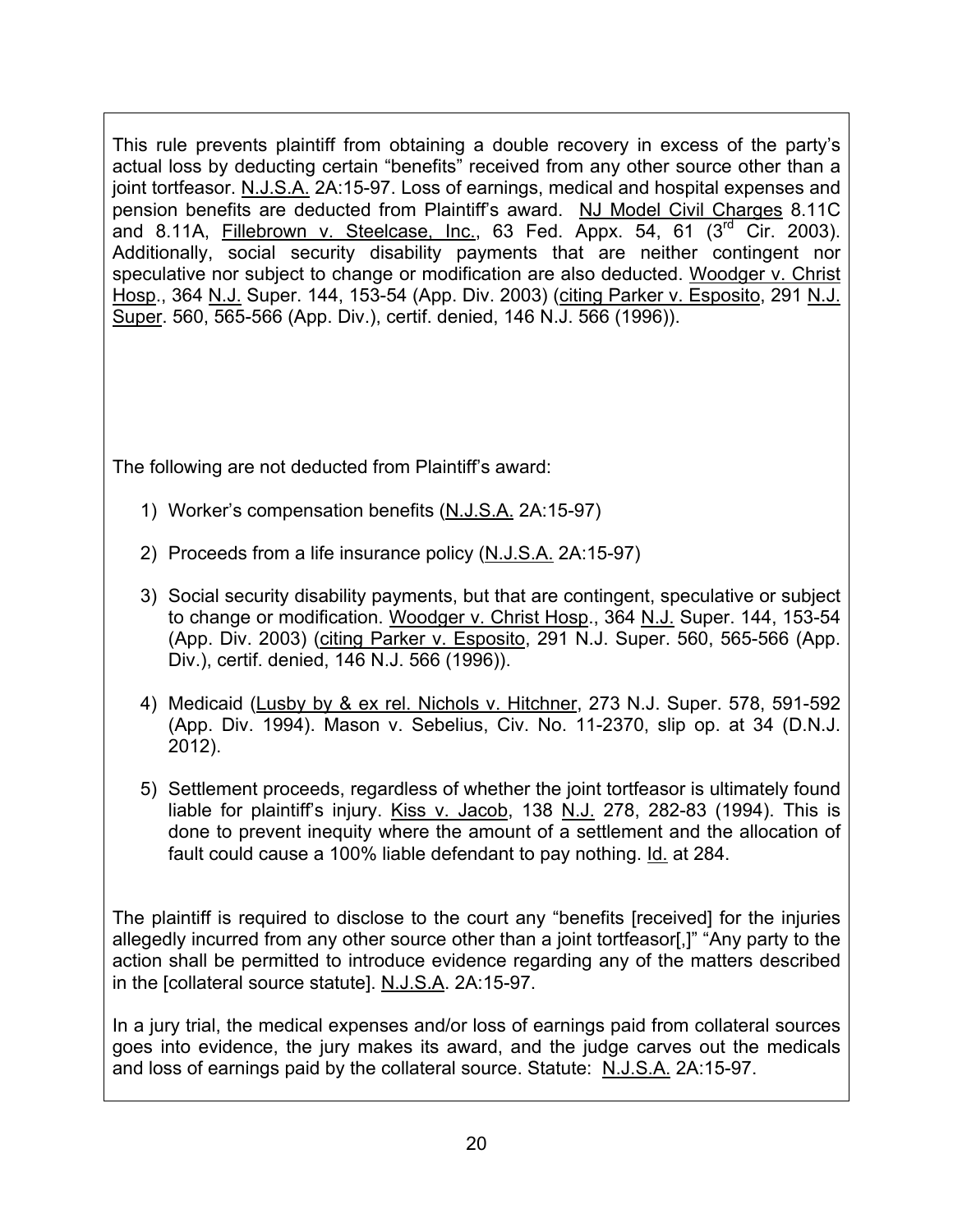At trial, a defendant is entitled to a set-off for the equitable share of liability assessed to a settled defendant by the jury. The trial defendant has the burden of proving the settled defendant's liability to plaintiff. Young v. Latta, 123 N.J. 584 (1991).

The rule is also intended, to some extent, "to shift the burden from liability insurance carriers to health and disability carriers." Fayer v. Keene Corp., 311 N.J. Super. 200 (App..Div. 1998) (citing Lusby by & ex rel. Nichols v. Hitchner, 273 N.J. Super. 578, 591-592 (App. Div. 1994))Thus, a plaintiff injured as a result of a third party's negligence who receives medical treatment paid by his health insurer cannot recover his medical expenses from the defendant. The exception to this rule is contained in the no fault provisions of the motor vehicle and traffic regulations which provide that the benefits allowed for personal injury protection shall be payable as loss accrues without regard to collateral sources, except that benefits collectible under workers' compensation insurance, employees' temporary disability benefit statutes, Medicare provided under federal law, and benefits, in fact collected, that are provided under federal law to active and retired military personnel shall be deducted from the benefits collectible. N.J.S.A. 39:6A-6.

In regards to the effect that the collateral source rule has on the insurance community, the New Jersey Supreme Court noted that "where subrogation or contract reimbursement rights are granted to health insurers, that industry is the beneficiary of the legislative modification. Where subrogation and reimbursement are prohibited, the liability carriers benefit." Perreira v. Rediger, 169 N.J. 399, 409 (2001). "The general rule is,…that the insurer is not subrogated to the insured's rights or to the beneficiary's rights under contracts of personal insurance, at least in the absence of a policy provision so providing. Nor would a settlement by the insured with the wrongdoer bar his cause of action against the insurer. However, if a subrogation provision were expressly contained in such contracts, it probably would be enforced quite uniformly. Such a provision cannot be read into a policy by calling it an indemnity contract, however." Id. at 413.

# **D. Pre-Judgment/Post-Judgment Interest**

## **Post-Judgment Interest**

Pursuant to R. 4:42-11(a)(ii), prior to January 2, 1986, the annual post-judgment interest rate is equal to "6% for the period prior to April 1, 1975; 8% for the period between April 1, 1975 and September 13, 1981; and 12% for the period between September 14, 1981 and January 1, 1986." Subsequent to January 2, 1986, the interest rate is equal to the average rate of return for the State of New Jersey Cash Management Fund for the preceding fiscal year, rounded off to the nearest one-half percent.

# **Pre-Judgment Interest**

Prejudgment interest is allowed in most tort actions, except with respect to public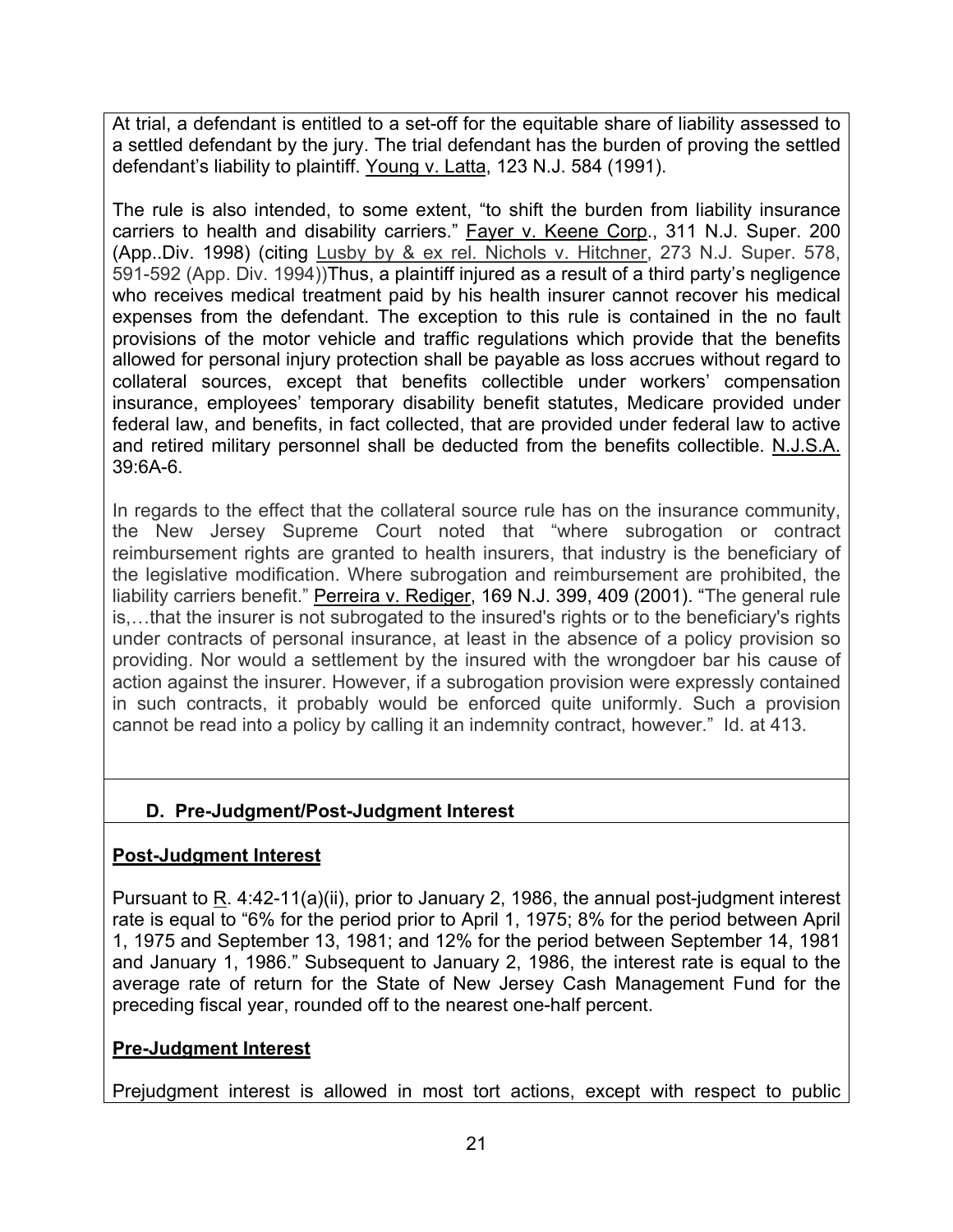entities or employees. Pursuant to R. 4:42-11(b), interest rates in tort actions after January 1, 1988 are the same as the post-judgment interest rates. Prior to January 1, 1988, the rate is 12% per annum. Pre-judgment interest is prohibited on awards for future economic losses.

## **Special Civil Part**

Effective September 1, 1996, if the judgment exceeds the monetary limit of the Special Civil Part (currently \$15,000), 2% should be added to the above interest rate, pursuant to R.4:42-11(a)(iii).

## **E. Damages for Emotional Distress**

New Jersey recognizes a separate cause of action for negligent infliction of emotional harm to a bystander provided that four elements are established: (1) the death or serious physical injury of another was caused by defendant's negligence; (2) a marital or intimate family relationship existed between plaintiff (bystander) and the injured person; (3) there was an observation of death or serious physical injury by the bystander who witnessed the death or physical injury at the scene of the accident; and (4) the observation resulted in severe emotional distress. Dunphy v. Gregor, 136 N.J. 99, 103 (1994) (citing Portee v. Jaffee, 84 N.J. 88, 101(1980)).

Moreover, the "intimate family relationship" standard has been liberalized to include relationships outside those of blood or marriage, such as an engaged couple living together who are considering marriage. Id.

# **F. Wrongful Death and/or Survival Action Damages**

New Jersey permits a wrongful death action to be brought in the name of the administrator of the estate of the decedent for injuries which were caused by a wrongful act, neglect, or default and for which, if death had not occurred, the person would have been entitled to recover damages. N.J.S.A. 2A:31-1.

The New Jersey's Survivor's Act was intended to supplement the Wrongful Death Act and therefore, affords complete and adequate redress to the estates of those who were injured in person or property by injuries causing the death. N.J.S.A 2A:15-3. To that end, the Act allows the decedent's estate to recover any loss to the decedent that accrued between injury and death.

The Survivor's Act, in contrast to the Wrongful Death Act, does not contain an express limitation on the types of damages recoverable under the Act. N.J.S.A 2A:15-3

Under New Jersey law, punitive damages are permitted under the Survivor's Act. N.J.S.A 2A:15-3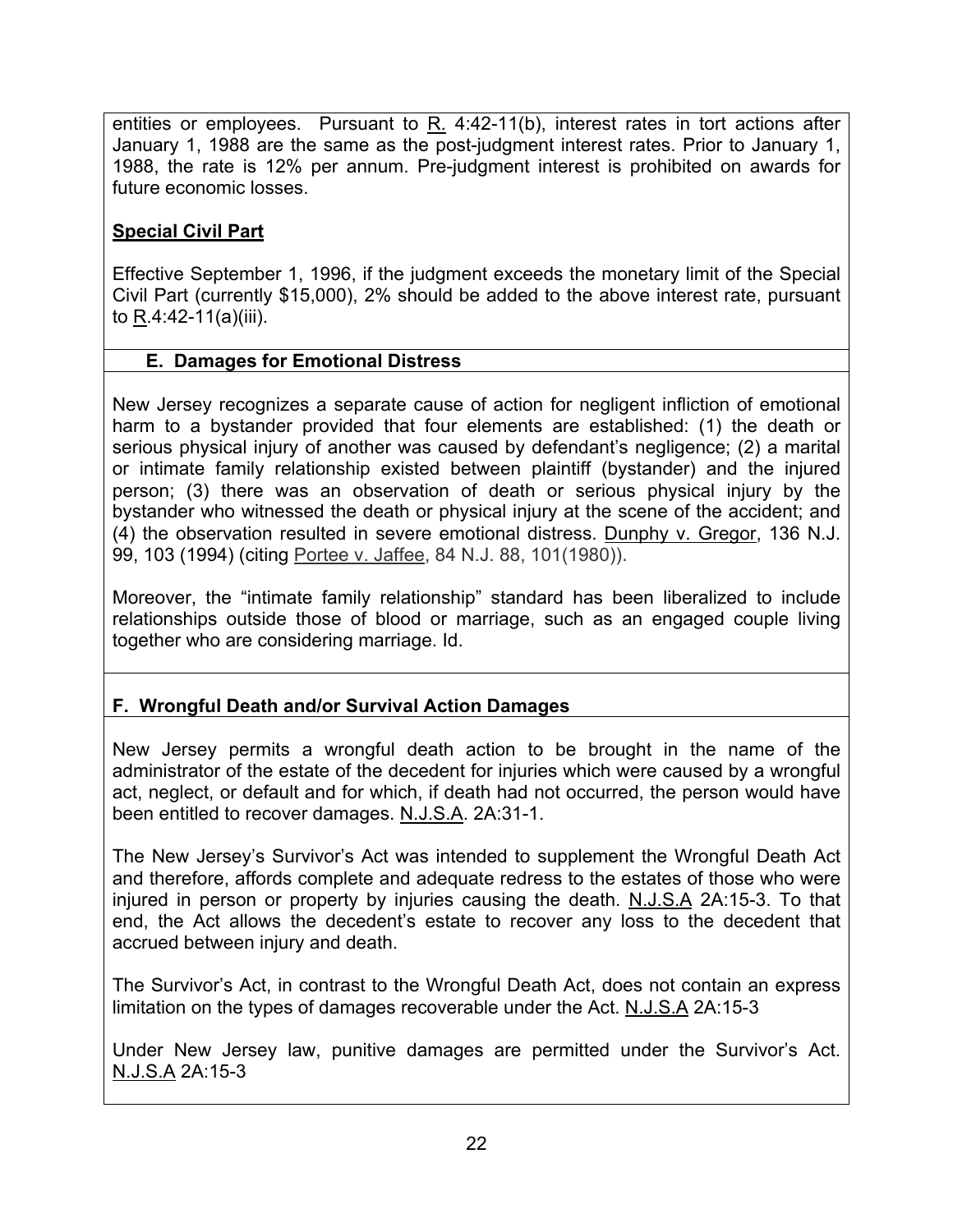Survives Death of Wrongdoer: Yes. N.J.S.A. 2A:15-4.

Who May Recover: All persons dependent upon the decedent and anyone entitled to intestate personal property. N.J.S.A. 2A:31-4.

Damages: Pecuniary. N.J.S.A. 2A:31-5.

Reduction to Present Value: Future economic damages, (Not non-economic damages) must be reduced.

Reduction for Taxes: Decedent's future earnings must be calculated on a "net" basis. 0

# **G. Punitive Damages**

Under the Punitive Damages Act of 1995, punitive damages may be awarded in New Jersey for personal injury actions based on negligence. To warrant an award of punitive damages, defendant's conduct must amount to intentional wrongdoing in the sense of an "evil-minded act", or an act accompanied by a wanton and willful disregard of the rights of another.46 The key to the recovery of punitive damages is the intentional aspect of the wrongful act. N.J. Model Jury Charge 8.63

"In determining whether punitive damages are to be awarded, the trier of fact shall consider all relevant evidence, including but not limited to, the following:

(1) "The likelihood, at the relevant time, that serious harm would arise from the defendant's conduct;

(2) The defendant's awareness of reckless disregard of the likelihood that the serious harm at issue would arise from the defendant's conduct;

(3) The conduct of the defendant upon learning that its initial conduct would likely cause harm; and

(4) The duration of the conduct or any concealment of it by the defendant.

c. If the trier of fact determines that punitive damages should be awarded, the trier of fact shall then determine the amount of those damages. In making that determination, the trier of fact shall consider all relevant evidence, including, but not limited to, the following:

(1) All relevant evidence relating to the factors set forth in subsection b. of this section;

(2) The profitability of the misconduct to the defendant;

(3) When the misconduct was terminated; and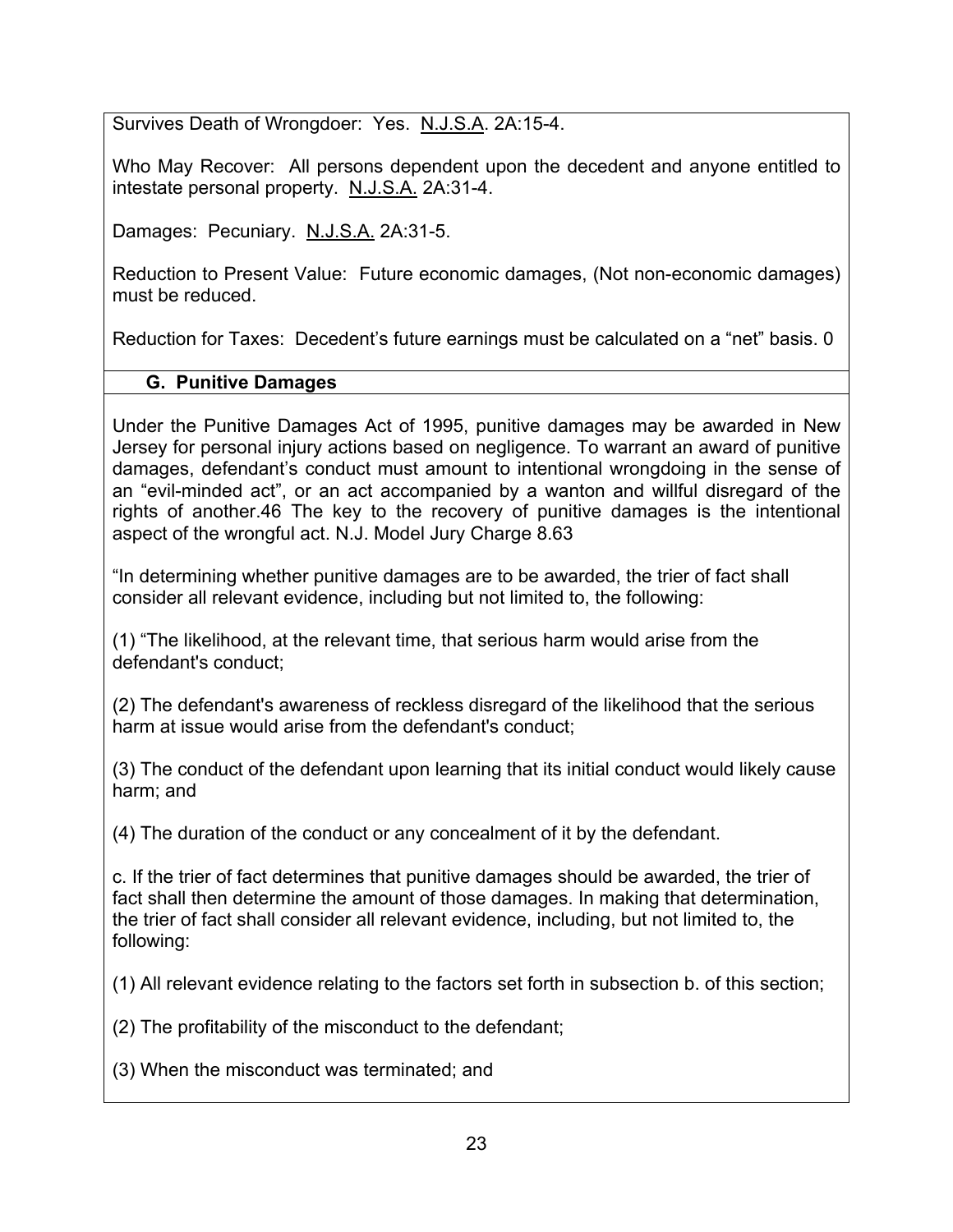(4) The financial condition of the defendant."

N.J.S.A. § 2A:15-5.12

There is a punitive damages cap of \$350,000 or five times the liability of the defendant for compensatory damages, whichever is greater. N.J.S.A. 2A:15-5.14

The standard of proof for punitive damages is clear and convincing evidence. N.J. Model Jury Charge 8.63

# **H. Diminution in Value of Damaged Vehicle**

In New Jersey, the owner of the vehicle may bring a claim against the defendant and demand "diminution in value" damages. If the defendant does not have insurance or the amount of insurance is insufficient to compensate for this diminution in value, the plaintiff may make a claim under his or her own insurance policy's underinsured or uninsured motorist coverage for compensation. Whether or not the plaintiff is entitled to compensation for diminution in value of the damaged vehicle is dictated by the policy coverage.

## **I. Loss of Use of Motor Vehicle**

Under New Jersey Law, recovery is permitted for all damages naturally and proximately caused by wrongful conduct, including loss of use of motor vehicle. Loss of use has been defined as those damages occasioned to the plaintiff by reason of the detention, including personal loss, inconvenience and capital outlay.

## **Evidentiary Issues**

- **A. Preventability Determination**
	- N/A

# **B. Traffic Citation from Accident**

"[G]uilty pleas to traffic offenses are admissible in a civil suit to establish liability arising from the same occurrence unless a nonevidential-order is made pursuant to New Jersey Court Rule 7:6-2(a)(1). Eaton v. Eaton, 119 N.J. 628, 644 (1990). See also State v. LaResca, 267 N.J. Super. 411, 418 (App. Div. 1993).

A civil reservation is a specific request made on behalf of the defendant against the use of a guilty plea in a civil suit.

Pursuant to R. 7:6-2(a)(1), a Court may, upon the request of a defendant at the time a plea is entered, order that the guilty plea shall not be used as evidence in any civil proceeding.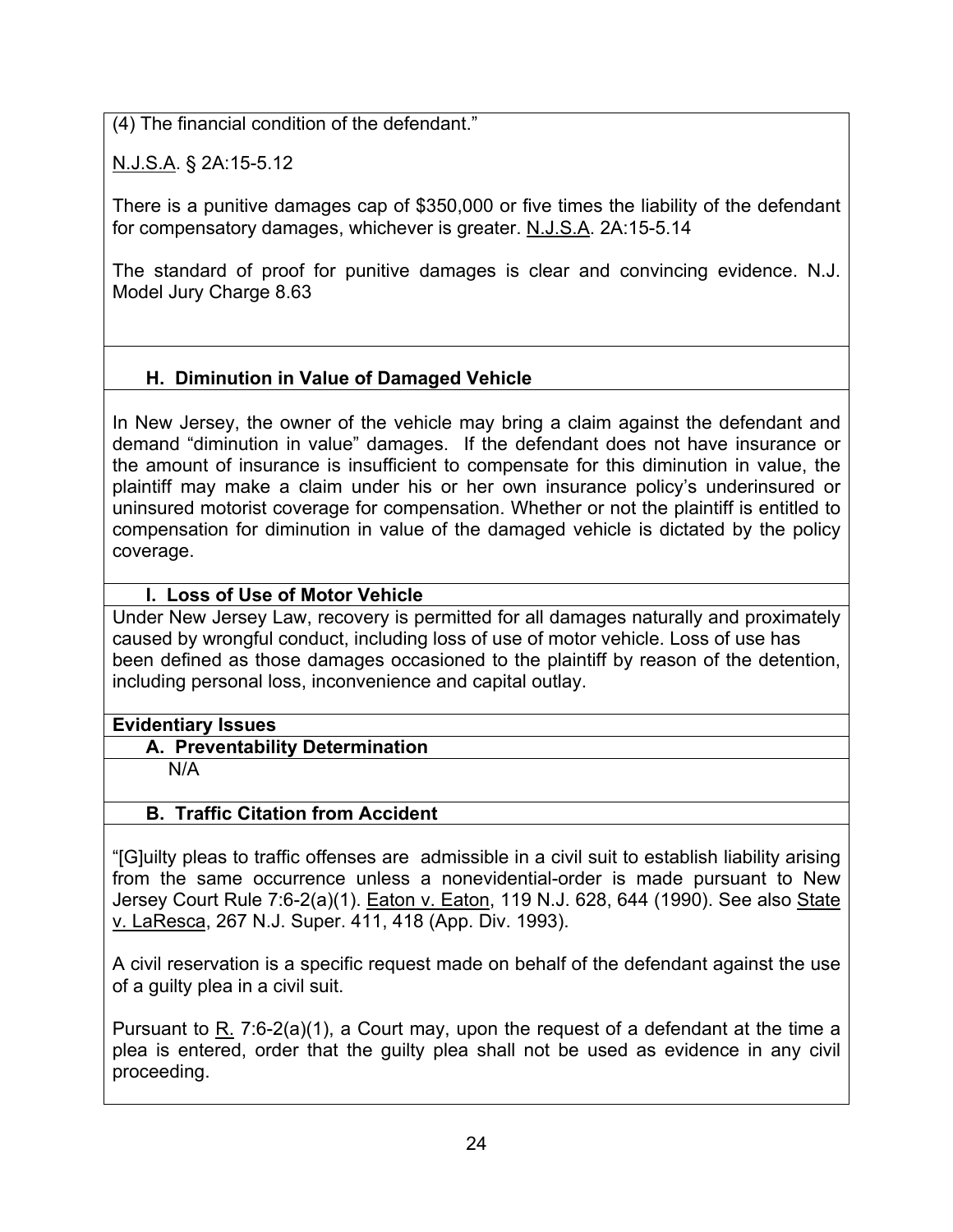If a civil reservation is requested and obtained by the defendant, issuance of the ticket and guilty plea are only discoverable, but neither will be admissible at trial.

### **C. Failure to Wear a Seat Belt**

Although not the basis of a defense, New Jersey has a mandatory seat belt law. N.J.S.A. 39:3-76.2e – h, j-k.

 The failure to wear a seat belt is not negligence per se. However, "it is a circumstance which the jury should consider in assessing liability." Waterson v. General Motors Corp., 111 N.J. 238(NJ), 544 A.2d 357.

"The only way the seat belt defense can go to the jury is if the defendant comes forward with specific evidence demonstrating the causal link; *i.e.*, the relationship between failure to fasten the belt and the plaintiff's injuries." Dziedzic v. St. John's Cleaners  $\&$ Shirt Launderers, Inc., 53 N.J. 157, 162 (1969).

"While… seat belt nonuse is not a bar to a strict liability recovery…juries may reduce an injured party's recovery on the basis of such evidence under certain circumstances." Waterson v. GM Corp., 111 N.J. 238, 270 (1988).

#### **D. Failure of Motorcyclist to Wear a Helmet**

No New Jersey state court has addressed the helmet defense. Nunez v. Schneider National Carriers, 217 F.Supp.2d 562, 565 (D.N.J., 2002).

"Evidence of failure to wear a helmet generally has no relevance on the issue of liability, since such failure rarely contributes to the cause of an accident. Failure to use a helmet may, however, be a contributing cause to the injuries sustained and so may be relevant to the issue of damages." Id. at 565.

"Where a defendant introduces satisfactory evidence that a plaintiff's failure to wear a safety helmet increased the extent or severity of plaintiff's injuries, the defendant will be permitted to present the helmet defense to the jury." Id. at 570.

The jury must then engage in a two-step inquiry, it must first decide:

(1) "whether a reasonable person exercising ordinary care would have worn a helmet to avoid or mitigate injury in the event of an accident."

(2) "If the answer is yes, the jury must next decide whether the evidence establishes that failure to wear a helmet contributed to the severity of the iniuries."

Id. at 570.

If so, then the jury may "reduce damages to the extent that a helmet would have decreased the injuries suffered." Id. at 570.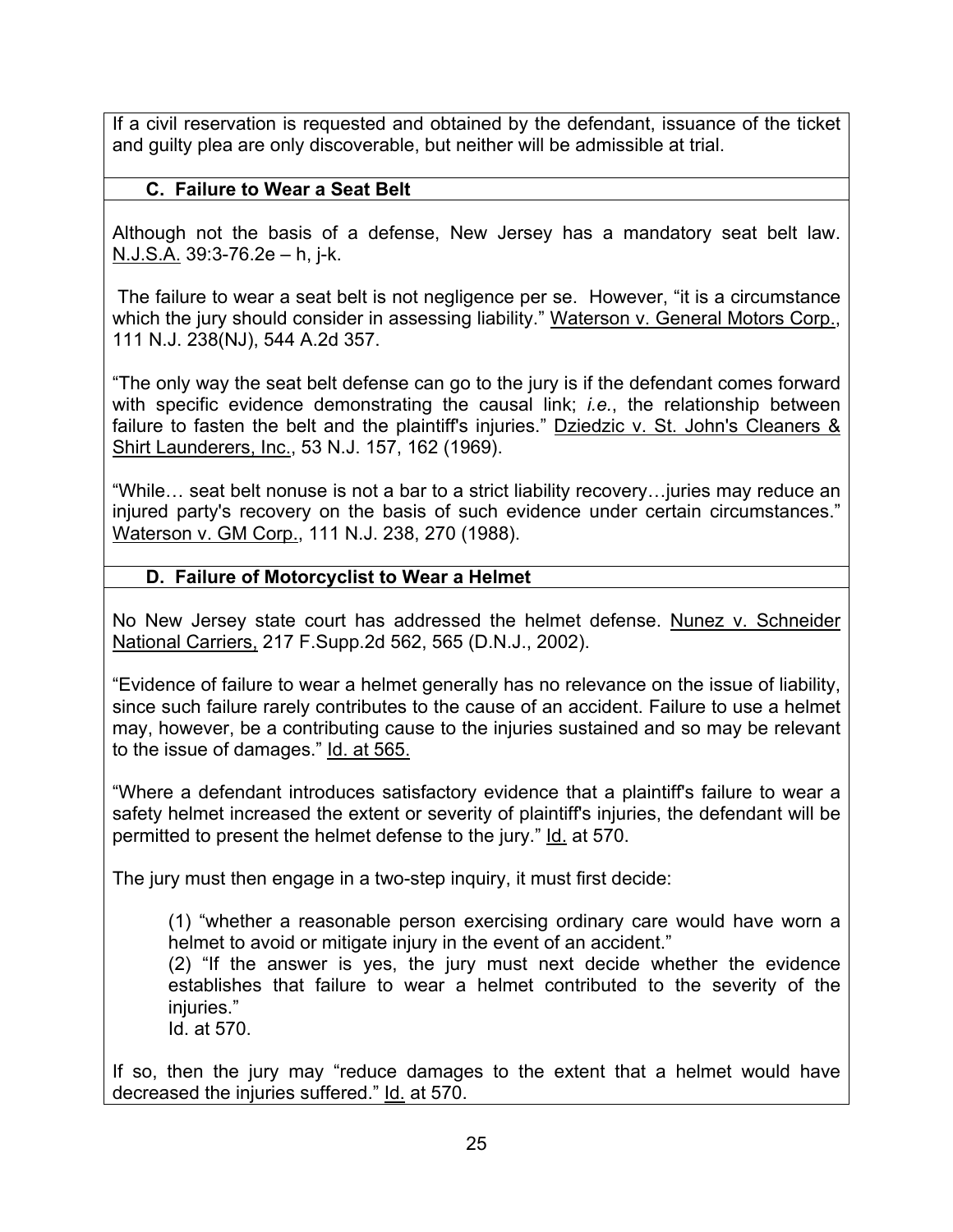## **E. Evidence of Alcohol or Drug Intoxication**

## **Proving Intoxication**

A driver is considered to be under the influence if the driver's blood alcohol concentration ('BAC') is 0.08% or higher. There are increased fines/penalties if the driver's BAC is 0.10% or higher. N.J.S.A. § 39:4-50, et seq.

A driver who is under the legal age to purchase and consume alcohol is presumed "intoxicated" with a BAC of over .01%. N.J.S.A. § 39:4-50.14.

Intoxication can be proven, in part, by the police officer's observations of the driver. State v. Morris, 262 N.J. Super. 413, 621 A.2d 74 (App. Div. 1993).

#### **Admissibility**

To be admissible, the information sought to be admitted must be causally related to the happening of the accident, "since a permissible inference of causality is indispensable to its relevancy ." Mattero v. Silverman, 71 N.J.Super. 1, 9, 176 A.2d 270 (App.Div.1961)

According to New Jersey case law, evidence of a driver's intoxication will only be admissible if the intoxication was a proximate cause of the accident.

For example, evidence of a driver's consumption of alcoholic beverages several hours prior to an automobile accident was inadmissible without additional proof establishing that the alcohol affected the defendant's driving ability. Gustavson v. Gaynor, 206 N.J.Super. 540, 542, 503 A.2d 340 (App.Div.1985), certif. denied, 103 N.J. 476, 511 A.2d 655 (1986).

"Evidence of prior drinking is usually only admissible where there is some supplementary proof that the alcohol consumption affected driving ability, such as driving at excessive speeds or drunken behavior at the accident scene. Id. at 544-45.

"The mere fact that a driver had consumed some alcoholic beverages is by itself insufficient to warrant an inference that the driver was intoxicated and that the intoxication was of such a degree as to render him unfit to drive at the time of the accident. The admission of such testimony without supporting evidence is unduly prejudicial in view of its capacity to inflame the jury." Id. at 545.

Thus, it follows logically that evidence of narcotics possession will only be admissible if there is proof that the driver was under the influence and that the impairment created by the narcotics use was a proximate cause of the accident.

## **Expert Testimony**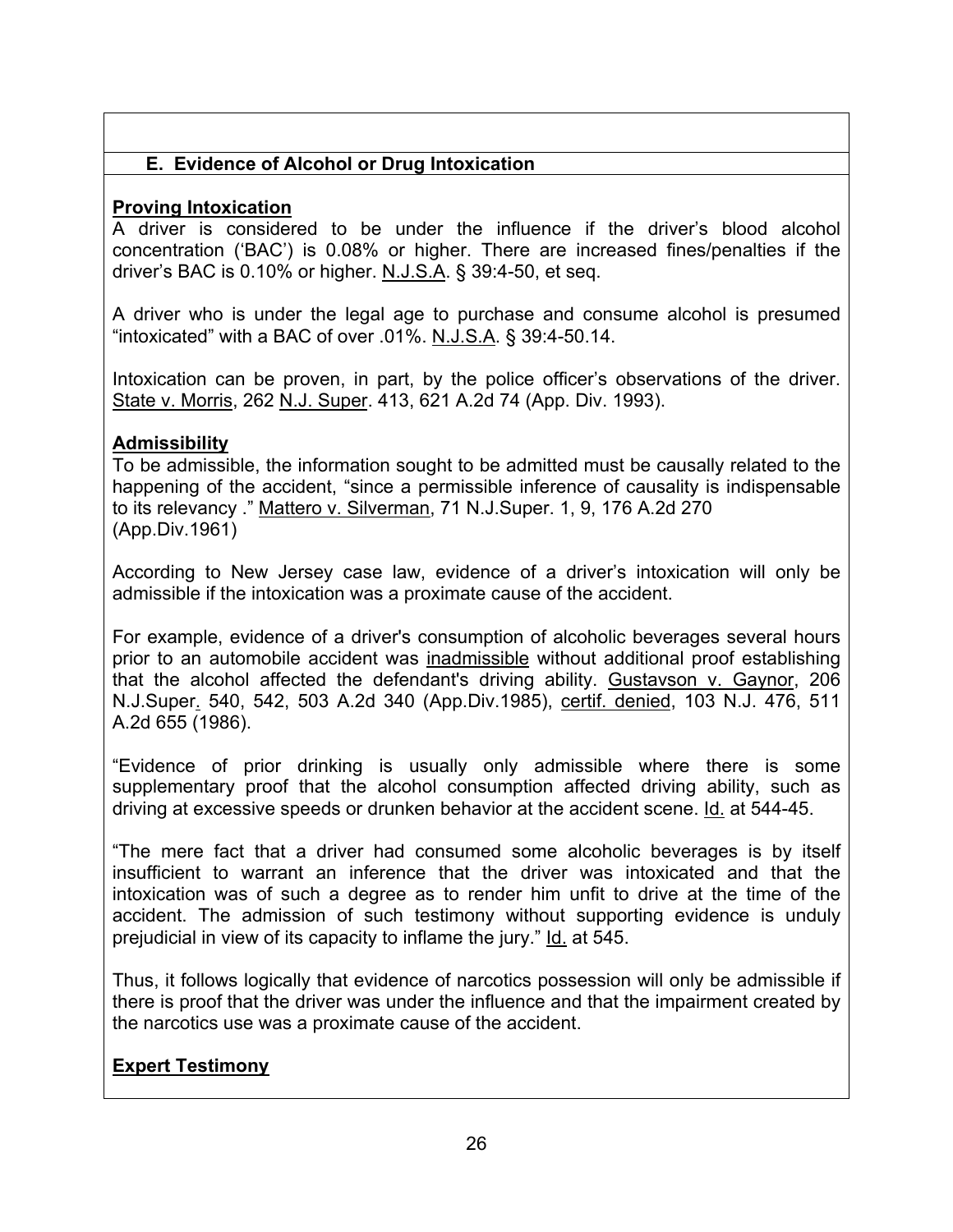Generally, expert testimony will not be required to establish that an individual was intoxicated at the time of an accident.

In regards to dram shop cases, all evidence should be considered in establishing that the plaintiff was "visibly intoxicated" at the time when the bartender continued to serve him with alcoholic beverages. (See, e.g. Mazzacano v. Estate of Kinnerman, 197 N.J. 307 (2009).)

## **Conviction for Intoxication Bars Recovery (other than for PIP benefits)**

Any person who is convicted of, or pleads guilty to, operating a motor vehicle while intoxicated, in connection with an accident, shall have no cause of action for recovering economic or non-economic loss sustained as a result of the accident. N.J.S.A. 39:6A4.5. However, this statute does not prevent an intoxicated driver from recovering PIP benefits from his or her insurer directly. Walcott v. Allstate N.J. Ins. Co., 376 NJ Super. 384 (App. Div. 2005). Also, this statute does not bar an intoxicated driver from pursuing a dram shop claim on the basis that the driver's intoxication in connection with the accident was caused by the shop keeper. Voss v. Tranquillo, 413 NJ Super. 82 (App. Div. 2009).

## **F. Testimony of Investigating Police Officer**

## **Police Officer Testimony as Lay Opinion**

The testimony of a police officer who is not introduced as an expert in discovery or qualified as an expert at trial and who does not testify as to factual observations will not be deemed a lay opinion or expert opinion. "lay opinion" Patel v. Decortes, No. A-4112-05T2 (App. Div. July 27, 2006). See also N.J.R.E. 701.

N.J.R.E. 701 states, "[i]f a witness is not testifying as an expert, the witness' testimony in the form of opinions or inferences may be admitted if it

(a) is rationally based on the perception of the witness; and

(b) will assist in understanding the witness' testimony or in determining a fact in issue."

#### **Police Officer Testimony as Expert Opinion (Also See "Expert Testimony" Section Below)**

It is well established that an expert's opinion must, in all instances, be based on a proper factual foundation. Dawson v. Bunker Hill Plaza Assocs., 289 N.J. Super 309, 232 (App. Div. 1996).

"In other words, expert testimony should not be received if it appears the witness is not in possession of such facts as will enable him or her to express a reasonably accurate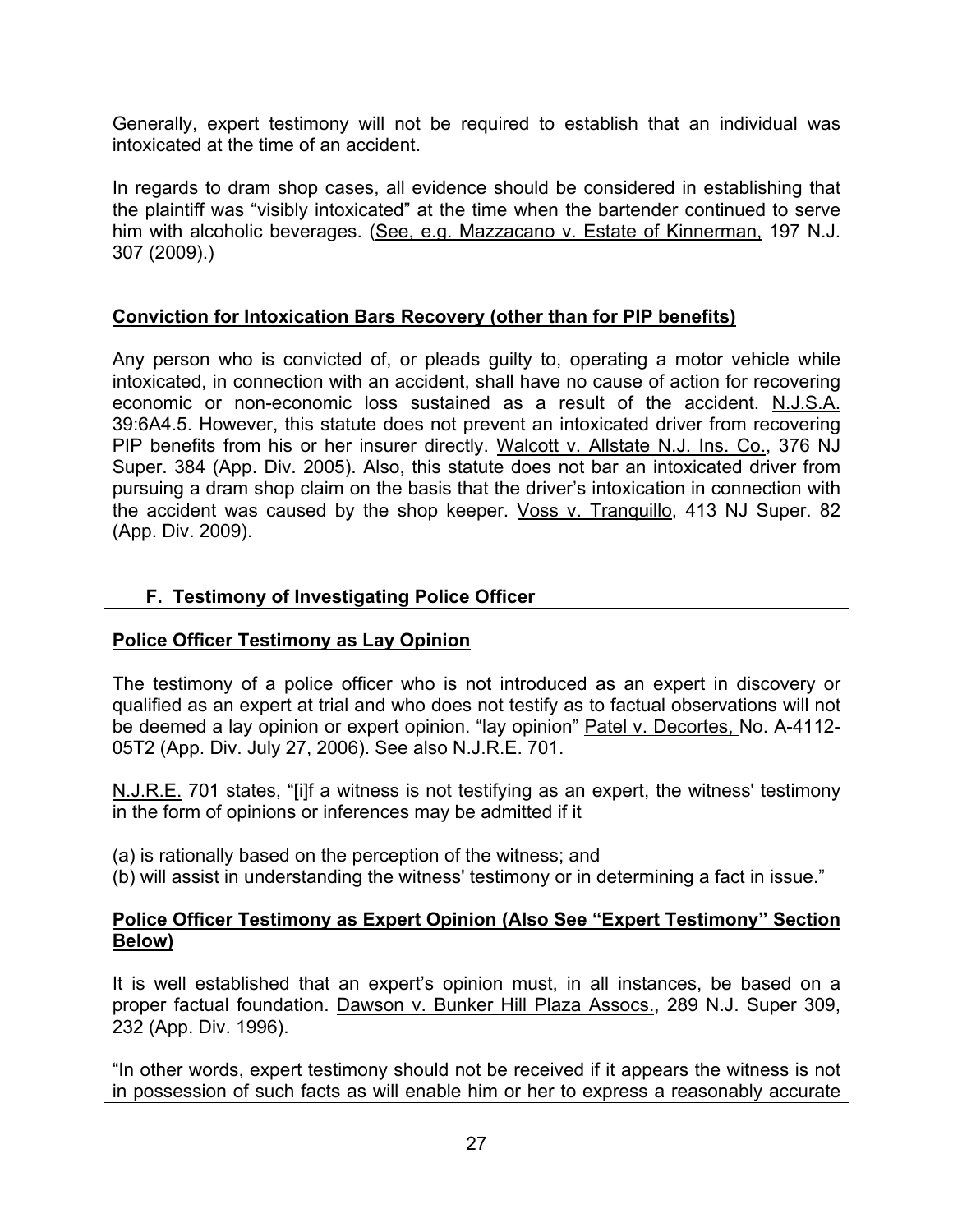conclusion as distinguished from a mere guess or conjecture." Id. (citations omitted).

That is because an opinion that lacks such foundation and consists of bare conclusions unsupported by factual evidence is inadmissible as a net opinion. Buckelew v. Grossbard, 87 N.J.512 (1981); Creanga v. Jardal, 185 N.J.345, 360 (2005).

This rule prohibits speculative testimony by requiring an expert to give the "why and wherefore" of his or her opinion, and not a mere conclusion. Id. Stated differently, if there is no factual basis for an expert's opinion then it is lacking in foundation and "worthless." State v. One Marlin Rifle, 319 N.J. Super. 359, 370 (App. Div. 1999).

Thus, a police officer can be qualified as an expert as long as his testimony is not outside of his personal knowledge and is based on facts that enable him to "express a reasonably accurate conclusion." Dawson at 232.

## **G. Expert Testimony**

New Jersey adheres to the expert testimony admission standard laid out in Frye v. United States, 293 F. 1013 (D.C. Cir. 1923).

Pursuant to New Jersey Evidence Rule §702, in order for expert testimony to be admissible:

(1) the intended testimony must concern a subject matter that is beyond the ken of the average juror:

i.e. Expert testimony must be relevant to the facts of the case and be beyond the understanding of persons of "ordinary experience, intelligence, education and knowledge." State v. Odom, 116 N.J. 65, 71 (1989);

(2) the field testified to must be at a state of the art such that an expert's testimony could be sufficiently reliable:

i.e. "[a]n expert must be suitably qualified and possessed of sufficient specialized knowledge to be able to express [an expert opinion] and to explain the basis of that opinion." Bahrle v. Exxon Corp., 279 N.J. Super. 5, 30 (App. Div. 1995), aff'd, 145 N.J. 144 (1996) (citations omitted) [alteration in original]. An expert, however, is not necessarily required to practice in the area of her proffered testimony. Id. at 32; and

(3) the witness must have sufficient expertise to offer the intended testimony. Landrigan v. Celotex Corp., 127 N.J. 404, 411 (1992) (quoting State v. Kelly, 97 N.J. 178 (1984)):

In order to be reliable "[t]he technique or mode of analysis used by ... [an] expert must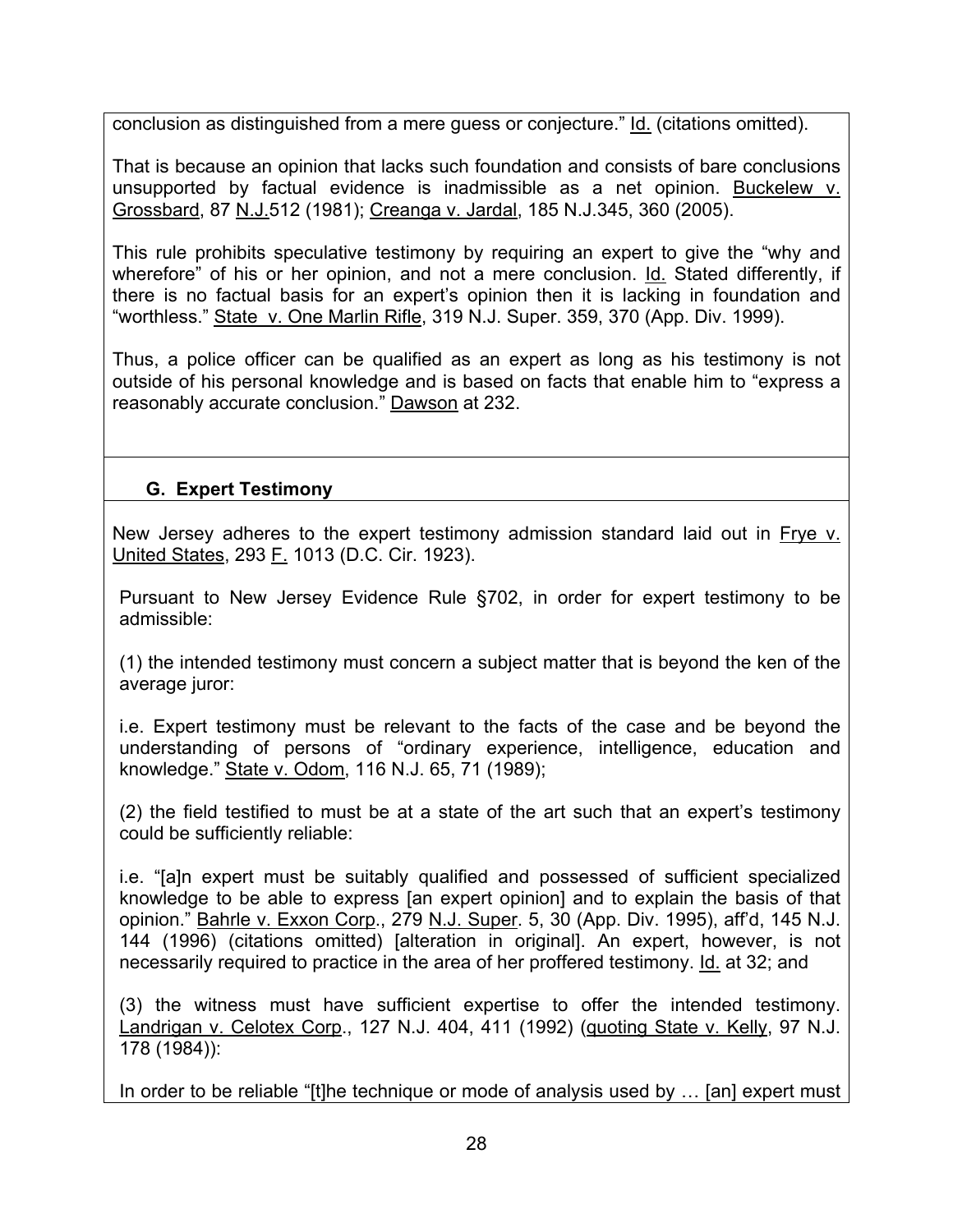have a sufficient scientific basis to produce uniform and reasonably reliable results so as to contribute materially to the ascertainment of the truth." Kelly, supra, 97 N.J. at 210 (citation omitted). An expert must be able to "explain a causal connection between the act or incident complained of and the injury or damage allegedly resulting therefrom." Buckelew v. Grossbard, 87 N.J. 512, 524 (1981) (citations omitted). Without proof of a causal connection and a sufficient scientific basis, the expert's testimony is inadmissible as a "net opinion." Buckelew, 87 N.J. at 524; "The net opinion rule requires an expert witness to give the why and wherefore of his expert opinion, not just a mere conclusion." Vitrano v. Schiffman, 305 N.J. Super. 572, 577 (App. Div. 1997).

In sum, (a) the testimony must go beyond common knowledge; (b) the expert must be qualified to testify; and (c) the testimony must be reliable.

# **H. Collateral Source**

See Collateral Source section under Damages, supra.

## **I. Recorded Statements**

Pursuant to N..J..R..E. 803(a)(1)(A), a recorded statement is admissible at trial only if:

(1) the recorded statement was made previously by someone testifying at the trial,

(2) the statement does not violate any other rules of evidence

(3) the statement is relevant to the proceeding;

(4) the statement is inconsistent with the witness' trial testimony

(5) the statement is reliable/authenticated as belonging to the witness that is currently testifying.

#### **J. Prior Convictions**

Pursuant to N.J.R.E. 609, "for the purpose of affecting the credibility of any witness, the witness' conviction of a crime shall be admitted unless excluded by the judge as remote for other causes. Such conviction may be proved by examination, production of the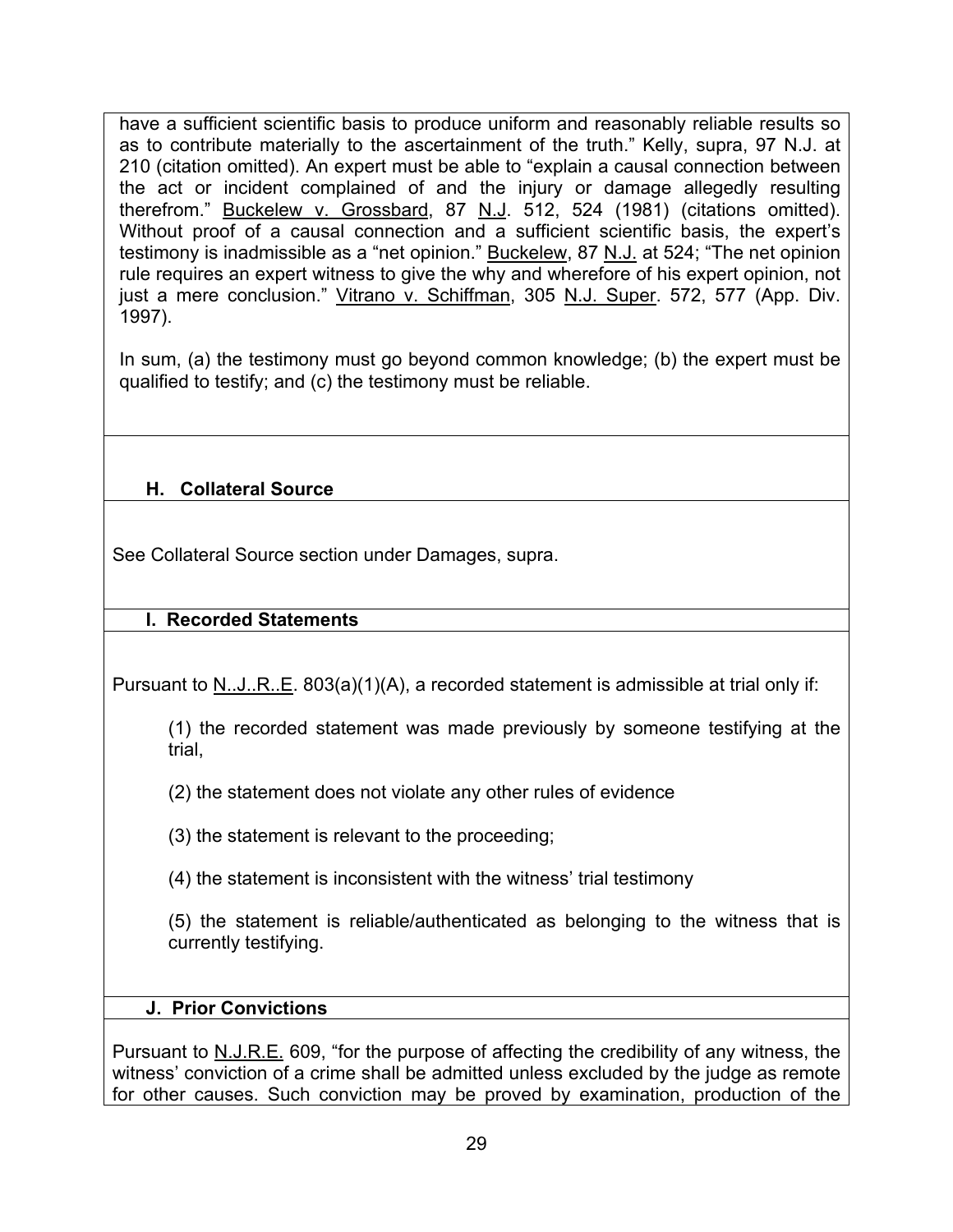record thereof, or by other competent evidence."

## **K. Driving History**

 A driver's prior accident history may be admissible as substantive evidence of a dangerous condition only where the plaintiff can establish:

"(1) the same or substantial similarity of circumstances between the prior accident and the one involved in the case on trial: and

(2) the absence of other causes of the accident." Wymbs v. Township of Wayne, 163 N.J. 523,536 (2000).

"The requirement of substantial similarity is more stringent when the prior-accident evidence is offered to prove the existence of a dangerous condition than when offered to prove notice because "'all that is required [for notice] is that the previous . . . [accident] should be such as to attract the defendant's attention to the dangerous situation which resulted in the litigated accident." Wymbs at 536 (citing Kaeo v. Davis, 719 P.2d 387, 393 (Sup. Ct. Hawaii 1986).

## **L. Fatigue**

Currently, there is no case law in New Jersey discussing admission of HOS violations as evidence of proximate cause of an accident. Nevertheless, it is common place to see Plaintiffs arguing fatigue and HOS violations as evidence of proximate cause of an accident. HOS violations are being used in various ways by Plaintiffs to demonstrate corporate incompetence or lack of oversight and negligent retention.

## **M. Spoliation**

Spoliation refers to "the destruction or concealment of evidence by one party to impede the ability of another party to litigate a case." Jerista v. Murray, 185 N.J. 175, 201 (2005)

Depending on the circumstances, spoliation of evidence can result in a separate tort action for fraudulent concealment or discovery sanctions. Id.

## **Negligent Spoliation of Evidence**

The tort of "negligent spoliation of evidence" is not recognized in New Jersey. Proske v. St. Barnabas Medical Center, 313 N.J. Super. 311 (App. Div. 1998).

However, the court has discretion to impose discovery sanctions for negligent spoliation of evidence. Hirsch v. General Motors Corp., 266 N.J. Super. 222 (Law Div. 1993).

Additionally, there is case law establishing that negligent spoliation of evidence can lead to a mistrial. Pellicer v. St. Barnabas Hospital, 200 N.J. 22, 36 (2009)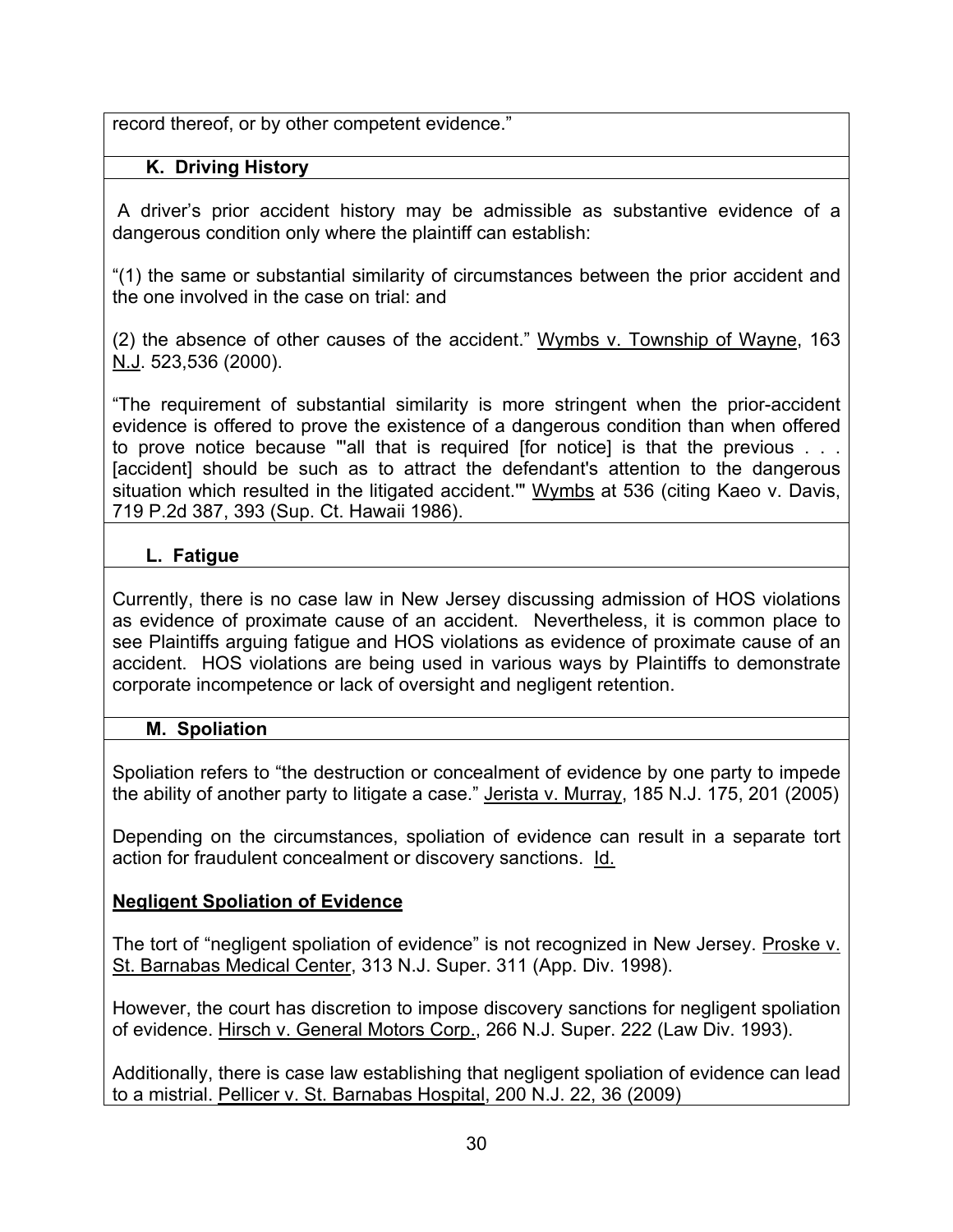# **Intentional Spoliation of Evidence as a Separate Tort Action**

Although a specific tort entitled "intentional spoliation of evidence" has not yet been recognized in NJ, the traditional tort of Fraudulent Concealment has been used to assert a claim for intentional and willful spoliation of evidence.

The elements of Fraudulent Concealment are as follows:

(1) "pending or probable litigation involving the plaintiff;

(2) knowledge on the part of the defendant that litigation exists or is probable;

(3) willful or negligent destruction of evidence by the defendant designed to disrupt the plaintiff's case;

(4) actual disruption of the plaintiff's case; and

(5) damages proximately caused by the defendant's acts."

Zappasodi v. State, 335 N.J. Super 83, 92-93 (App. Div. 2000).

## **Settlement**

# **A. Offer of Judgment**

Twenty (20) days before the trial date, any party may serve on any adverse party and file with the court an offer to take monetary judgment. R. 4.58-1.

If any time before ten (10) days before trial the offer is accepted, the offerree must serve the offeror and file a notice of acceptance with the court.

Consequences of Non-Acceptance of Claimant's Offer – "If the offer of a claimant is not accepted and the claimant obtains a money judgment, in an amount that is 120% of the offer or more, excluding allowable prejudgment interest and counsel fees, the claimant shall be allowed, in addition to costs of suit: (1) all reasonable litigation expenses incurred following non-acceptance; (2) prejudgment interest of eight percent on the amount of any money recovery from the date of the offer or the date of the completion of discovery, whichever is later; and (3) a reasonable attorney's fee for such subsequent servicers as are compelled by the non-acceptance."

Consequences of Non-Acceptance of Offer of Party (Not a Claimant) – "If the offer of a party other than the claimant obtains a monetary judgment that is favorable the offeror as defined by this rule, the offeror shall be allowed, in addition to costs of suit, the allowances as prescribed by R. 4:58-2, which shall constitute a prior charge on the judgment."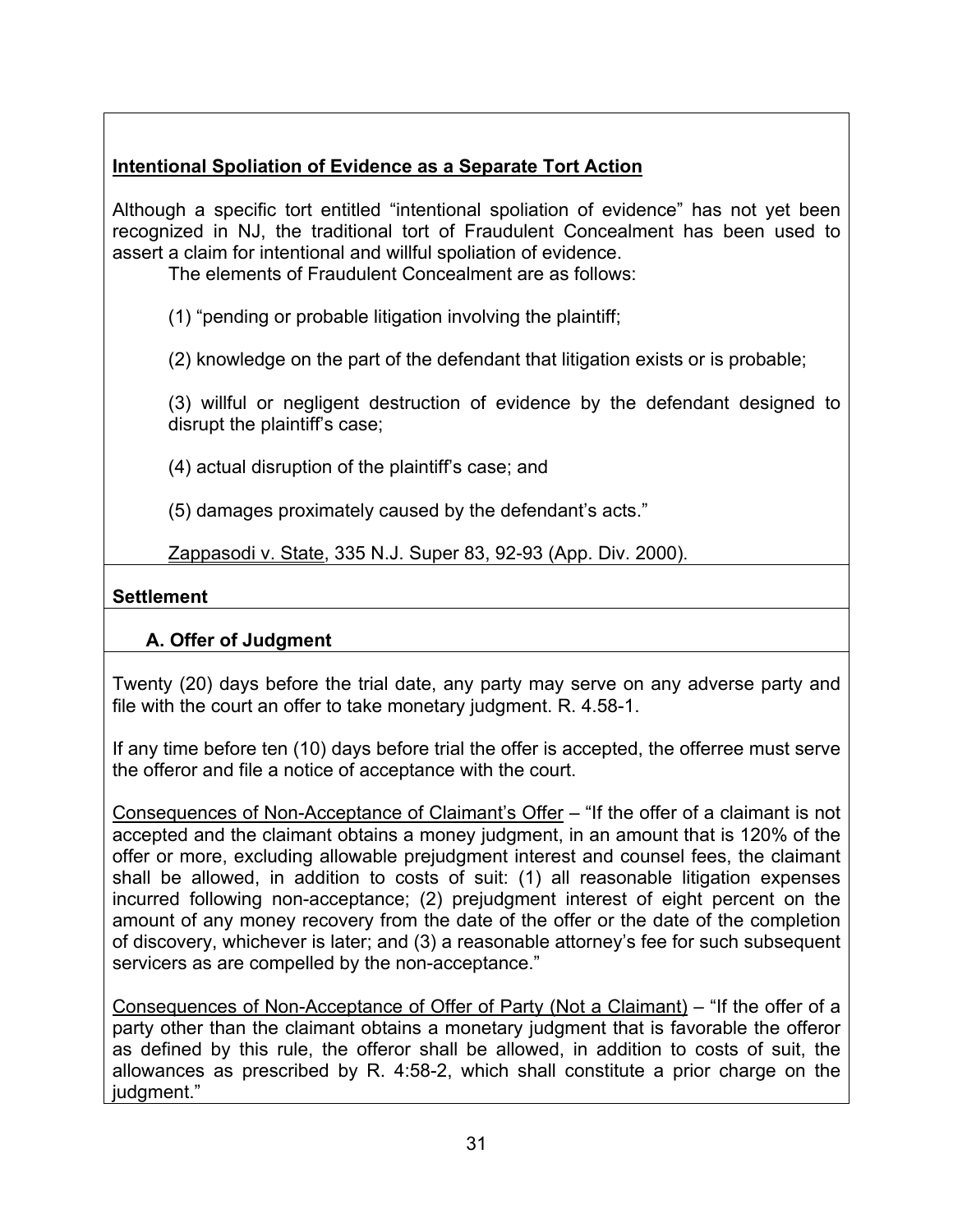"A favorable determination qualifying for allowances under this rule is a money judgment in an amount, excluding allowable prejudgment interest and counsel fees, that is 80% of the offer or less."

"No allowances are granted if:

(1) the claimant's claim is dismissed;

(2) a no-cause verdict is returned;

(3) only nominal damages are awarded;

(4) a fee allowance would conflict with the policies underlying a fee-shifting statute or rule of court; or

(5) an allowance would impose undue hardship."

## **B. Liens**

# **Medical Liens**

Every hospital, nursing home, and licensed physician or dentist practicing in New Jersey shall have a lien for services rendered to any person who sustained injuries as a result of negligence of others. N.J.S.A. § 2A:44-36.

This lien shall attach to rights of action suits, claim or judgments, N.J.S.A. § 2A:44-37.

# **Notice Requirement:**

The lienholder must file a Notice of Medical Lien, with the County Clerk, in the county where the injuries were suffered. N.J.S.A. 2A:44-41.

The notice must be filed within 90 days after the date of first treatment, care or maintenance, and before the injured patient or his/her legal representative receives any money for damages for the injuries. Id.

For the lien to be valid, the lienholder must also send a copy of the notice by registered mail or personal delivery, within 10 days of filing it with the County Clerk, to the injured person, and each person alleged to be liable for his/her damages, if the names and addresses of such liable parties can be ascertained by reasonable diligence. N.J.S.A. § 2A:44-42

No such lien exists where accident causing injury is within scope of workers' compensation law. N.J.S.A. § 2A:44-40.

## **Professional Liens**

"The amount of the liens of the physician or dentist for services rendered to a person as a result of an accident shall be based on the reasonable value thereof, but not to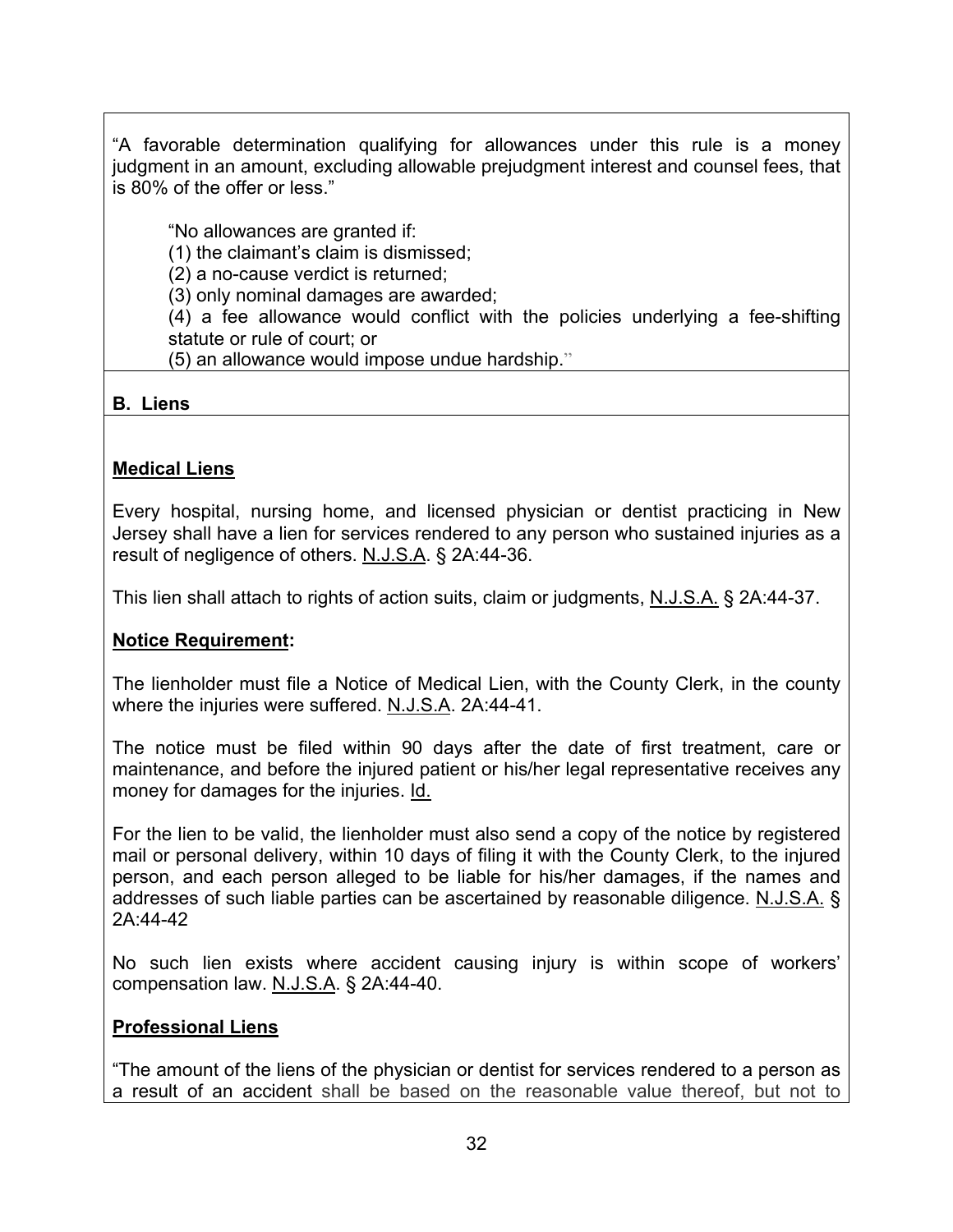exceed twenty-five per centum (25%) of the amount of any award, report, decision, judgment or settlement to the injured person." N.J.S.A. § 2A:44-39.

## **Workers' Compensation and Life Insurance Policy Liens**

N.J.S.A. 2A:15-97 specifically excludes from the collateral source rule workers' compensation liens and liens created by life insurance policies in wrongful death cases.

Therefore, a lien asserted by a workers' compensation insurance carrier or a lifinsurance company would generally be valid.

In the case of workers' compensation liens, it is important to get an itemized listing of all medical expenses and to make sure medical experts have reviewed the charges to determine whether they were reasonable, necessary and related to the subject accident.

## **The ERISA Self-Funded Health Plan Lien**

ERISA (Employee Retirement Income Security Act of 1974) is a federal law that sets minimum standards for most employer-sponsored health plans. ERISA's deeemerr clause preempts New Jersey's collateral source rule when the plan in question is self funded by the employer. White Consol. Industry, Inc. v. Liu, 372 NJ Super. 480, 482 (App. Div. 2004).

ERISA does not, however, preempt state laws that regulate insurance companies. Therefore, when a health insurance company asserts a lien in a New Jersey personal injury case, the lien is invalid because of New Jersey's collateral source rule. The reason this does not apply to plans that are self-funded by employers is because such plans are not deemed to be insurance, due to the fact that the employer pays for all of the treatment, rather than it being paid for by an insurance company. FMC Corp v. Holliday, 498 U.S. 52 (1990); see also 29 U.S.C. §114(b)(2)(B).

## **Medicare Lien**

A lien asserted by Medicare is generally valid. However, an itemized statement from Medicare must be examined to determine that all charges are related to the subject injury.

Whether or not there is notice of such a lien inquiry into Medicare should be made regarding such a lien, if the injured party is sixty-five years of age or older, or is on Social Security Disability for twenty-four months or longer.

Medicare lien information can be obtained by writing to:

Medicare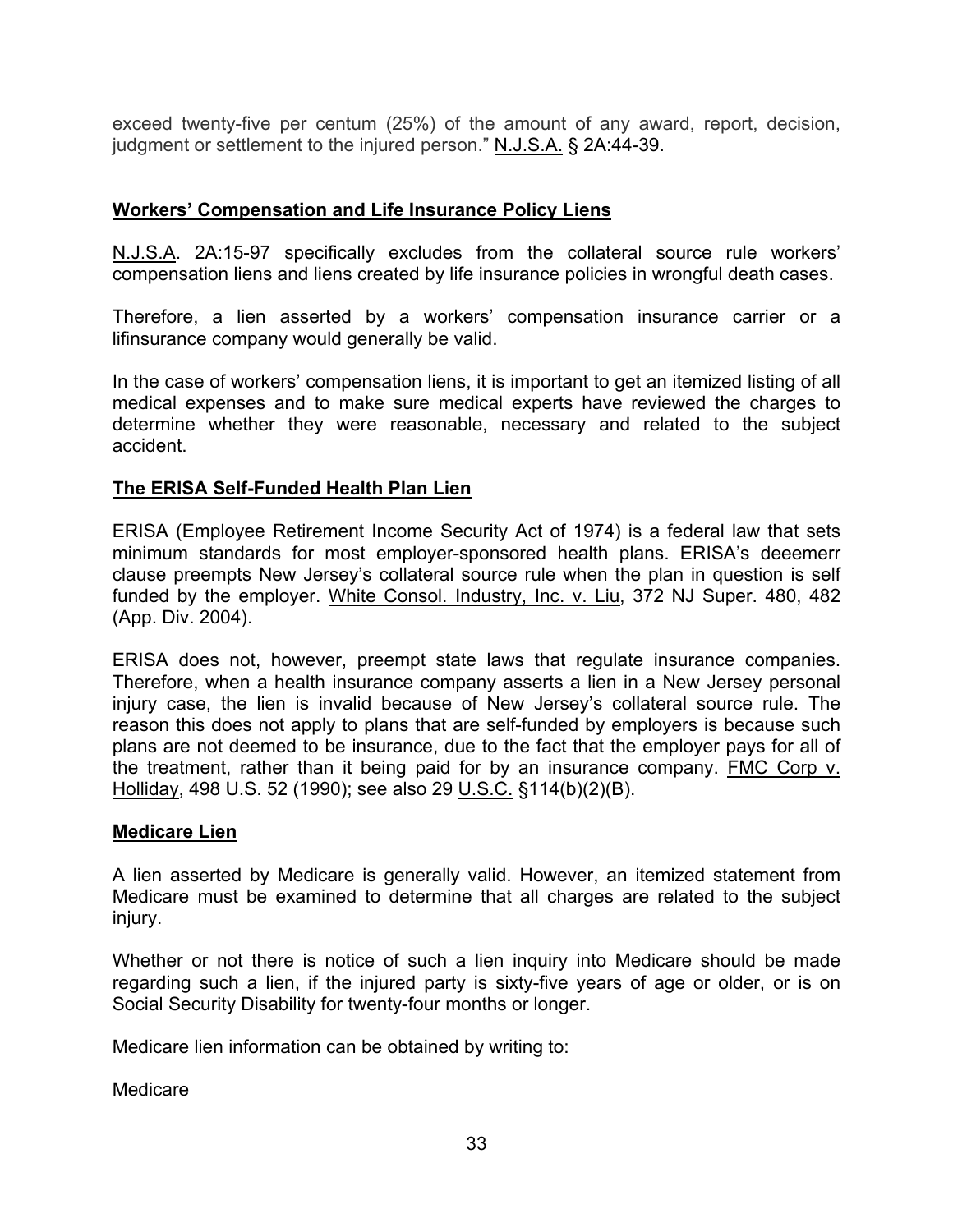Subrogation Department 730 Chestnut Street Chattanooga, Tennessee, 37402.

#### **C. Minor Settlement**

**Guardian Ad Litem** - R. 4:26-2(b)(1) states "in negligence actions, unless the court otherwise directs, a parent of a minor or mentally incapacitated person shall be deemed to be appointed guardian ad litem of the child *without court order upon the filing of a pleading or certificate signed by an attorney* stating the parental relationship, the child's status and, if a minor, the age, the parents consent to act as guardian ad litem and the absence of a conflict of interest between parent and child.

If there is a conflict preventing the minor's parent from being the GAL for the child, "The court may appoint a guardian ad litem for a minor or an alleged mentally incapacitated person, upon the verified petition of a friend on his or her behalf." R. 4:26-2(b)(2).

## **Procedure and Court Approval**

R. 4:44-1 states: "actions brought in the Superior Court on behalf of a minor or mentally incapacitated person, instituted without process, for the purpose of obtaining the court's approval of a settlement shall be brought in any county in which the venue might be laid under R. 4:3-2, and in such actions in the Superior Court, the papers shall, unless the court otherwise orders, be filed with the deputy clerk of the Superior Court in the county of venue before the hearing on the application for approval."

R. 4:44-2 states: "Medical testimony as to the injuries of a minor or mentally incapacitated person given in proceedings to obtain the approval of a settlement shall be that of the attending or consulting physician and may be submitted by affidavit unless the court, for good cause shown, permits the testimony of other medical experts or in its discretion requires the physician's personal appearance."

R. 4:44-3 states: "All proceedings to enter a judgment to consummate a settlement in matters involving minors and mentally incapacitated persons shall be heard by the court without a jury.

The court shall determine whether the settlement is fair and reasonable as to its amount and terms:

"In the case of a structured settlement providing for deferral of all or part of the proceeds thereof, the court shall also satisfy itself, based on the financial security of the obligor or surety and such other relevant facts as may be adduced, of the reasonable certainty that all future payments will be made as proposed by the settlement. If the court approves the settlement it shall enter an order reciting the action taken and directing the appropriate judgment in accordance with R. 4:48A, whose provisions shall also apply to deferred payments under structured settlements." R. 4:44-3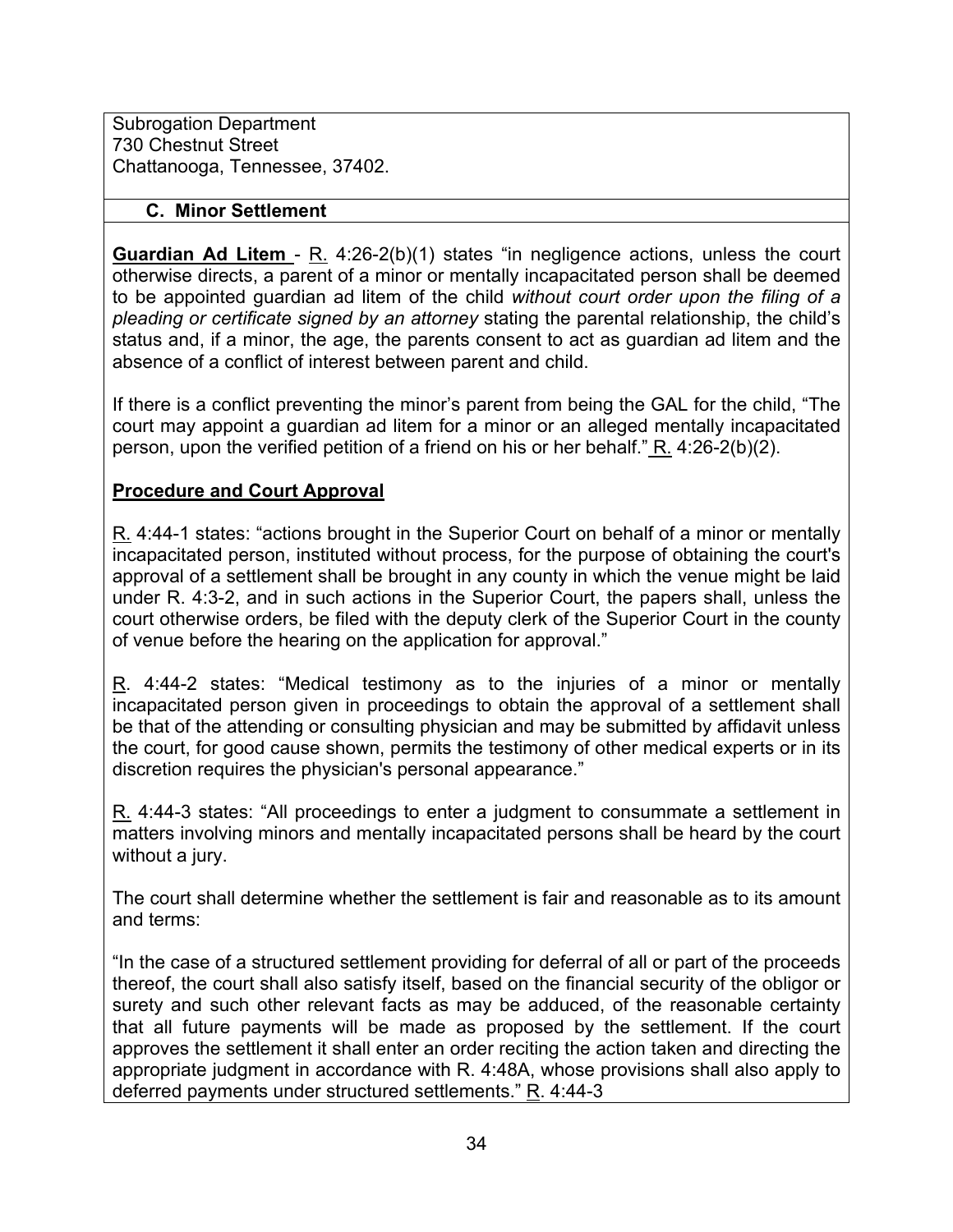"The court, on the request of the claimant or the claimant's attorney or on its own motion, may approve the expenses incident to the litigation, including attorney's fees. If the fees of the attorney representing the guardian ad litem are to be paid by the defendant, the defendant shall upon the court's request make available to it defendant's complete file in the action." Id.

## **D. Negotiating Directly with Attorneys**

Assuming "that suit has been instituted, coverage under the policy is not disputed and the policy limit is ample to cover any potential recovery[,]…that the carrier has accepted the obligation to defend and has retained counsel designated by it to appear as attorney of record for the defendant, its named insured[,]… "Canons of Professional Ethics, Canon 9 requires that counsel for the plaintiff refrain from communicating with the carrier unless he secures express permission from its attorney of record authorizing such communication."

"It is unethical to participate in such communication with the carrier whether the communication is initiated by a non-attorney representative of the carrier or by counsel for the plaintiff. Furthermore, if the express authorization from defendant's counsel of record is limited, the communication must be confined within such limits." Ethics Committee Opinion #132

# **E. Confidentiality Agreements**

New Jersey courts encourage settlement for reasons of public policy. As such, Courts have held that confidentiality agreements encourage settlement and are therefore not discoverable.

"Where the terms of a settlement are embodied in a private agreement and not spread on the record of court proceedings, a [party] has no right to obtain disclosure from parties who wish to protect confidentiality." **UMC/Stamford, Inc. v. Allianz Underwriters** Ins. Co. 276 N.J. Super. 52,71 (Law. Div. 1994)(quoting Zukerman v. Piper Pools, Inc., 256 N.J. Super. 622, 628 (App. Div. 1992).

"Settlement negotiations are generally deemed confidential and the admissibility of evidence relating to settlement negotiations is restricted. N.J.R.E. 408 specifically provides that 'evidence of statements or conduct by parties or their attorneys in settlement negotiations' is inadmissible at trial. The grounds most commonly advanced for excluding evidence of settlements are the lack of relevance and the social desirability of encouraging the settling of disputes. Id. at 69.

## **F. Releases**

"A release is merely a type of contract, and general rules that apply to contract interpretation apply to releases." Domanske v. Rapid-American, 330 N.J. Super. 241,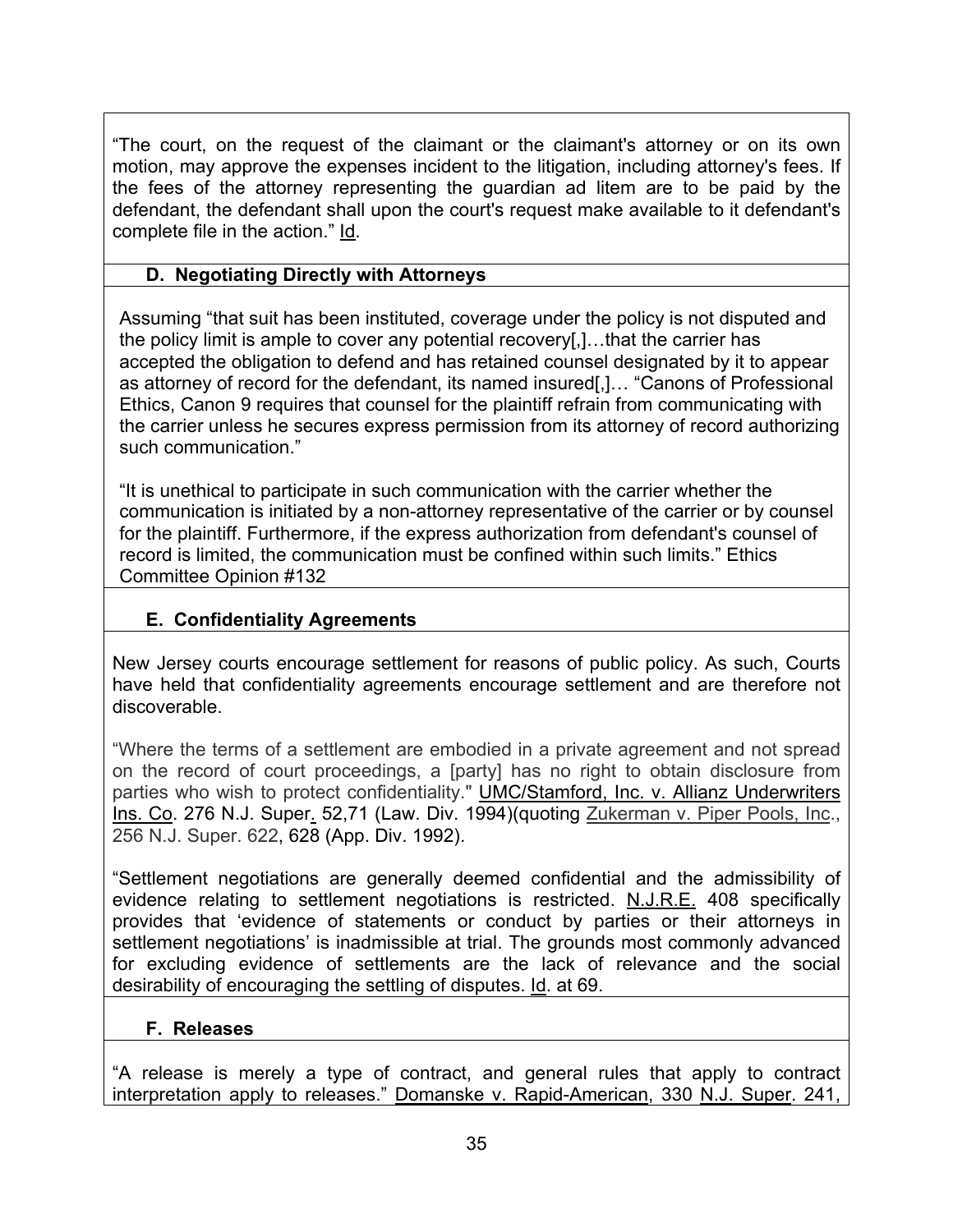(App. Div. 2000). See also Guerin v. Cassidy, 38 N.J. Super. 454, 461, (Ch. Div. 1955) (noting that a release must have valuable consideration.)

The release should be notarized.

Fraud in procurement of release nullifies release. Palmer v. Tomlin, 104 N.J.L. 215, 141 A. 2 (Sup. Ct. 1928).

Under New Jersey law, "where a party affixes his signature to a written instrument, such as a release, there is a conclusive presumption arises that he read, understood and assented to its terms, and he will not be heard to complain that he did not comprehend the effect of his act in the signing." Cooper v. Borough of Wenonah, 977 F. Supp. 305 (D.N.J. 1997).

**Joint Tortfeasor** - A release of one joint tortfeasor does not release the others tortfeasors unless it was the intention of the parties "or the consideration constituted full compensation or was accepted as such." Breen v. Peck, 28 N.J. 351, 146 A.2d 665 (1958); see also Cartel Capitol v. Fireco of New Jersey, 81 N.J. 548, 410 A.2d 674 (1980). However, satisfaction of judgment against one joint tortfeasor concludes rights against all others. Theobald v. Kenney's Suburban House, 48 N.J. 203, 225 A.2d 10 (1966).

# **G. Voidable Releases**

# **Release Entered Into With a Minor**

Generally, an infant's contract is voidable at his discretion. Notaro v. Notaro, 38 N.J. Super. 311, 118 A.2d 880 (Ch. Div. 1955). However, "an infant must restore the other party to the *status quo* to the extent of the benefits the infant has received, if the other party is free from fraud or bad faith." Boyce v. Doyle, 113 N.J. Super. 240, (Law Div. 1971) (plaintiff minor who executed release in favor of defendant in consideration of payment of money, who, while proceeds could not be directly traced, received immediate benefit upon signing release, and who later elected to rescind release and obtained judgment against co-defendant, was required to return consideration he received from defendant who prevailed on merits as to plaintiff.)

## **Transportation Law**

## **A. State DOT Regulatory Requirements**

New Jersey adheres to the regulatory requirements as promulgated by the Federal Motor Carrier Safety Administration.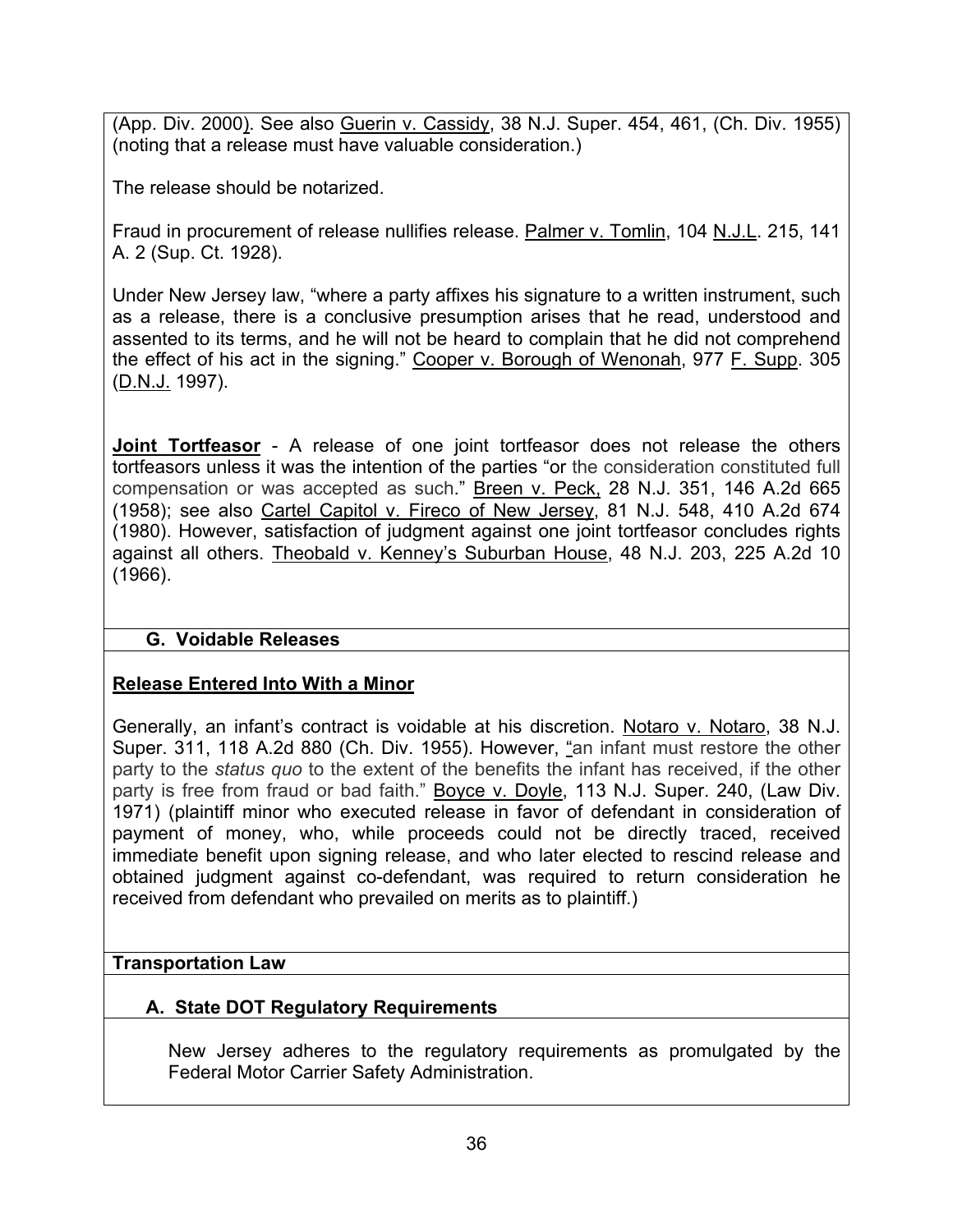For more information, see: http://www.fmcsa.dot.gov/

# **B. State Speed Limits**

Rural Interstate – Cars and Trucks 65 MPH Urban Interstate – Cars and Trucks 55 MPH Other Limited Access Roads – Cars and Trucks 65 MPH

# **C. Overview of State CDL Requirements**

There are three different CDL classes in New Jersey. Each CDL class has its own regulations:

# **Class A includes**

- Tractor trailers

- Any truck and trailer combination with a gross combined weight rating (GCWR) of 26,001 or more pounds – provided that the gross vehicle weight rating (GVWR) of the vehicle being towed is more than 10,000 pounds

- Any vehicle in B, C or D categories, if qualified for the proper extra endorsements

# **Class B includes**

- Any vehicle with a GVWR of 26,001 or more pounds

- A vehicle with a GVWR of 26,001 or more pounds towing a trailer with a GVWR of less than 10,000 pounds

- A bus with a GVWR of 26,001 or more pounds designed to transport 16 or more passengers (including driver)

- Vehicles in Class C and D categories – if qualified for the proper extra endorsements

# **Class C includes**

- Any vehicle with a GVWR of less than 26,001 pounds used to transport hazardous material (with mandatory placard)

- Any bus designed to carry 16 or more passengers (including the driver) and with a GVWR of less than 26,001 pounds

- School vehicles designed for 15 passengers or less (including the driver)

- Any bus or vehicle used for hire and designed to transport eight to 15 passengers (including the driver)

## **Insurance Issues**

# **A. State Minimum Limits of Financial Responsibility**

\$15,000 bodily injury liability for one person per accident \$30,000 bodily injury liability for all injuries per accident. \$5,000 property damage liability per accident

## **B. Uninsured Motorist Coverage**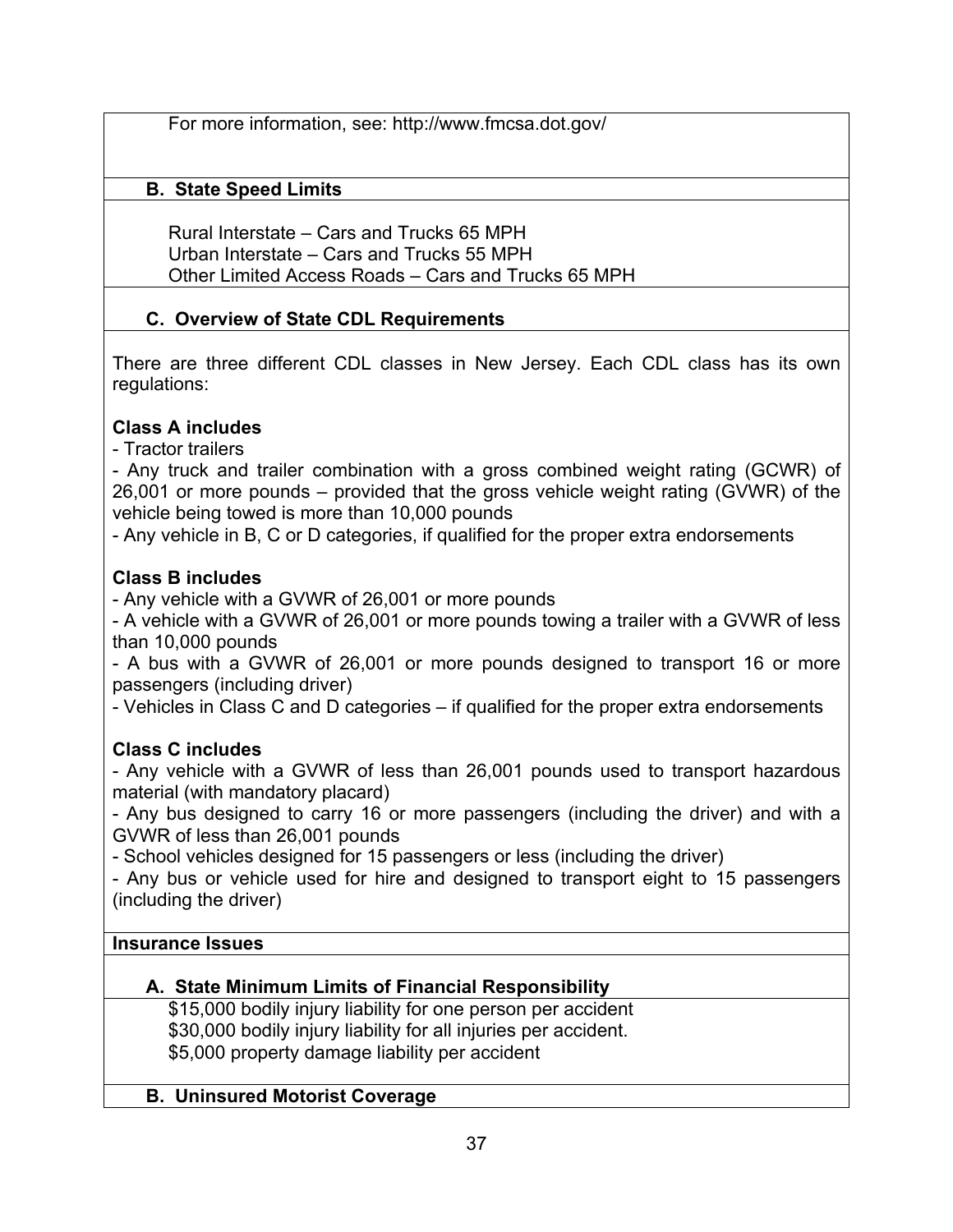Every owner or registrant of an automobile registered or principally garaged in New Jersey must maintain uninsured/underinsured motorist coverage in the amounts of \$15,000 per person for bodily injury, \$30,000 per accident for bodily injury, and \$5,000 per accident for property damage with a \$500 deductible for each insured. N.J.S.A. 17:28-1.1; N.J.S.A. 39:6A-14.

This statute differentiates between uninsured motorists ("UM") and underinsured motorists ("UIM"). N.J.S.A. 17:28-1.1(e). However, the term "automobile" as defined by the statute is limited to private passenger automobiles and does not include commercial vehicles or buses. N.J.S.A. 39:6A-2.

**UM/Valid Claim**: A claimant must show that (1) he is an insured under the policy, (2) he suffered bodily injury or property damage in an accident arising out of the ownership, maintenance or use of a motor vehicle, (3) he is legally entitled to recover damages from the uninsured or hit and run tortfeasor, (4) the accident occurred in the territory designated in the policy, and (5) timely notice of the accident was given.

**UM/Arbitration**: The standard UM endorsement in this state provides for arbitration before a panel of three arbitrators, with their decision binding as to the insured's legal entitlement to recover and to the amount of damages. Any damage award in excess of \$15,000 can be voided by a demand for trial, with the policy holder filing suit against the insurer, with the only issue for determination being the amount of damages due claimant.

**UIM/Offer**: This is **optional** coverage but it must be offered to the insured to purchase limits up to \$250,000/person, \$500,000/accident for bodily injury and \$100,000/accident for property damage or a \$500,000 combined single limit policy.

**UIM/Recovery**: The applicable UIM limits must be greater than the limits of liability of all policies available to the insured. Any recovery under UIM is set-off by any amount received by the insured from any tortfeasor.

An injured person is not merely limited to his own UIM coverage as a source of UIM benefits. However, N.J.S.A. 17:28-1.1c prohibits the insured from "stacking" UIM policies of those available, regardless if one of the policies provides excess coverage rather than primary coverage. Magnifico v. Rutgers Cas. Ins. Co., 153 N.J. 406 (N.J. 1998).

The UIM policy of a host vehicle is almost universally available to an injured passenger as well as the UIM policy of his own personal automobile policy. Magnifico v. Rutgers Cas. Ins. Co., 153 N.J. 406 (N.J. 1998).

The key factor in determining whether UIM benefits are available is the policy language. Breen v. New Jersey Manufacturers Ins. Co., 153 N.J. 424 (1998).

In a case "involving a full-time employee of an enterprise, the probable fair expectations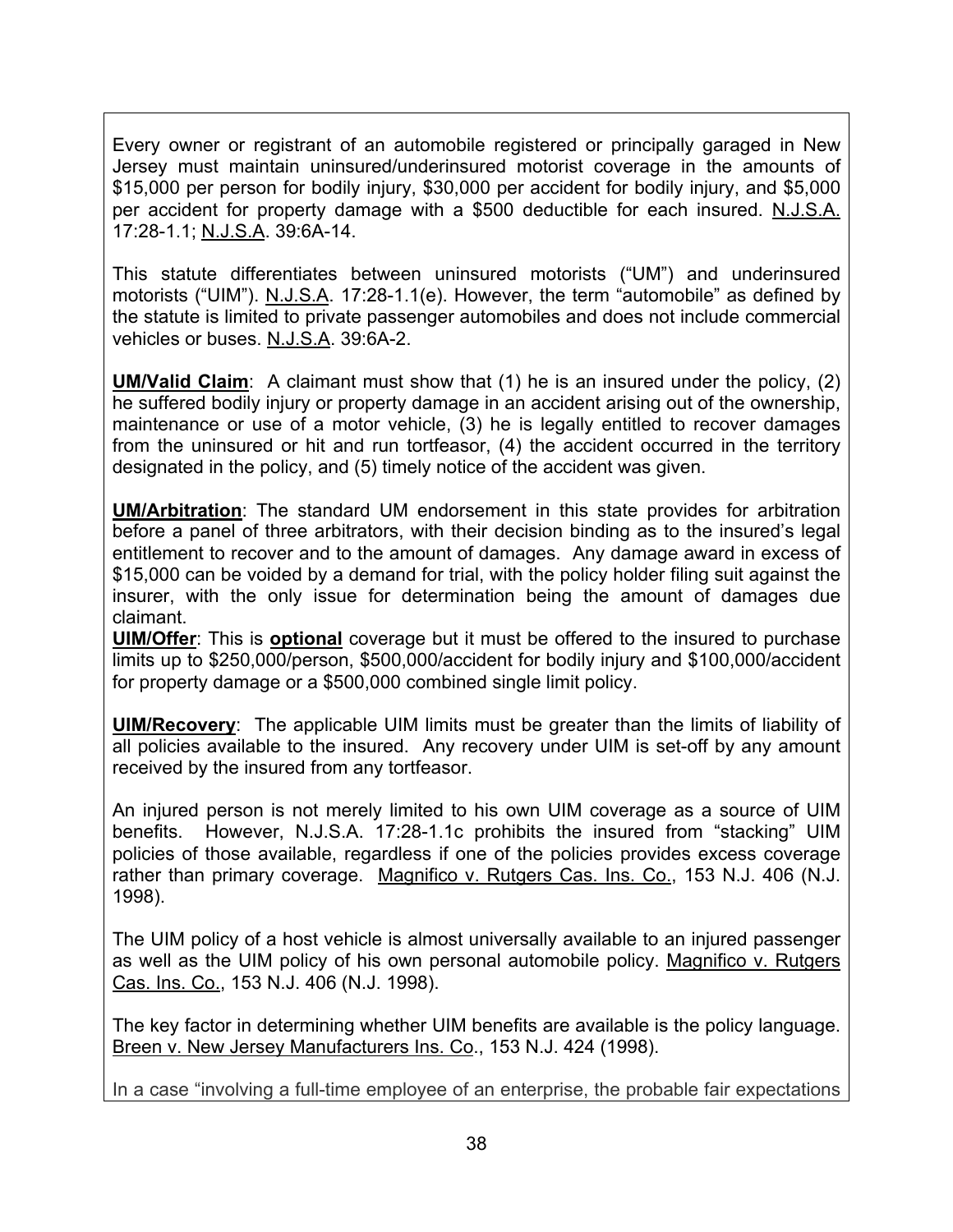and common intent of an insurance company and policyholder, absent specification to the contrary, are that the policy provide UIM coverage for employees of the business entity". French v. New Jersey School Boards, 149 N.J. 478, 495 (1997).

**Settlement**: An injured party is allowed to settle with an underinsured motorist, even where settlement is less than the underinsured driver's limits of liability. "The insured has the right to accept what he or she considers the best settlement available and to proceed to arbitrate the underinsurance claim for a determination of whether the damages do indeed exceed the tortfeasor's liability limits." Longworth v. Van Houten, 223 N.J. Super. 174, 191 (App. Div. 1988) (quoting Schmidt v. Clothier, 338 N.W.2d 256, 260-261 (Sup. Ct. of MN 1983)).

However, in arbitration against an underinsured motorist carrier, the full limits of underinsured motorist's liability will be deducted from the arbitration award. Longworth at 191.

Subrogation and consent to settle clauses in UIM endorsements contravene public policy because they hamper an insured's ability to dispose of his claim against underinsured tortfeasors. However, an insured must notify his UIM carrier before accepting a settlement offer from an underinsured tortfeasor, in order to protect the insurer's subrogation rights. Longworth at 194.

### **Fellow Employee**:

New Jersey law generally defers to the language in the employer/insured's policy to determine coverage for a fellow employee injured, in the course of business, by another employee.

Cutone v. Massachusetts Bonding & Ins. Co. 53 N.J.Super. 165, 146 A.2d 782 (1959).

## **C. No Fault Insurance**

**Personal Injury Protection**: Every automobile registered in New Jersey must have automobile insurance containing Personal Injury Protection (PIP) benefits.

**Automobile**: Is defined as a private passenger, van, pick-up and camper type vehicles used for recreational purposes, excluding vehicles used as public or livery conveyance for passengers. The definition of "automobile" does not include motorcycles or commercial vehicles. N.J.S.A. 39:6A-2.

**Who is Covered**: The Named Insured, any resident relative in named insured's household who is not insured under a policy of their own, and other persons injured while entering into or alighting from or using the automobile of the named insured with permission of the named insured, sustaining bodily injury caused by named insured's automobile or struck by an object propelled by or from such automobile, when that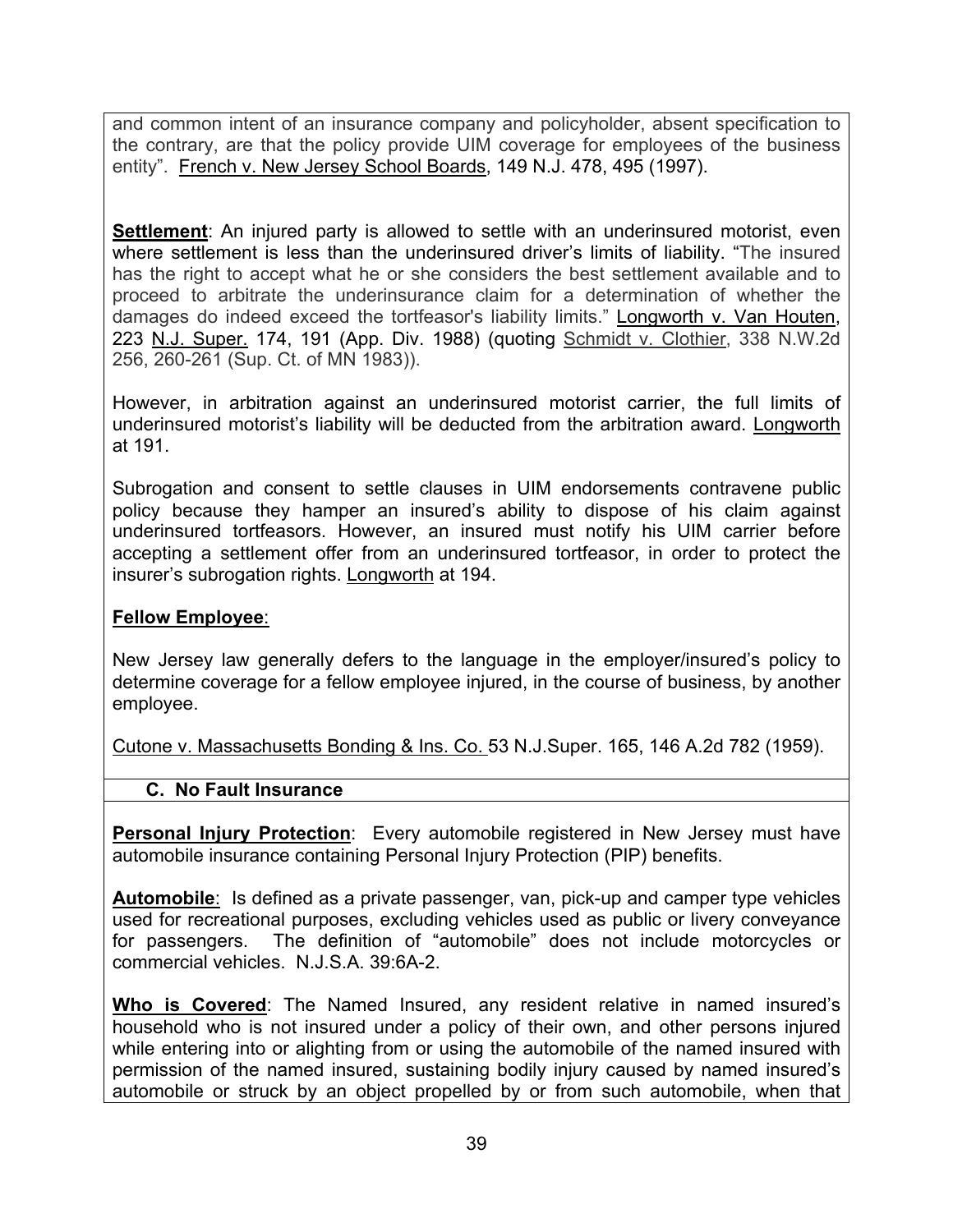individual does not have insurance of his own. This includes injured pedestrians without insurance of their own.

## **Exclusions:**

- (1) Persons whose conduct contributed to the injuries while committing a crime,
- (2) an individual convicted of DWI,
- (3) those seeking to avoid arrest, or while acting with specific intent to injure himself or others.
- (4) those whose auto is owned and principally garaged in NJ who fails to maintain the required insurance and persons operating or occupying an automobile without permission.

**Payment of Medical Expenses**: Payment is made pursuant to a medical fee schedule (N.J.A.C. 11:3-29 et al).

**Subrogation**: Only the PIP carrier is permitted to recover benefits from a commercial vehicle's liability insurance company, or any tortfeasor who is not required to maintain PIP benefits, such as the owner or operator of private premises or a dram shop, or from an individual who was required to maintain PIP coverage, but did not. N.J.S.A. 39:6A-9.1.

**PIP Statute of Limitations:** Two years after the expense is known to be related to the accident or four years after the accident, whichever is earlier (N.J.S.A. 39:6A-13.1). If payment of benefits were terminated, an action must be commenced within two years after the last payment made by the PIP carrier.

**Set-Offs:** Benefits collectible under workers' compensation insurance, employees' temporary disability benefits statutes, Medicare and federal benefits provided to active and retired military personnel are deducted from collectible PIP benefits.

**Work Related Accidents**: If a motor vehicle accident is work-related and the workers' compensation carrier refuses benefits, automobile insurer must provide PIP benefits to cover same.

# **D. Disclosure of Limits and Layers of Coverage**

New Jersey Administrative Code Title 11 §2-17.5, states:

(a) "No insurer shall fail to fully disclose to first party claimants all pertinent benefits, coverages or other provisions of an insurance policy or insurance contract under which a claim is presented.

(b) No agent, broker, or insurer shall conceal from first party claimants benefits,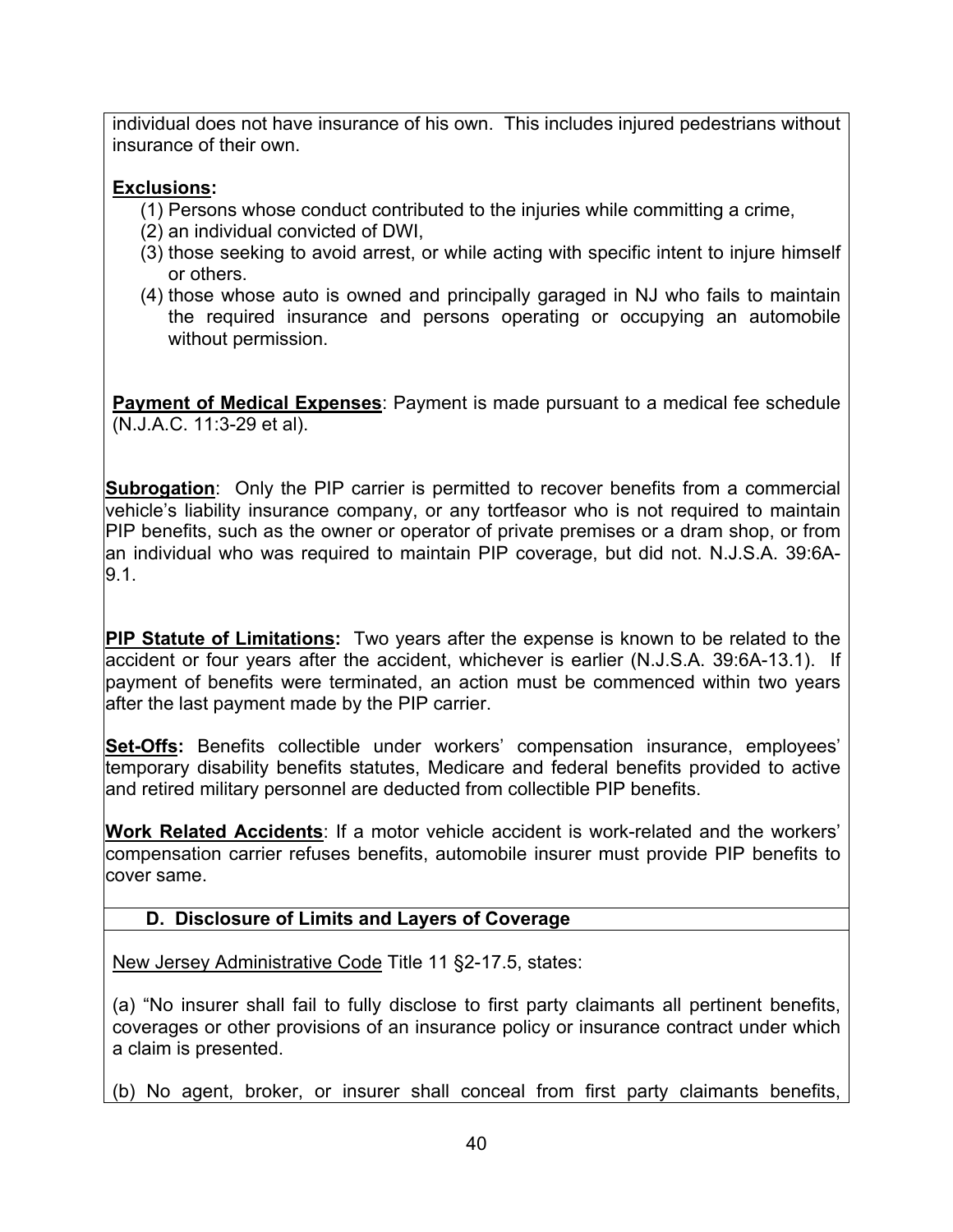coverages or other provisions of any insurance policy or insurance contract when such benefits, coverages or other provisions are pertinent to a claim."

## **E. Unfair Claims Practices**

## **N.J.S.A. §17B:**

## **30-13.1, states:**

No person shall engage in unfair claim settlement practices in this State. Unfair claim settlement practices which shall be unfair practices as defined in N.J.S.A §17B:30-2, shall include the following practices:

"Committing or performing with such frequency as to indicate a general business practice any of the following:

a. Misrepresenting pertinent facts or insurance policy provisions relating to coverages at issue;

b. Failing to acknowledge and act reasonably promptly upon communications with respect to claims arising under insurance policies;

c. Failing to adopt and implement reasonable standards for the prompt investigation of claims arising under insurance policies;

d. Refusing to pay claims without conducting a reasonable investigation based upon all available information;

e. Failing to affirm or deny coverage of claims within a reasonable time after proof of loss statements have been completed;

f. Not attempting in good faith to effectuate prompt, fair and equitable settlements of claims in which liability has become reasonably clear;

g. Compelling insureds to institute litigation to recover amounts due under an insurance policy by offering substantially less than the amounts ultimately recovered in actions brought by such insureds;

h. Attempting to settle a claim for less than the amount to which a reasonable man would have believed he was entitled by reference to written or printed advertising material accompanying or made part of an application;

i. Attempting to settle claims on the basis of an application which was altered without notice to, or knowledge or consent of the insured;

j. Making claims payments to insureds or beneficiaries not accompanied by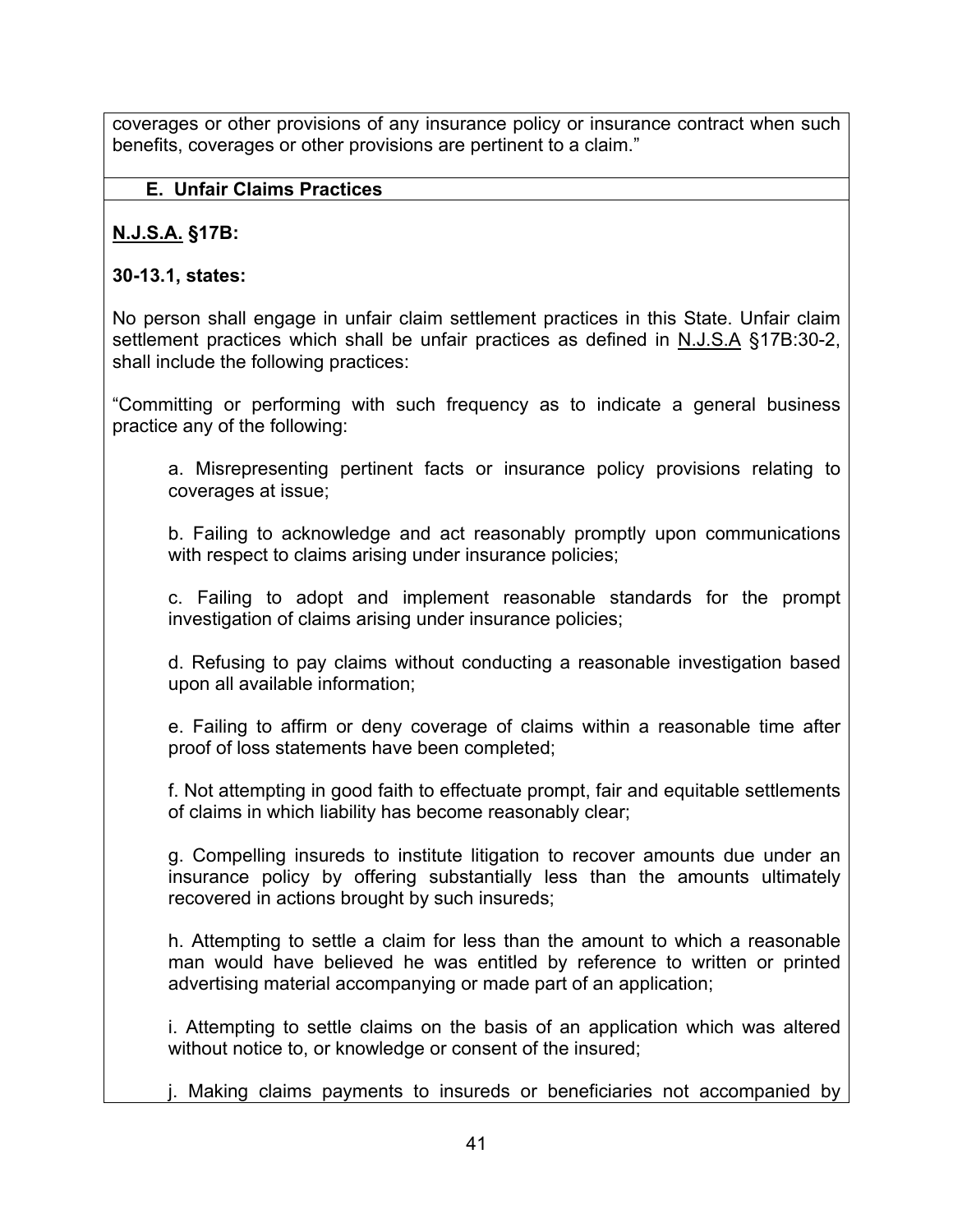statement setting forth the coverage under which the payments are being made;

k. Making known to insureds or claimants a policy of appealing from arbitration awards in favor of insureds or claimants for the purpose of compelling them to accept settlements or compromises less than the amount awarded in arbitration;

l. Delaying the investigation or payment of claims by requiring an insured, claimant or the physician of either to submit a preliminary claim report and then requiring the subsequent submission of formal proof of loss forms, both of which submissions contain substantially the same information;

m. Failing to promptly settle claims, where liability has become reasonably clear, under one portion of the insurance policy coverage in order to influence settlements under other portions of the insurance policy coverage;

n. Failing to promptly provide a reasonable explanation of the basis in the insurance policy in relation to the facts or applicable law for denial of a claim or for the offer of a compromise settlement."

## **F. Bad Faith Claims**

**Common Law:** An Insurer may be held liable for the entire amount of a judgment (including the amount in excess of its policy limits) where it had the opportunity to settle the matter within the applicable limits, but, in light of all the circumstances, unreasonably refused to settle. Rova Farms Resorts, Inc. v. Investors Ins. Co. of Am., 65 NJ 474 (1974).

**Fiduciary Duty:** Insurer owes insured a fiduciary duty to protect him from personal financial exposure and may maintain a direct suit against the insurer for a breach of that duty.

## **G. Coverage – Duty of Insured**

"Cooperation clauses impose a duty on the insured to assist the insurers in the conduct and defense of actions. Insureds are generally required to provide all such information and assistance as the insurer may require."

In re: Environmental Ins. Declaratory Jmt. Actions, 259 N.J. Super. 308, (App. Div. 1992).

However, if the insured voluntarily assumes liability for an accident, the insurer is relieved from liability under the policy. Kindervater v. Motorists Casualty, 120 N.J.L. 373, (E. & A. 1938).

The insured's "duty to cooperate" with the carrier in conduct of suits and in "securing and giving of evidence," and to refrain from "voluntarily…assuming any obligation"